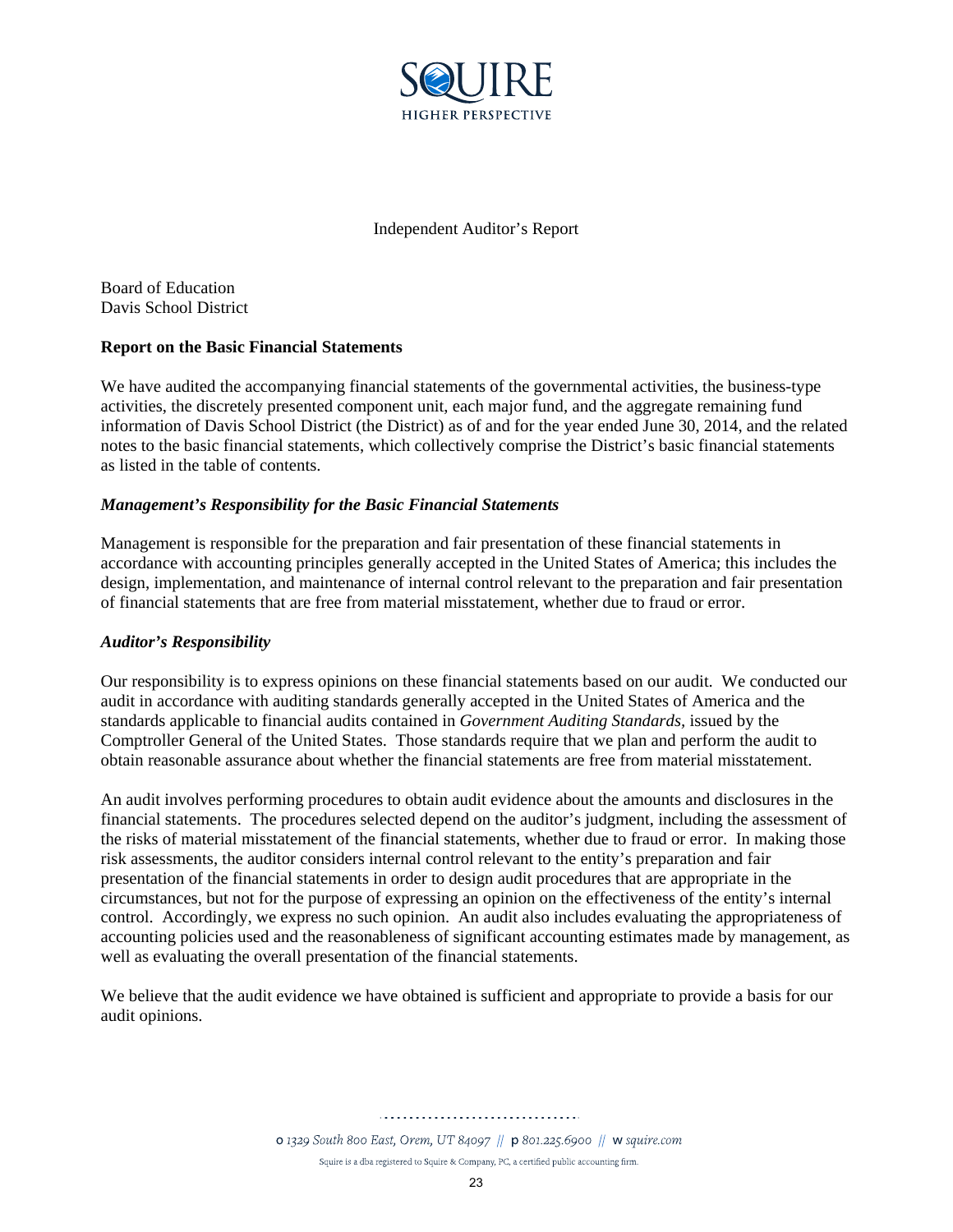#### *Opinions*

In our opinion, the basic financial statements referred to above present fairly, in all material respects, the respective financial position of the governmental activities, the business-type activities, the discretely presented component unit, each major fund, and the aggregate remaining fund information of Davis School District as of June 30, 2014, and the respective changes in financial position and, where applicable, cash flows thereof and the respective budgetary comparison for the general fund for the year then ended in accordance with accounting principles generally accepted in the United States of America.

#### *Other Matters*

#### *Required Supplementary Information*

Accounting principles generally accepted in the United States of America require that management's discussion and analysis be presented to supplement the basic financial statements. Such information, although not a part of the basic financial statements, is required by the Governmental Accounting Standards Board who considers it to be an essential part of financial reporting for placing the basic financial statements in an appropriate operational, economic, or historical context. We have applied certain limited procedures to the required supplementary information in accordance with auditing standards generally accepted in the United States of America, which consisted of inquiries of management about the methods of preparing the information and comparing the information for consistency with management's responses to our inquiries, the basic financial statements, and other knowledge we obtained during our audit of the basic financial statements. We do not express an opinion or provide any assurance on the required supplementary information because the limited procedures do not provide us with sufficient evidence to express an opinion or provide any assurance.

#### *Supplementary and Other Information*

Our audit was conducted for the purpose of forming opinions on the financial statements that collectively comprise the District's basic financial statements. The individual fund statements and schedules and the introductory and statistical sections, are presented for purposes of additional analysis and are not a required part of the basic financial statements.

The individual fund statements and schedules are the responsibility of management and were derived from and relate directly to the underlying accounting and other records used to prepare the basic financial statements. Such information has been subjected to the auditing procedures applied in the audit of the basic financial statements and certain additional procedures, including comparing and reconciling such information directly to the underlying accounting and other records used to prepare the basic financial statements or to the basic financial statements themselves, and other additional procedures in accordance with auditing standards generally accepted in the United States of America. In our opinion, the individual fund statements and schedules are fairly stated, in all material respects, in relation to the basic financial statements as a whole.

The introductory and statistical sections have not been subjected to the auditing procedures applied in the audit of the basic financial statements, and accordingly, we do not express an opinion or provide any assurance on them.

#### **Other Reporting Required by** *Government Auditing Standards*

In accordance with *Government Auditing Standards*, we have also issued our report dated November 10, 2014, on our consideration of the District's internal control over financial reporting and on our tests of its compliance with certain provisions of laws, regulations, contracts, and grant agreements and other matters.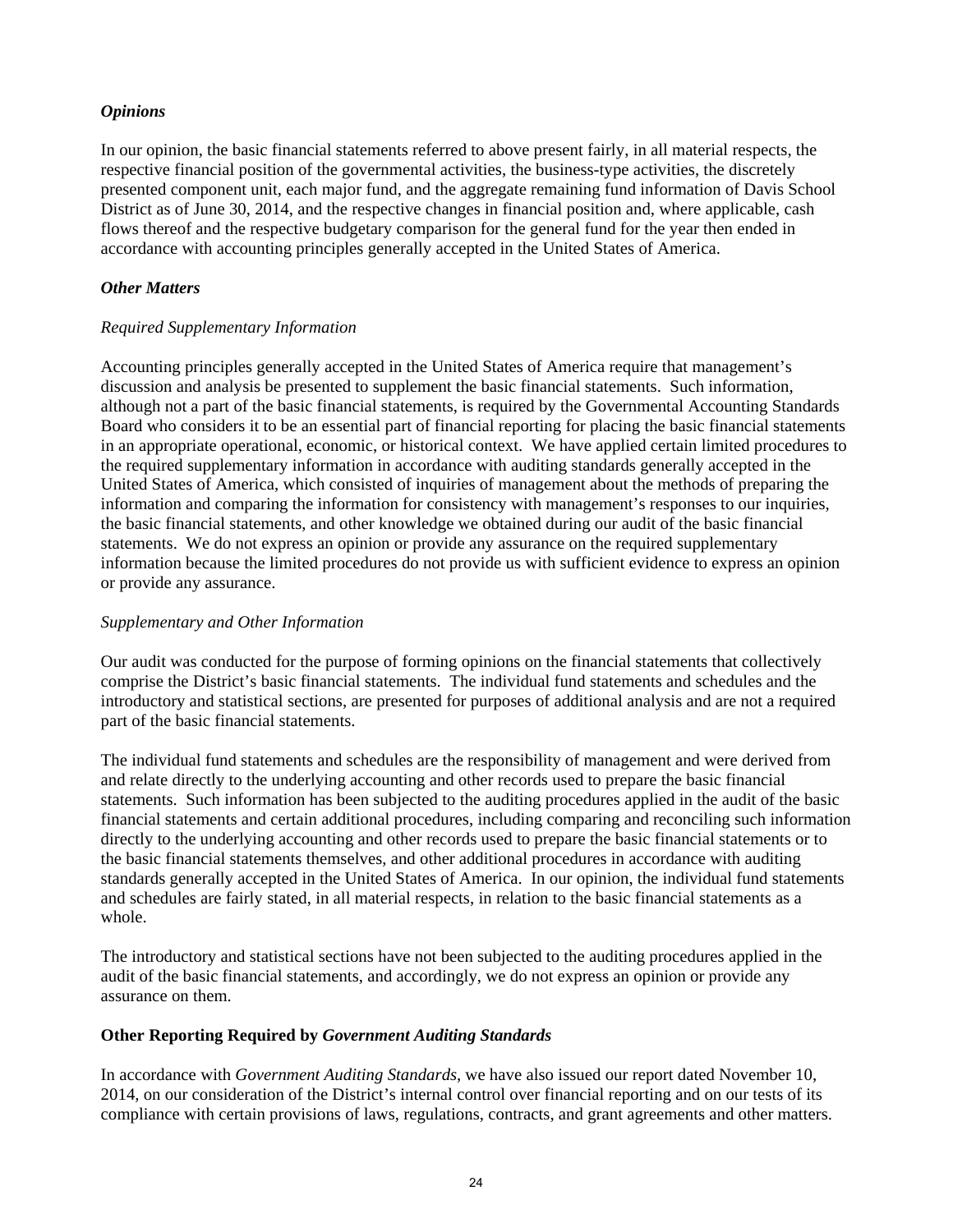The purpose of that report is to describe the scope of our testing of internal control over financial reporting and compliance and the results of that testing, and not to provide an opinion on internal control over financial reporting or on compliance. That report is an integral part of an audit performed in accordance with *Government Auditing Standards* in considering the District's internal control over financial reporting and compliance.

Squire + Company, PC

Orem, Utah November 10, 2014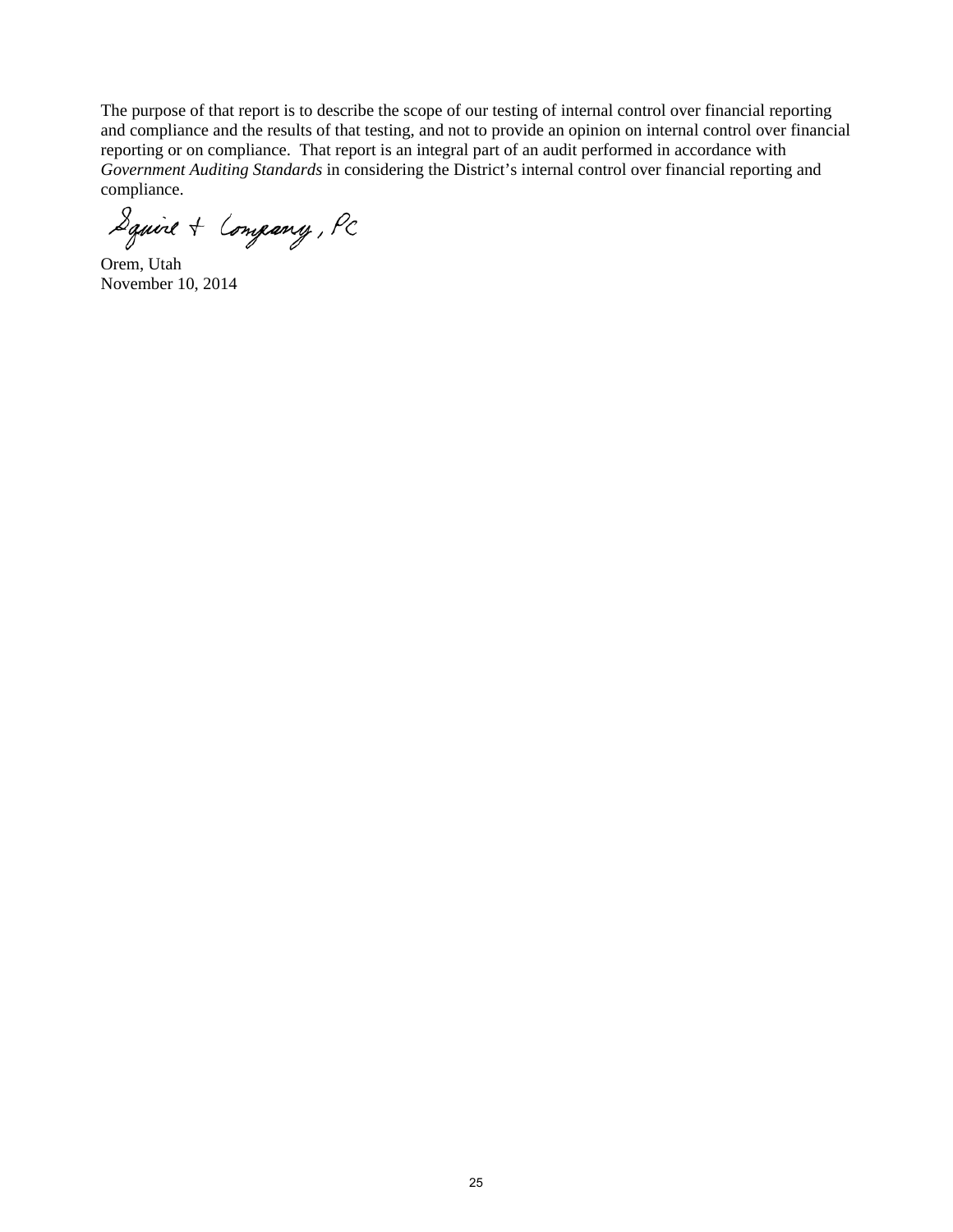#### **Management's Discussion and Analysis**

This section of Davis School District's (District) comprehensive annual financial report presents management's discussion and analysis of the District's financial performance during the year ended June 30, 2015. Please read it in conjunction with the transmittal letter found on pages 11 through 14 of this report and the District's financial statements, which follow this section.

#### **Financial Highlights**

- The District's total net position was \$92.2 million at the close of the most recent fiscal year, most of which is invested in capital assets.
- The District is dependent on revenues generated by property taxes. Property tax revenues increased by 12.7% in 2015 to \$156.1 million as a result of the combination of an increase in the taxable value of property, a decrease in the overall tax rate, and recording incremental taxes for the first time.
- During the year, expenses were \$33.4 million less than the \$528.2 million generated in taxes and other revenues for governmental activities.
- The District continued providing for its student growth by issuing \$40.0 million of new bonds. Significant progress was made on the construction of new elementary schools in West Farmington (estimated cost of \$21.1 million) and West Kaysville (estimated cost of \$19.1 million) which are scheduled to open for the 2016-2017 school year. The District is currently finishing an addition at Millcreek Junior High School (estimated cost of \$9.5 million). The District has \$37.5 million of bonds remaining to issue of the 2009 voterapproved \$250.0 million bond authorization.
- The District implemented new accounting and reporting standards for pensions resulting in a restatement of net position in the government-wide financial statements. The District now recognizes a liability for its proportionate share of unfunded obligations of defined benefit pension plans administered by Utah Retirement Systems.

#### **Overview of the Financial Statements**

This discussion and analysis is intended to serve as an introduction to the District's basic financial statements. The District's basic financial statements comprise three components: 1) government-wide financial statements, 2) fund financial statements, and 3) notes to the basic financial statements. This report also contains other supplementary information in addition to the basic financial statements themselves.

**Government-wide financial statements.** The *government-wide financial statements* are designed to provide readers with a broad overview of the District's finances, in a manner similar to a private-sector business.

The *statement of net position* presents information on all of the assets, deferred outflows of resources, liabilities, and deferred inflows of resources of the District, with the difference being reported as net position*.* Over time, increases or decreases in net position may serve as a useful indicator of whether the financial position of the District is improving or deteriorating.

The *statement of activities* presents information showing how the net position of the District changed during the most recent fiscal year. All changes in net position are reported as soon as the underlying event giving rise to the change occurs, regardless of the timing of related cash flows*.* Thus, revenues and expenses are reported in this statement for some items that will only result in cash flows in future fiscal periods (e.g., uncollected property taxes and earned but unpaid employee benefits).

The government-wide financial statements can be found on pages 36 to 37 of this report.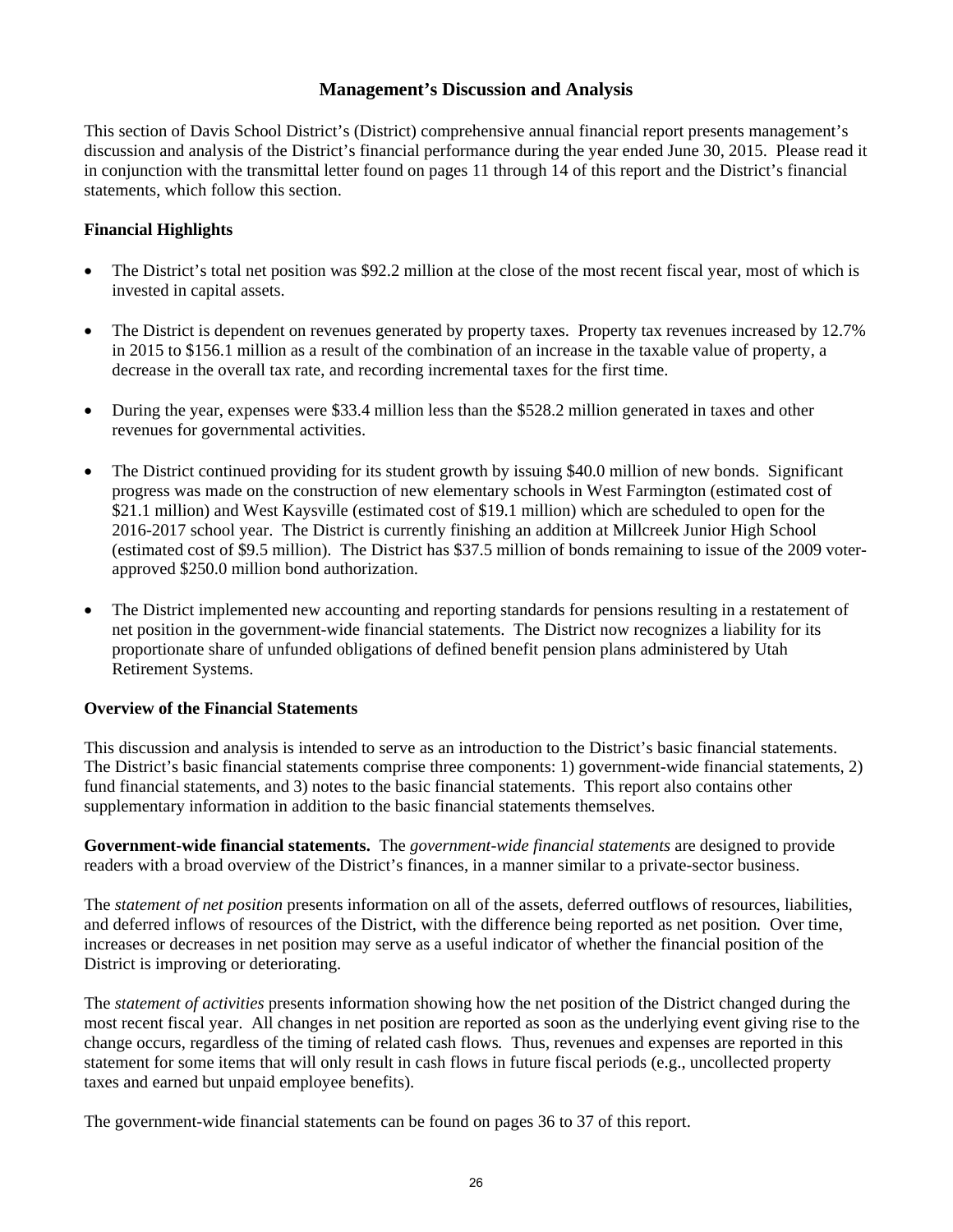The government-wide financial statements of the District are divided into three categories:

- **Governmental activities.** Most of the District's basic services are included here, such as instruction, various supporting services and interest on long-term liabilities. Property taxes and state and federal grants finance most of these activities.
- **Business-type activities.** The District charges fees to students and customers and receives specific grants from various local, state, and federal agencies to help cover the costs of certain services it provides. The Pioneer Adult Rehabilitation Center is included here.
- **Component unit.** The District includes one other entity in the report, the Davis School District Foundation. Although legally separate, this "component unit" is included because the District is the fiscal agent and is financially accountable for it, and its purpose is to solicit donations to support educational programs of the District.

**Fund financial statements.** A *fund* is a group of related accounts that is used to maintain control over resources that have been segregated for specific activities or objectives. The District, like other state and local governments, uses fund accounting to ensure and demonstrate compliance with finance-related legal requirements. All of the funds of the District can be divided into two categories: governmental funds and proprietary funds.

 **Governmental funds.** *Governmental funds* are used to account for essentially the same functions reported as *governmental activities* in the government-wide financial statements. However, unlike the government-wide financial statements, governmental fund financial statements focus on near-term inflows and outflows of spendable resources, as well as on balances of spendable resources available at the end of the fiscal year. Such information may be useful in evaluating the government's near-term financing requirements.

Because the focus of governmental funds is narrower than that of the government-wide financial statements, it is useful to compare the information presented for *governmental funds* with similar information presented for *governmental activities* in the government-wide financial statements. By doing so, readers may better understand the long-term impact of the government's near-term financing decisions. Both the governmental fund balance sheet and the governmental fund statement of revenues, expenditures, and changes in fund balances provide a reconciliation to facilitate this comparison between governmental funds and governmental activities.

The District maintains six individual governmental funds. Information is presented separately in the governmental fund balance sheet and in the governmental fund statement of revenues, expenditures, and changes in fund balances for the *General Fund*, the *Debt Service Fund*, and the *Capital Projects Fund*, each of which are considered to be major funds. Data from the other three governmental funds (*School Food Services Fund, Student Activities Fund,* and *Tax Increment Program Fund*) are combined into a single, aggregated presentation. Individual fund data for each of the governmental funds is provided in the form of *combining and individual fund statements and schedules* elsewhere in the report.

The District adopts an annual budget for its *General Fund*. A budgetary comparison statement has been provided for the *General Fund* to demonstrate compliance with this budget.

The basic governmental fund financial statements can be found on pages 38 to 42 of this report.

 **Proprietary funds.** The District maintains two proprietary fund types. *Enterprise funds* are used to report the same functions presented as *business-type activities* in the government-wide financial statements. *Internal service funds* are an accounting device used to accumulate and allocate costs internally among the District's various functions. The District uses one internal service fund, which is included within *governmental activities* in the government-wide financial statements.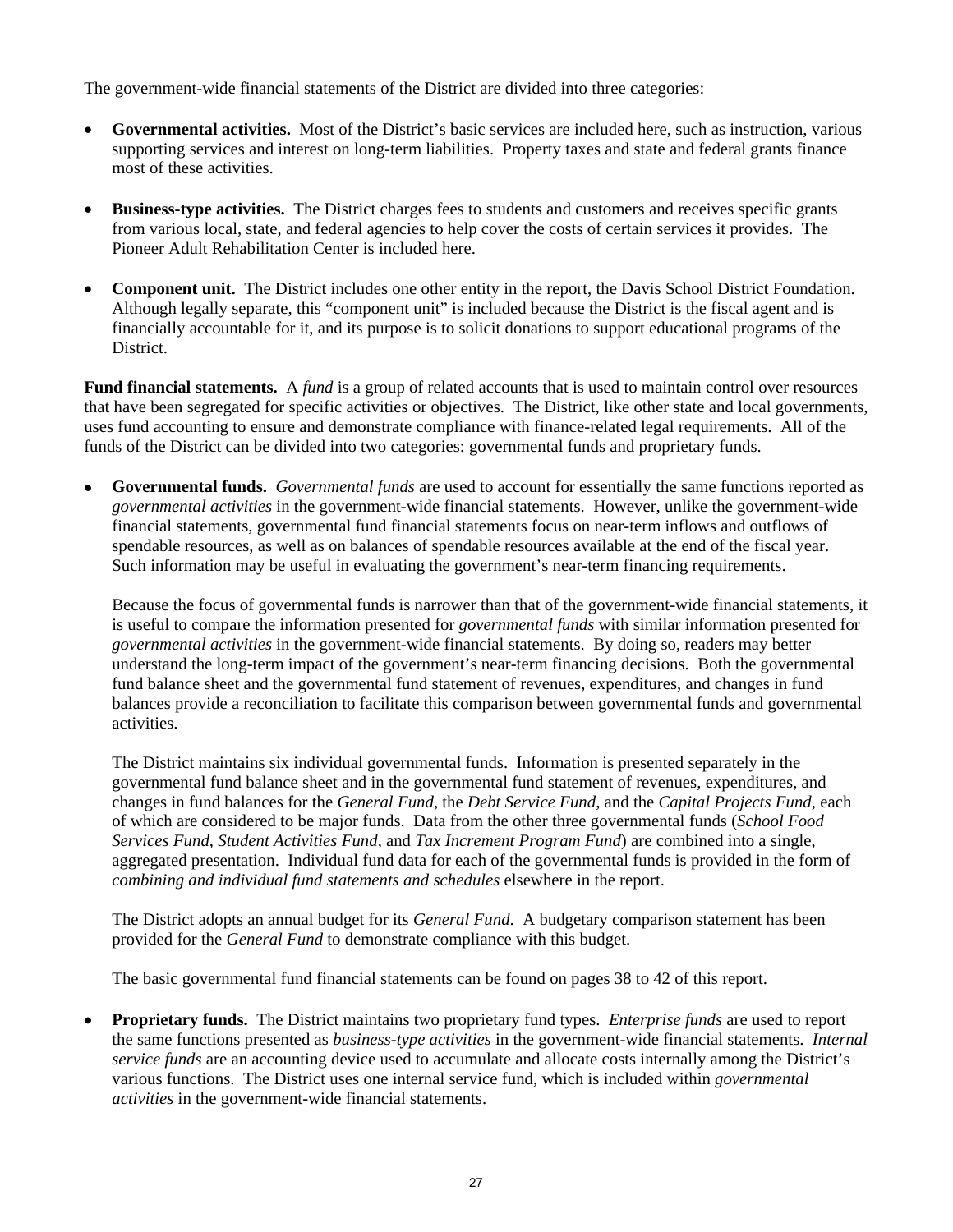Proprietary funds provide the same type of information as the government-wide financial statements, only in more detail. The proprietary fund financial statements provide separate information for its enterprise fund and for the internal service fund. The basic proprietary fund financial statements can be found on pages 43 to 45 of this report.

**Notes to the basic financial statements.** The notes provide additional information that is essential for a full understanding of the data provided in the government-wide and fund financial statements. The notes to the basic financial statements can be found on pages 46 to 67 of this report.

**Other information.** In addition to the basic financial statements and accompanying notes, this report also presents required supplementary information concerning the District's progress in funding its obligation to provide pension benefits to its employees. This required supplementary information can be found on pages 68 to 69 of this report.

Individual fund statements and schedules are presented immediately following the notes to the basic financial statements. Individual fund statements and schedules can be found on pages 71 to 84 of this report.

#### **Government-wide Financial Analysis**

As noted earlier, net position may serve over time as a useful indicator of a government's financial position. In the case of the District, assets and deferred outflows of resources exceeded liabilities and deferred inflows of resources by \$92.2 million at the close of the most recent fiscal year.

|                                   | <b>DAVIS SCHOOL DISTRICT'S Net Position</b> |                        |                          |                          |                       |                       |                      |  |  |  |  |  |
|-----------------------------------|---------------------------------------------|------------------------|--------------------------|--------------------------|-----------------------|-----------------------|----------------------|--|--|--|--|--|
|                                   |                                             | June 30, 2015 and 2014 |                          |                          |                       |                       |                      |  |  |  |  |  |
| (in millions of dollars)          |                                             |                        |                          |                          |                       |                       |                      |  |  |  |  |  |
|                                   |                                             |                        |                          |                          |                       |                       |                      |  |  |  |  |  |
|                                   | Governmental                                |                        |                          | Business-type            |                       |                       | Total                |  |  |  |  |  |
|                                   | Activities                                  |                        |                          | Activities               | Total                 | Change                |                      |  |  |  |  |  |
|                                   | 2015                                        | 2014                   | 2015                     | 2014                     | 2015                  | 2014                  | 2015-2014            |  |  |  |  |  |
| Current and other assets          | 340.0<br>\$                                 | \$286.2                | \$<br>8.1                | \$<br>6.9                | $\mathbf{s}$<br>348.1 | \$293.1               | $\mathbf{s}$<br>55.0 |  |  |  |  |  |
| Capital assets                    | 579.7                                       | 578.3                  | 2.0                      | 2.1                      | 581.7                 | 580.4                 | 1.3                  |  |  |  |  |  |
| Total assets                      | 919.7                                       | 864.5                  | 10.1                     | 9.0                      | 929.8                 | 873.5                 | 56.3                 |  |  |  |  |  |
| Deferred outflows of resources    | 30.1                                        | 25.5                   |                          | $\overline{\phantom{0}}$ | 30.1                  | 25.5                  | 4.6                  |  |  |  |  |  |
| Current and other liabilities     | 63.8                                        | 59.2                   | 0.5                      | 0.7                      | 64.3                  | 59.9                  | 4.4                  |  |  |  |  |  |
| Long-term liabilities outstanding | 636.4                                       | 649.4                  | 0.1                      | $0.1\,$                  | 636.5                 | 649.5                 | (13.0)               |  |  |  |  |  |
| <b>Total liabilities</b>          | 700.2                                       | 708.6                  | 0.6                      | 0.8                      | 700.8                 | 709.4                 | (8.6)                |  |  |  |  |  |
| Deferred inflows of resources     | 166.9                                       | 132.1                  | $\overline{\phantom{a}}$ | $\overline{\phantom{a}}$ | 166.9                 | 132.1                 | 34.8                 |  |  |  |  |  |
| Net position:                     |                                             |                        |                          |                          |                       |                       |                      |  |  |  |  |  |
| Net investment in capital assets  | 178.5                                       | 175.3                  | 1.9                      | 2.1                      | 180.4                 | 177.4                 | 3.0                  |  |  |  |  |  |
| Restricted                        | 44.4                                        | 36.5                   | $\overline{\phantom{a}}$ | $\overline{\phantom{0}}$ | 44.4                  | 36.5                  | 7.9                  |  |  |  |  |  |
| Unrestricted                      | (140.2)                                     | (162.5)                | 7.6                      | 6.1                      | (132.6)               | (156.4)               | 23.8                 |  |  |  |  |  |
| Total net position                | $\mathbf{\$}$<br>82.7                       | $\mathbf{s}$<br>49.3   | $\mathbf{\$}$<br>9.5     | $\mathbf{\$}$<br>8.2     | $\mathbf{\$}$<br>92.2 | $\mathbf{\$}$<br>57.5 | \$<br>34.7           |  |  |  |  |  |

 The largest portion of the District's net position (\$180.4 million) reflects its investment in capital assets less any related outstanding debt used to acquire those assets. The District uses these capital assets to provide services to students; consequently, these assets are *not* available for future spending. Although the District's investment in its capital assets is reported net of related debt, it should be noted that the resources needed to repay this debt must be provided from other sources, since the capital assets themselves cannot be used to liquidate these liabilities.

 An additional portion of the District's net position (\$44.4 million) represents resources that are subject to external restrictions on how they may be used. The majority of the restricted balance is for school food services, debt service, and capital projects.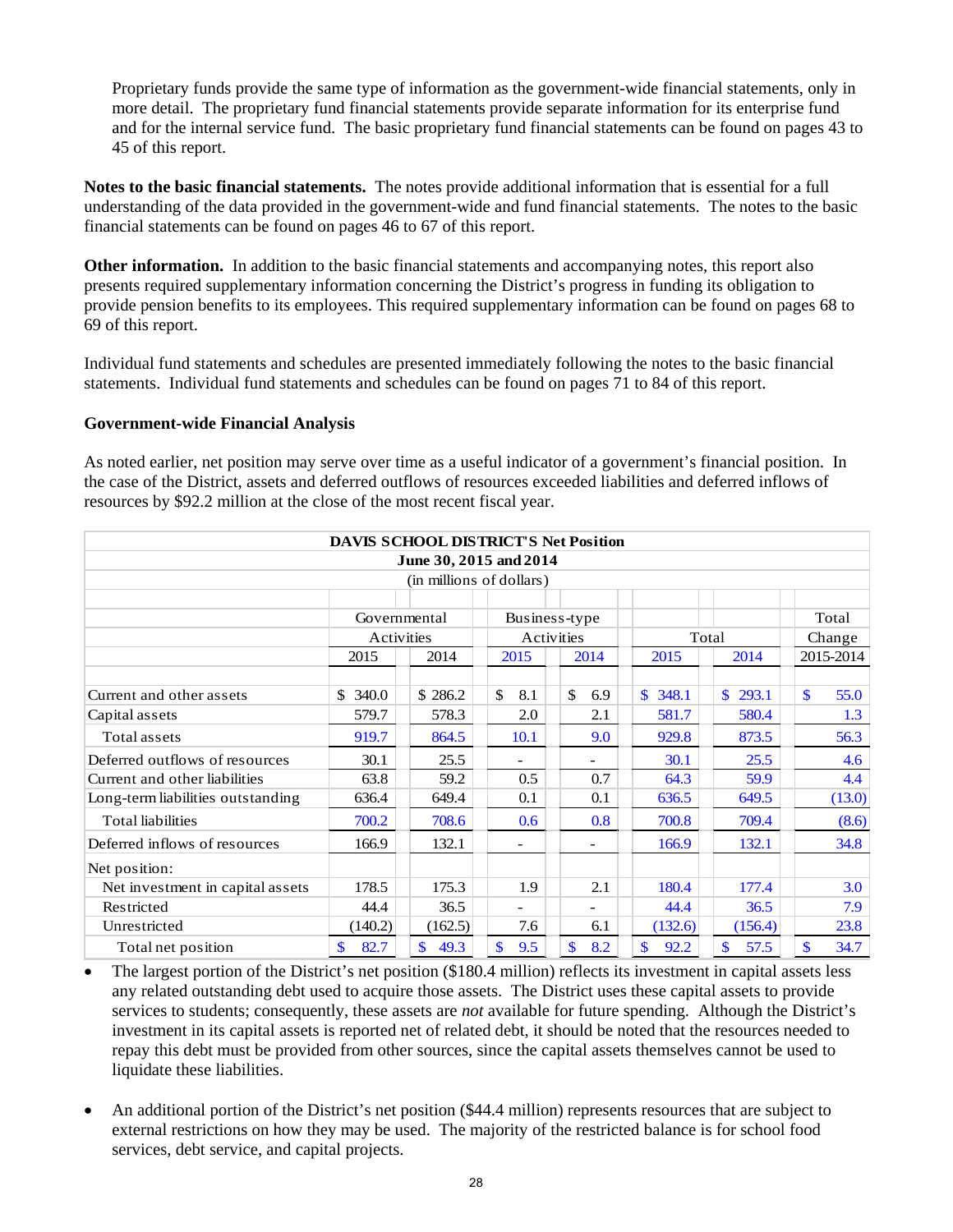- The remaining net position (a deficit of \$132.6 million) is unrestricted. This balance includes the District's proportionate share of the unfunded obligation of the defined benefit pension plans administered by Utah Retirement Systems. This liability is recognized as a result of the implementing new accounting and reporting standards. This implementation resulted in a restatement of net position in the government-wide financial statements. The existence of an unrestricted net position deficit indicates the District's overall economic net position, but it does not necessarily reflect positively or negatively on the District's ability to meet its obligations as they come due.
- Unrestricted net position increased by \$23.8 million during the current year. This net increase resulted primarily from an increase in property tax revenue (which includes incremental taxes of \$6.6 million), a decrease in pension expense, and an increase in instruction expense (primarily from recording incremental taxes levied by the District and forwarded directly to a redevelopment agency within the District for purposes of financing urban renewal, economic development, and community development projects; these expenses were reported for the first time in 2015).
- Restricted net position increased by \$7.9 million during the current year. This increase resulted primarily from an increase in unspent property tax revenues restricted for debt service and capital outlay.
- The District's total revenues increased 4.0% to \$543.4 million. Federal and state aid makes up 62.4% of the District's revenues; property taxes generate 28.7% of the District's revenues.
- The total cost of all programs and services increased by 0.3% to \$508.7 million. Instruction and support services make up 64.3% and 25.5% respectively, of the District's expenses.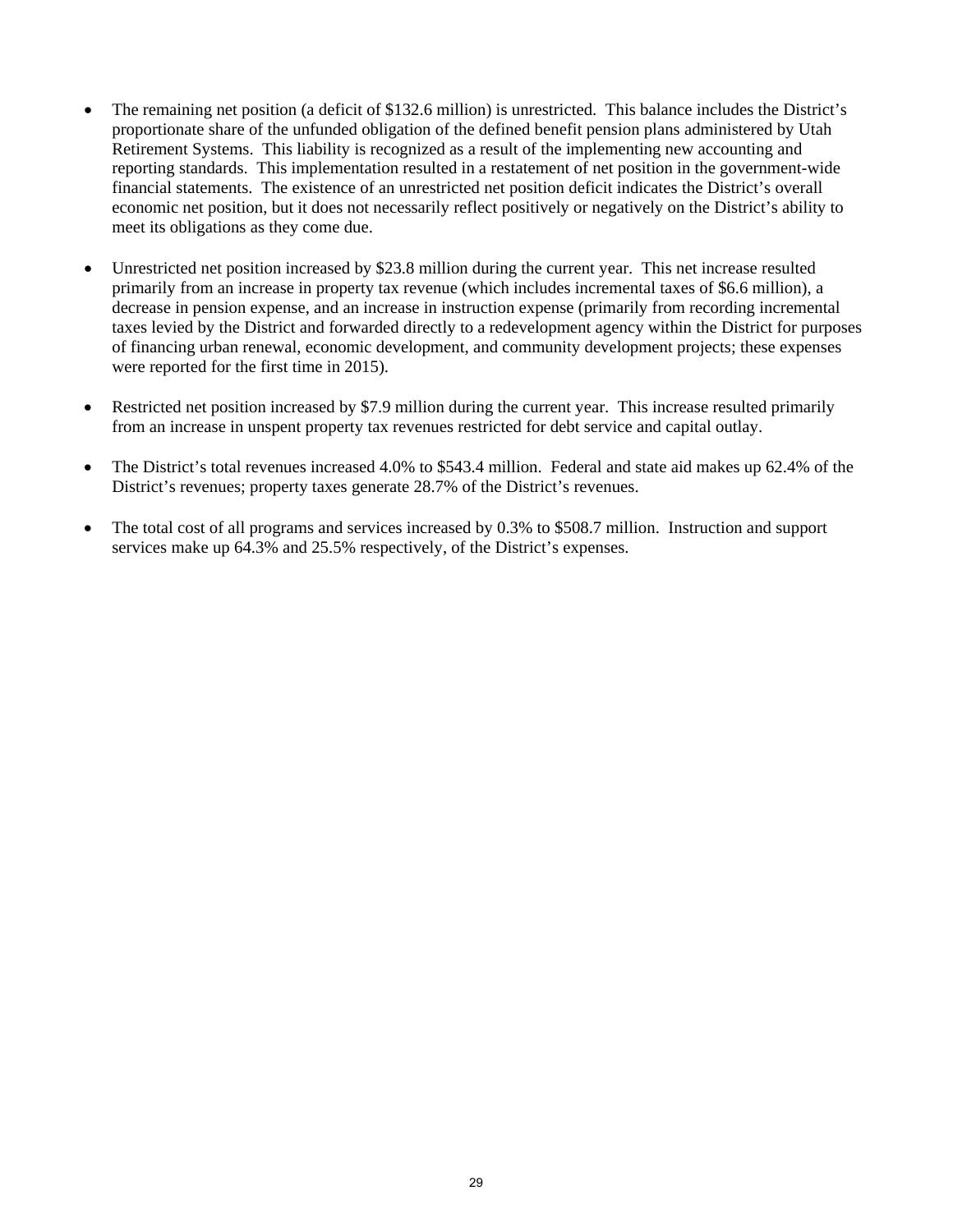|                                        |                      | DAVIS SCHOOL DISTRICT'S Changes in Net Position |                          |                          |                       |                                   |                        |
|----------------------------------------|----------------------|-------------------------------------------------|--------------------------|--------------------------|-----------------------|-----------------------------------|------------------------|
|                                        |                      | <b>Years Ended June 30, 2015 and 2014</b>       |                          |                          |                       |                                   |                        |
|                                        |                      | (in millions of dollars)                        |                          |                          |                       |                                   |                        |
|                                        |                      |                                                 |                          |                          |                       |                                   |                        |
|                                        |                      | Governmental                                    | Business-type            |                          |                       |                                   | Total                  |
|                                        |                      | Activities                                      | Activities               |                          |                       | Total                             | Change                 |
|                                        | 2015                 | 2014                                            | 2015                     | 2014                     | 2015                  | 2014                              | 2015-2014              |
| <b>Revenues:</b>                       |                      |                                                 |                          |                          |                       |                                   |                        |
| Program revenues:                      |                      |                                                 |                          |                          |                       |                                   |                        |
| Charges for services                   | $\mathbb{S}$<br>15.0 | $\mathbb{S}$<br>14.6                            | \$<br>14.5               | \$<br>13.0               | $\mathbf{\$}$<br>29.5 | $\boldsymbol{\mathsf{S}}$<br>27.6 | \$<br>1.9              |
| Operating grants and contributions     | 111.0                | 108.6                                           | 0.7                      | 0.8                      | 111.7                 | 109.4                             | 2.3                    |
| General revenues:                      |                      |                                                 |                          |                          |                       |                                   |                        |
| Property taxes                         | 156.1                | 143.4                                           | $\blacksquare$           | $\overline{\phantom{a}}$ | 156.1                 | 143.4                             | 12.7                   |
| Federal and state aid not restricted   |                      |                                                 |                          | $\overline{\phantom{0}}$ |                       |                                   |                        |
| to specific purposes                   | 227.2                | 222.0                                           | $\overline{\phantom{a}}$ | $\overline{\phantom{a}}$ | 227.2                 | 222.0                             | 5.2                    |
| Interest                               | 0.7                  | 0.6                                             | $\overline{\phantom{a}}$ | $\overline{\phantom{a}}$ | 0.7                   | 0.6                               | 0.1                    |
| Miscellaneous                          | 18.2                 | 19.2                                            | $\overline{\phantom{0}}$ | $\overline{\phantom{a}}$ | 18.2                  | 19.2                              | (1.0)                  |
| Total revenues                         | 528.2                | 508.4                                           | 15.2                     | 13.8                     | 543.4                 | 522.2                             | 21.2                   |
|                                        |                      |                                                 |                          |                          |                       |                                   |                        |
| <b>Expenses:</b>                       |                      |                                                 |                          |                          |                       |                                   |                        |
| Instruction                            | 326.8                | 324.1                                           | $\blacksquare$           | $\overline{\phantom{0}}$ | 326.8                 | 324.1                             | 2.7                    |
| Support services:                      |                      |                                                 |                          |                          |                       |                                   |                        |
| Student                                | 14.2                 | 14.9                                            | $\blacksquare$           | $\blacksquare$           | 14.2                  | 14.9                              | (0.7)                  |
| Instructional staff                    | 17.7                 | 17.9                                            | $\overline{a}$           | $\frac{1}{2}$            | 17.7                  | 17.9                              | (0.2)                  |
| District administration                | 3.0                  | 2.5                                             | $\blacksquare$           | $\overline{\phantom{0}}$ | 3.0                   | 2.5                               | 0.5                    |
| School administration                  | 26.5                 | 27.0                                            | $\overline{\phantom{0}}$ | $\overline{a}$           | 26.5                  | 27.0                              | (0.5)                  |
| Business administration                | 13.3                 | 13.2                                            | $\overline{\phantom{a}}$ | $\overline{\phantom{a}}$ | 13.3                  | 13.2                              | 0.1                    |
| Operation and maintenance              |                      |                                                 |                          |                          |                       |                                   |                        |
| of facilities                          | 41.0                 | 42.0                                            | $\overline{\phantom{a}}$ | $\overline{\phantom{a}}$ | 41.0                  | 42.0                              | (1.0)                  |
| Student transportation                 | 14.2                 | 12.6                                            | $\overline{\phantom{a}}$ | $\overline{\phantom{a}}$ | 14.2                  | 12.6                              | 1.6                    |
| School food service                    | 21.8                 | 24.2                                            |                          | $\overline{\phantom{a}}$ | 21.8                  | 24.2                              | (2.4)                  |
| Interest on long-term liabilities      | 16.3                 | 16.0                                            |                          |                          | 16.3                  | 16.0                              | 0.3                    |
| Pioneer Adult Rehab Center             | $\overline{a}$       |                                                 | 13.9                     | 12.8                     | 13.9                  | 12.8                              | 1.1                    |
| Total expenses                         | 494.8                | 494.4                                           | 13.9                     | 12.8                     | 508.7                 | 507.2                             | 1.5                    |
| Changes in net position                | 33.4                 | 14.0                                            | 1.3                      | 1.0                      | 34.7                  | 15.0                              | 19.7                   |
| Net position, beginning                | 49.3                 | 226.7                                           | 8.2                      | 7.2                      | 57.5                  | 233.9                             | (176.4)                |
| Net effect of prior period restatement |                      | (191.4)                                         |                          | $\overline{a}$           |                       | (191.4)                           | 191.4                  |
| Net position, ending                   | \$<br>82.7           | $\mathbf{\$}$<br>49.3                           | \$<br>9.5                | $\mathbf{\$}$<br>8.2     | \$<br>92.2            | \$<br>57.5                        | $\mathbf{\$\}$<br>34.7 |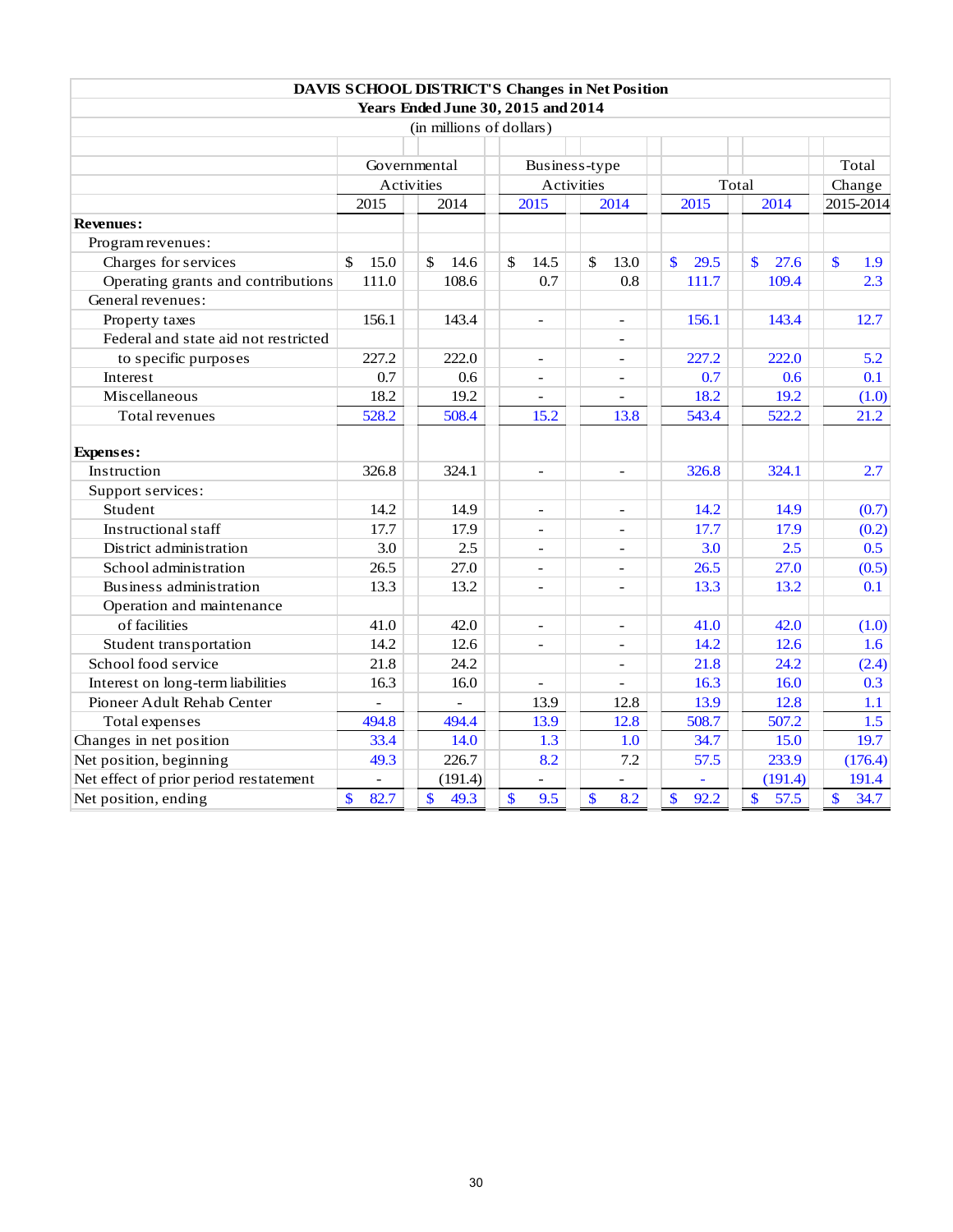The narrative that follows considers the operations of governmental and business-type activities separately.

**Governmental activities.** The key elements of the increase in the District's net position for the year ended June 30, 2015 are as follows:

- Revenues increased \$19.8 million or 3.9% and continue to be primarily from federal and state aid and property taxes.
- Federal and state aid not restricted to specific purposes increased by 2.3% or \$5.2 million. Total federal aid decreased 0.9% to \$41.7 million primarily due to spending levels. State aid is based primarily on weighted pupil units (WPUs) and other appropriations. If a student is in membership a full 180 days, the state awards the District one WPU. The state guarantees that if local taxes do not provide money equal to the amount generated by the WPU the state will make up the difference with state funding. The value of the WPU increased 2.5% from \$2,899 to \$2,972.
- Tax revenues increased to \$156.1 million or by 12.7%. This increase was a result of the combination of an increase in the taxable value of property, a decrease in the overall tax rate, and recording incremental taxes for the first time.



 Expenses for governmental activities increased \$0.4 million or by 0.1%. This increase was primarily the result of increased personnel expenditures as a result of the State WPU funding increase.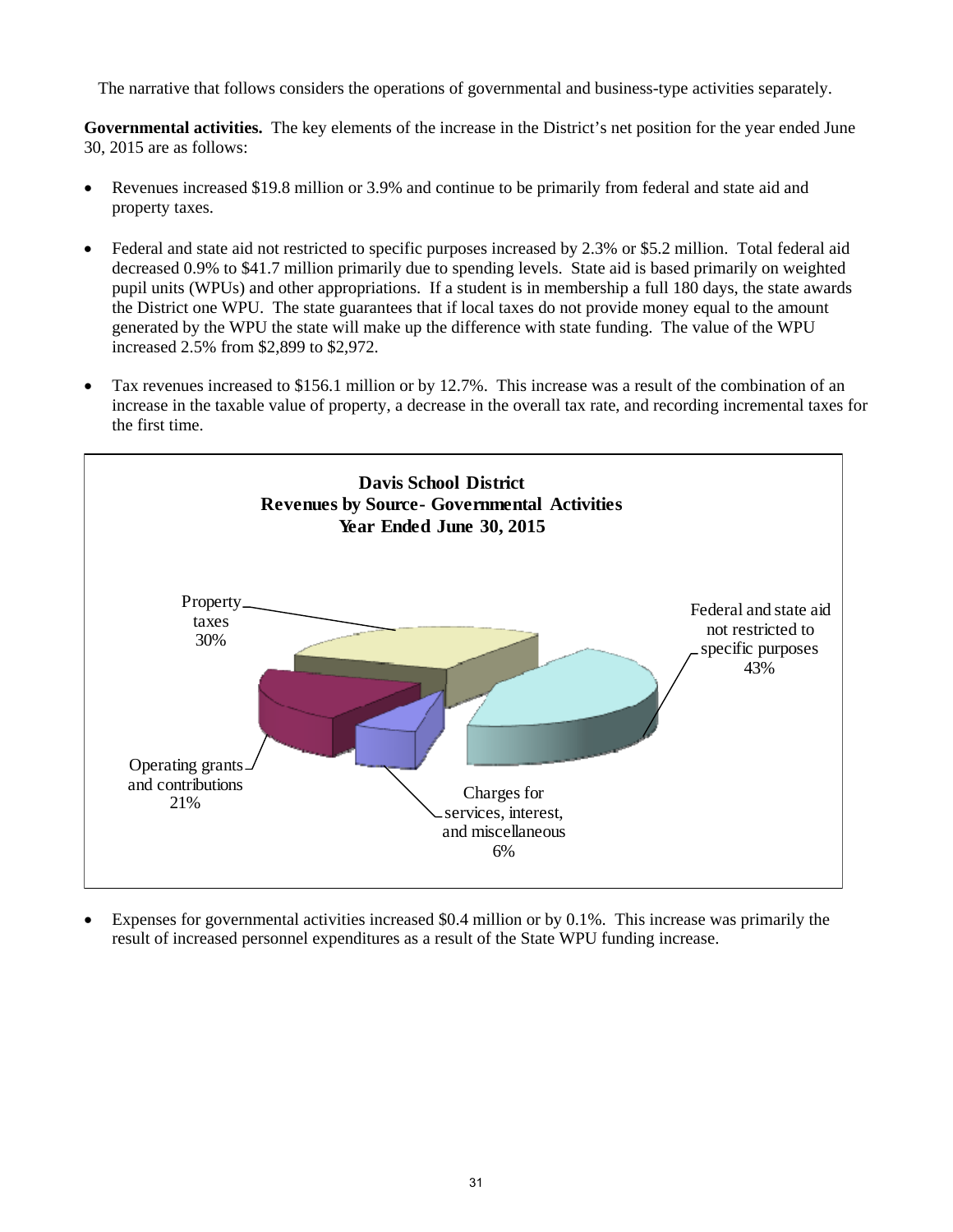

**Business-type activities.** The \$1.3 million increase in the District's net position for the year ended June 30, 2015 was a result of the operations of the Pioneer Adult Rehabilitation Center.

 Overall revenues increased \$1.4 million and expenses increased \$1.1 million due to increased contract agreements.

#### **Financial Analysis of the District's Funds**

As noted earlier, the District uses fund accounting to ensure and demonstrate compliance with finance-related legal requirements.

**Governmental funds.** The focus of the District's *governmental funds* is to provide information on near-term inflows, outflows, and balances of spendable resources. Such information is useful in assessing the District's financing requirements. As the District completed the year, its governmental funds reported a combined fund balance of \$123.4 million, \$29.8 million more than the previous year. This increase was due primarily to increased revenue from the State of Utah and the issuance of \$40.0 million general obligation bonds offset by costs related to planned capital projects. The *Debt Service Fund* added \$3.1 million to fund balance. The *General Fund* had a \$6.2 million increase in fund balance. In addition, the following changes in revenues and expenditures should be noted:

- Revenues for general District purposes totaled \$417.5 million, an increase of 1.9%, during the current fiscal year. This increase is primarily due to increased student revenues from the State of Utah. Revenues for debt service and capital projects were up 8.0% and up 5.8%, respectively. The *Capital Projects and Debt Service Fund*'s increase was primarily a result of an increase in the taxable value of property. State revenues were up 3.0% from the prior year in the *General Fund* due to increases in state appropriations for enrollment growth.
- Expenditures for general District purposes totaled \$411.2 million, an increase of 2.4% during the current fiscal year. Instruction represents 68.7% of *General Fund* expenditures. Capital project expenditures were up 7.6% due to ongoing construction projects, including two new elementary schools in West Farmington and West Kaysville and an addition at Millcreek Junior High School.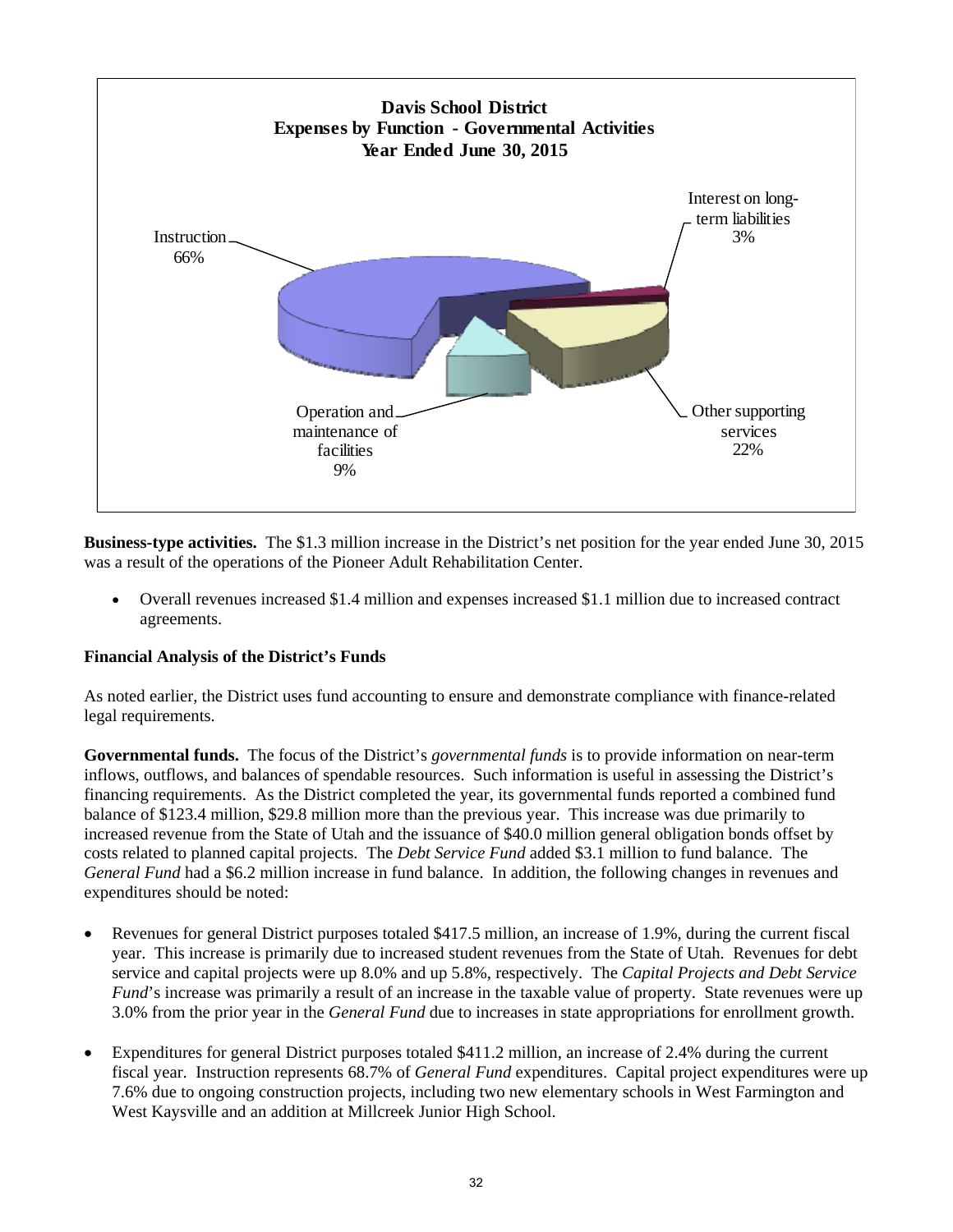*General Fund* salaries totaled \$249.1 million while the associated employee benefits of retirement, social security, and insurance (health and accident, industrial, and unemployment) added \$118.4 million to arrive at 89.4% of total *General Fund* expenditures.

Governmental funds report the differences between their assets, deferred outflows of resources, liabilities, and deferred inflows of resources as fund balance, which is divided into nonspendable, restricted, and unrestricted portions. Nonspendable fund balance represents items such as inventories which are not resources that can be readily converted to cash. Restricted fund balance includes net fund resources of the District that are subject to external constraints due to state or federal laws, or externally imposed conditions by grantors or creditors. The unrestricted fund balance is, in turn, subdivided between committed, assigned, and unassigned portions. Committed balances reflect the District's self-imposed limitation on the use of otherwise available expendable financial resources in governmental funds. Assigned balances in the *General Fund* and in other governmental funds are those that do not meet the requirements of restricted or committed but are intended to be used for specific purposes. Unassigned balances in the *General Fund* are all other available net fund resources. At June 30, 2015, the District's combined governmental fund balance is \$123.4 million (\$6.9 million in nonspendable, \$72.5 million in restricted, \$20.0 million in committed, \$5.5 million in assigned, and \$18.5 in unassigned fund balances).

#### **General Fund Budgetary Highlights**

During the year, the Board revised the District's budget. Budget amendments were to reflect changes in programs and related funding. The difference between the original budget and the final amended budget was an increase of \$4.7 million or 1.1% in total *General Fund* expenditures.

During the year, final budgeted revenues were more than original budgetary estimates by \$0.7 million or 0.2%. The increase primarily reflects slightly higher enrollment growth than anticipated.

Even with these adjustments, the District maintained cost cutting measures to hold expenditures below the amended budget in order to build reserves for unanticipated future costs. Consequently, actual expenditures were \$9.1 million below final budgeted amounts. Additionally, revenues were \$1.2 million above the final budgeted amount.

#### **Capital Asset and Debt Administration**

**Capital Assets.** The *Capital Projects Fund* is used to account for the costs incurred in acquiring and improving sites, constructing and remodeling facilities, and procuring equipment necessary for providing educational programs for all students within the District. The District spent \$25.4 million for capital assets. Major projects include the final costs of Odyssey elementary and the beginning of new elementary schools in West Farmington (estimated cost of \$21.1 million) and West Kaysville (estimated cost of \$19.1 million) and an addition at Millcreek Junior High School (estimated cost of \$9.5 million).

The District continues to experience moderate growth in total students and a shift in student population to the north and southwest section of the District. The District's  $61<sup>st</sup>$  and  $62<sup>nd</sup>$  elementary school are under construction and will open in the fall of 2016. Major projects to be funded with the current bond proceeds include the two additional elementary schools, a classroom addition at Woods Cross High School, and the addition at Millcreek Junior High School currently in process.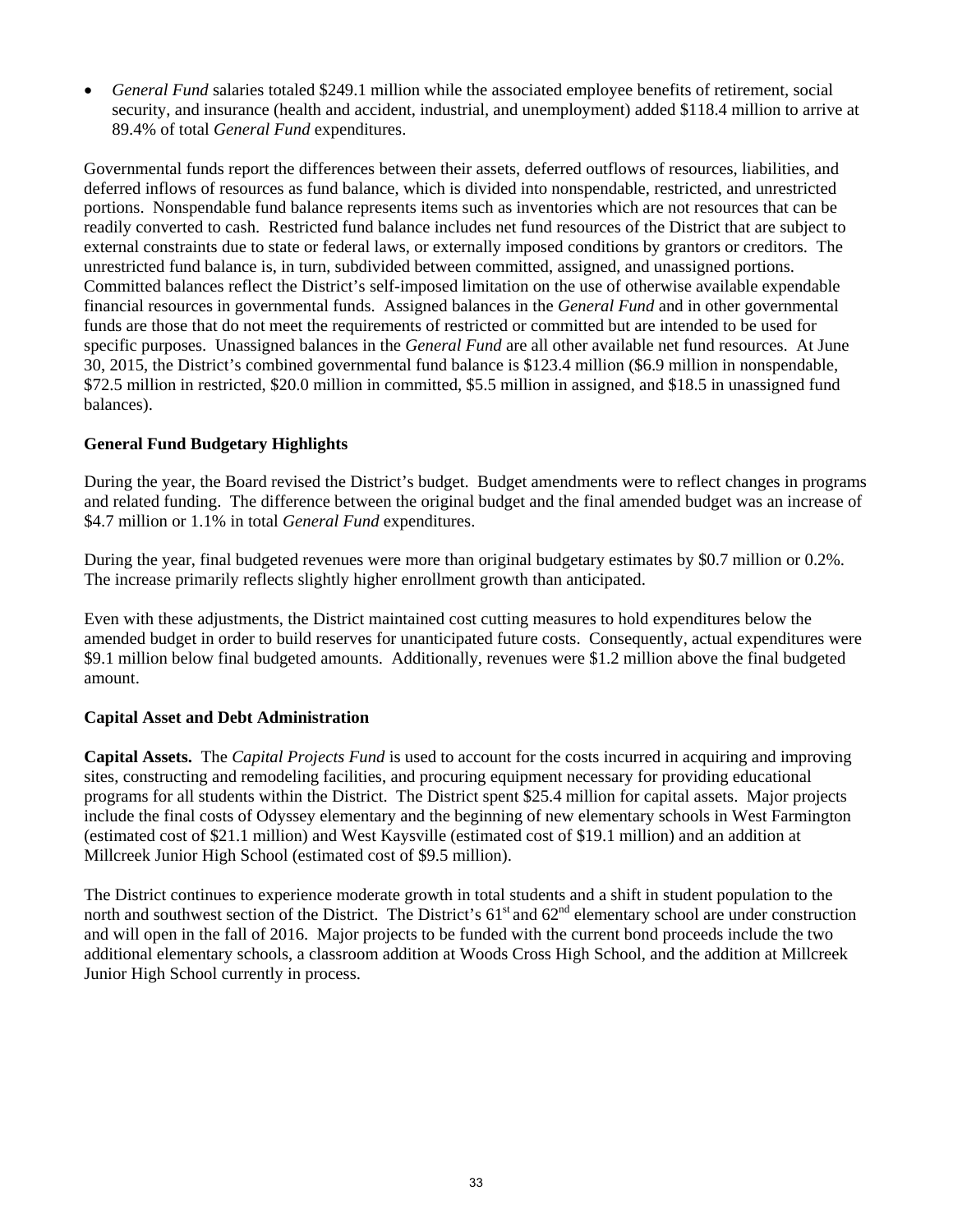| <b>DAVIS SCHOOL DISTRICT'S Capital Assets</b>            |                               |            |                                          |                          |             |                      |                      |  |  |  |  |  |
|----------------------------------------------------------|-------------------------------|------------|------------------------------------------|--------------------------|-------------|----------------------|----------------------|--|--|--|--|--|
| June 30, 2015 and 2014                                   |                               |            |                                          |                          |             |                      |                      |  |  |  |  |  |
| (net of accumulated depreciation in millions of dollars) |                               |            |                                          |                          |             |                      |                      |  |  |  |  |  |
|                                                          |                               |            |                                          |                          |             |                      |                      |  |  |  |  |  |
|                                                          | Governmental<br>Business-type |            |                                          |                          |             |                      |                      |  |  |  |  |  |
|                                                          |                               | Activities |                                          | Activities               | Total       |                      | Change               |  |  |  |  |  |
|                                                          | 2015                          | 2014       | 2015                                     | 2014                     | 2015        | 2014                 | 2015-2014            |  |  |  |  |  |
|                                                          |                               |            |                                          |                          |             |                      |                      |  |  |  |  |  |
| Land                                                     | 48.7<br>\$                    | \$<br>44.8 | $\mathbb{S}$<br>$\overline{\phantom{a}}$ | \$                       | \$<br>48.7  | $\mathbf{s}$<br>44.8 | $\mathbf{\$}$<br>3.9 |  |  |  |  |  |
| Construction in progress                                 | 13.9                          | 32.1       | $\overline{\phantom{a}}$                 |                          | 13.9        | 32.1                 | (18.2)               |  |  |  |  |  |
| Buildings and improvements                               | 506.7                         | 491.6      | 1.9                                      | 2.0                      | 508.6       | 493.6                | 15.0                 |  |  |  |  |  |
| Furniture and equipment                                  | $3.5^{\circ}$                 | 3.7        | $\overline{\phantom{a}}$                 | 0.1                      | 3.5         | 3.8                  | (0.3)                |  |  |  |  |  |
| Transportation equipment                                 | 6.9                           | 6.1        | $\overline{\phantom{a}}$                 | $\overline{\phantom{a}}$ | 6.9         | 6.1                  | 0.8                  |  |  |  |  |  |
| Total capital assets                                     | \$579.7                       | \$578.3    | \$<br>1.9                                | \$<br>2.1                | \$<br>581.6 | \$<br>580.4          | $\mathbf{\$}$<br>1.2 |  |  |  |  |  |
|                                                          |                               |            |                                          |                          |             |                      |                      |  |  |  |  |  |

Capital assets at June 30, 2015 and 2014 are outlined below:

Additional information on the District's capital assets can be found in Note 4 to the basic financial statements.

*Debt Administration***.** On November 3, 2009, the registered voters of Davis County passed a bond authorization in the amount of \$250.0 million for general obligation school building bonds for new school construction, land acquisitions, renovation of existing school facilities, and related equipment and improvements. This debt authorization was sought to cope with the demands of student growth over the next five years, with student migration to the northwest portion of the county, and to help maintain the District's investment in its capital assets. The voter authorization passed convincingly with 63.2% in favor.

The District issued \$40.0 million of the authorization on May 21, 2015. Of the \$250.0 million, \$212.5 million has been issued leaving \$37.5 million available for future issues as of June 30, 2015.

The general obligation bonded debt of the District is limited by state law to 4.0% of the fair market value of the total taxable property in the District. The legal debt limit at June 30, 2015 is \$1,169 million. General obligation debt, net of unamortized premiums, at June 30, 2015 is \$432.2 million, resulting in a legal debt margin of \$725.6 million.

| <b>DAVIS SCHOOL DISTRICT'S Outstanding Debt</b> |              |                                                                  |    |                         |    |           |  |
|-------------------------------------------------|--------------|------------------------------------------------------------------|----|-------------------------|----|-----------|--|
|                                                 |              | June 30, 2015 and 2014<br><b>Net of Accumulated Amortization</b> |    |                         |    |           |  |
|                                                 |              | (in millions of dollars)                                         |    |                         |    |           |  |
|                                                 |              |                                                                  |    | Governmental activities |    |           |  |
|                                                 | Total        |                                                                  |    |                         |    |           |  |
|                                                 |              |                                                                  |    |                         |    | Change    |  |
|                                                 |              | 2015                                                             |    | 2014                    |    | 2015-2014 |  |
| Net general obligation bonds                    | \$           | 432.2                                                            | \$ | 419.9                   | \$ | 12.3      |  |
| Obligations under capital lease                 |              | 0.1                                                              |    | 0.2                     |    | (0.1)     |  |
| Total                                           | $\mathbf{s}$ | 432.3                                                            | \$ | 420.1                   | \$ | 12.2      |  |

Although it is not unusual for governments to have a 30-year bond payoff schedule, the District maintains an aggressive schedule to retire all of its general obligation bonds by 2035.

Additional information on the District's long-term debt can be found in Note 7 to the basic financial statements.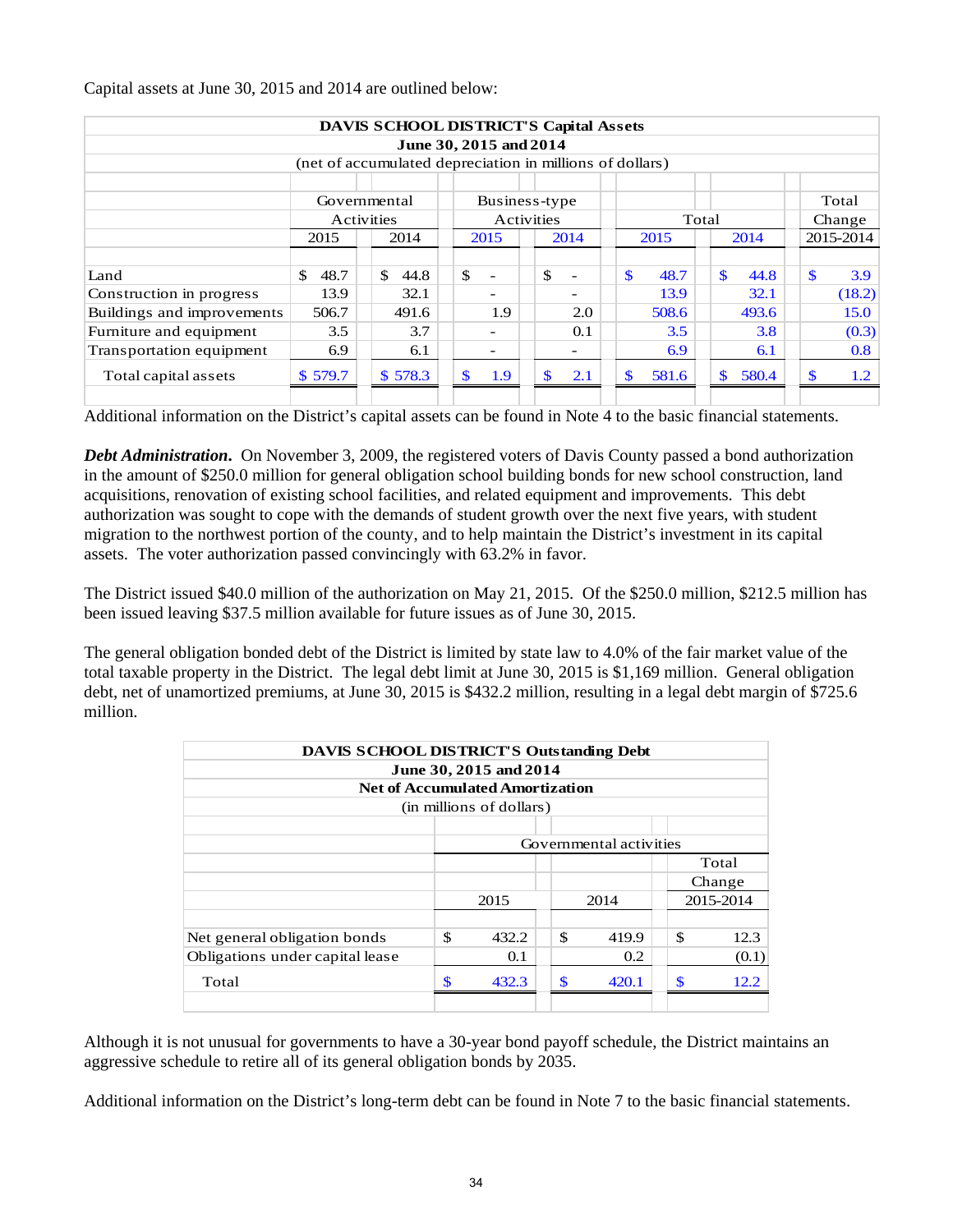#### **Changing Enrollment within the District**

Student enrollment counts are officially taken on October 1 of each year. Student growth continues to be moderate as reflected in the October 2015 count. The District anticipated growth of approximately 500 students for the 2015-16 school year; however, actual growth was 740 students. Growth continues to be focused in the northwest section of the District. The chart below reflects the counts taken between October 1, 2011 and October 1, 2015 and shows total student growth of 3,860 students over the five-year period, a 5.7% increase.

| <b>DAVIS SCHOOL DISTRICT'S Student Enrollment</b> |        |         |         |        |        |       |  |  |  |  |  |
|---------------------------------------------------|--------|---------|---------|--------|--------|-------|--|--|--|--|--|
| District fiscal year                              | 2012   | 2013    | 2014    | 2015   | 2016   | Total |  |  |  |  |  |
| October 1st enrollment                            | 67,736 | 68,342  | 68,571  | 69,139 | 69,879 |       |  |  |  |  |  |
| Total enrollment change                           | 1,717  | 606     | 229     | 568    | 740    | 3,860 |  |  |  |  |  |
| Percentage change                                 | 2.6%   | $0.9\%$ | $0.3\%$ | 0.8%   | l.1%   | 5.7%  |  |  |  |  |  |
|                                                   |        |         |         |        |        |       |  |  |  |  |  |

The District has ongoing planning efforts to analyze and accommodate the issues related to new growth. A bond authorization approved by voters on November 3, 2009 for \$250.0 million will help meet the ongoing needs of the District's 20-year capital plan and to provide continuous cash flows for the necessary capital projects. With bond proceeds as well as ongoing capital funds from taxes, the District expects to meet the demands of projected student growth over both the short-term planning horizon (5 years) as well as the long-term (20+ years).

#### **Requests for Information**

This financial report is designed to provide our citizens, taxpayers, customers, and investors and creditors a general overview of the District's finances and to demonstrate the District's accountability for the money it receives. If you have any questions about this report or need additional financial information, please contact the Davis School District, Office of the Business Administrator, 45 East State Street (P.O. Box 588), Farmington, UT 84025.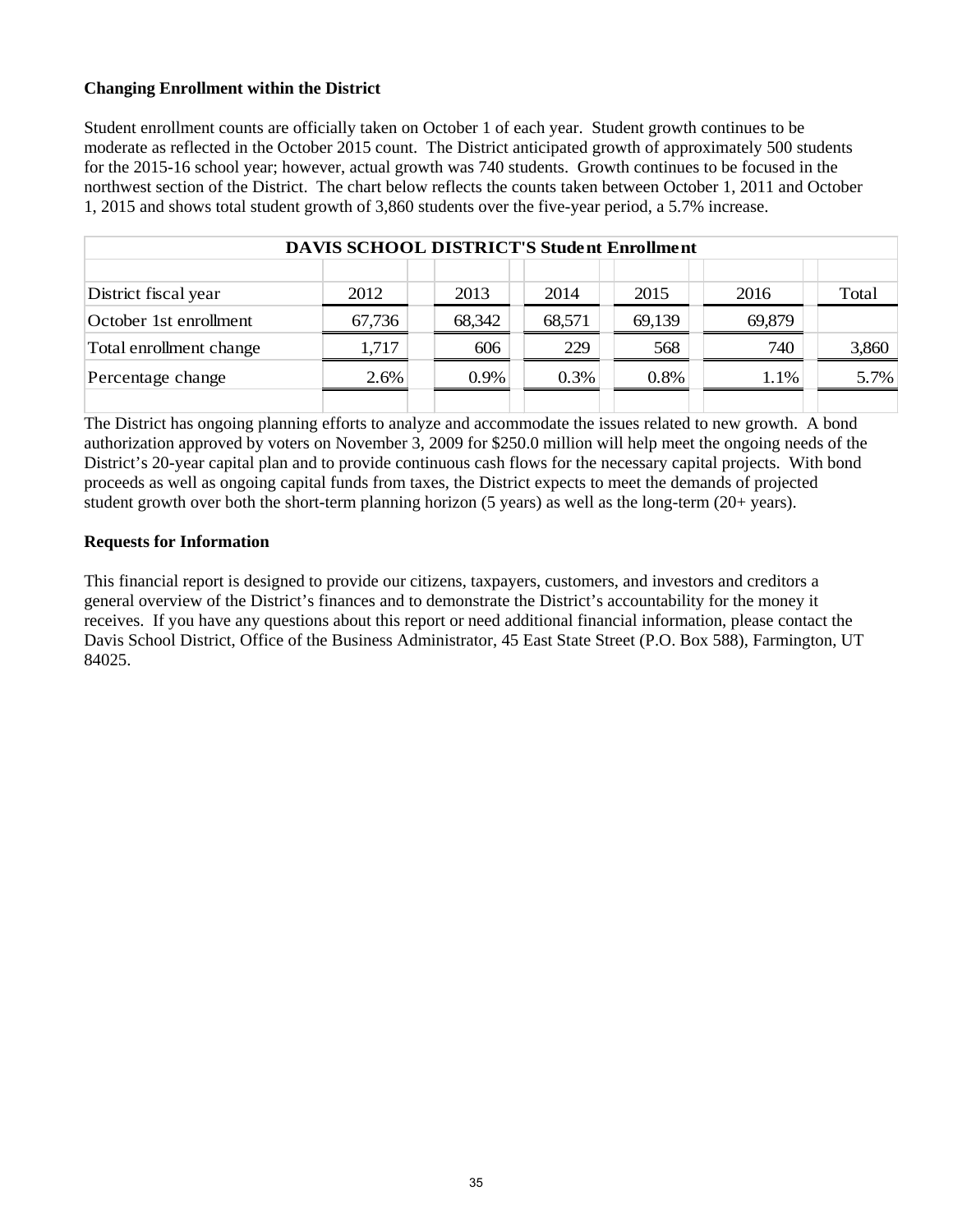#### **Statement of Net Position**

June 30, 2015

|                                                                |                                   | <b>Primary Government</b>                 |                      | Component<br>Unit                    |  |  |
|----------------------------------------------------------------|-----------------------------------|-------------------------------------------|----------------------|--------------------------------------|--|--|
|                                                                | Governmental<br><b>Activities</b> | <b>Business-type</b><br><b>Activities</b> | <b>Total</b>         | <b>District</b><br><b>Foundation</b> |  |  |
| Assets:                                                        |                                   |                                           |                      |                                      |  |  |
| Cash and investments                                           | \$169,090,937                     | \$<br>5,584,382                           | \$174,675,319        | \$<br>1,175,135                      |  |  |
| Receivables:                                                   |                                   |                                           |                      |                                      |  |  |
| Property taxes                                                 | 157,530,714                       |                                           | 157,530,714          |                                      |  |  |
| Other local                                                    | 378,144                           | 1,234,726                                 | 1,612,870            | 1,500                                |  |  |
| State of Utah                                                  | 1,839,115                         |                                           | 1,839,115            |                                      |  |  |
| Federal government<br>Inventories                              | 4,163,746                         | 1,315,425                                 | 4,163,746            |                                      |  |  |
| Net pension asset                                              | 6,862,053<br>122,081              |                                           | 8,177,478<br>122,081 |                                      |  |  |
| Capital assets:                                                |                                   |                                           |                      |                                      |  |  |
| Land and construction in progress<br>Other capital assets, net | 62,663,733                        |                                           | 62,663,733           |                                      |  |  |
| of accumulated depreciation                                    | 517,016,954                       | 1,947,186                                 | 518,964,140          |                                      |  |  |
| <b>Total assets</b>                                            | 919,667,477                       | 10,081,719                                | 929,749,196          | 1,176,635                            |  |  |
| Deferred outflows of resources:                                |                                   |                                           |                      |                                      |  |  |
| Deferred charge on refunding                                   | 2,098,125                         |                                           | 2,098,125            |                                      |  |  |
| Related to pensions                                            | 27,989,590                        |                                           | 27,989,590           |                                      |  |  |
| Total deferred outflows of resources                           | 30,087,715                        |                                           | 30,087,715           |                                      |  |  |
| Liabilities:                                                   |                                   |                                           |                      |                                      |  |  |
| Accounts payable                                               | 19,062,586                        | 497,690                                   | 19,560,276           |                                      |  |  |
| Accrued interest                                               | 1,352,882                         |                                           | 1,352,882            |                                      |  |  |
| Accrued salaries and benefits                                  | 38,936,582                        |                                           | 38,936,582           |                                      |  |  |
| Unearned revenue:                                              |                                   |                                           |                      |                                      |  |  |
| Other local                                                    | 26,974                            |                                           | 26,974               |                                      |  |  |
| State of Utah                                                  | 4,460,313                         |                                           | 4,460,313            |                                      |  |  |
| Noncurrent liabilities:                                        |                                   |                                           |                      |                                      |  |  |
| Due or payable within one year                                 | 40,056,562                        | 31,205                                    | 40,087,767           |                                      |  |  |
| Due or payable after one year                                  | 596,265,730                       | 45,053                                    | 596,310,783          |                                      |  |  |
| <b>Total liabilities</b>                                       | 700,161,629                       | 573,948                                   | 700,735,577          |                                      |  |  |
| Deferred inflows of resources:                                 |                                   |                                           |                      |                                      |  |  |
| Property taxes levied for future year                          | 149,354,784                       |                                           | 149,354,784          |                                      |  |  |
| Related to pensions                                            | 17,514,718                        |                                           | 17,514,718           |                                      |  |  |
| Total deferred inflows of resources                            | 166,869,502                       |                                           | 166,869,502          |                                      |  |  |
| Net position:                                                  |                                   |                                           |                      |                                      |  |  |
| Net investment in capital assets                               | 178,471,364                       | 1,947,186                                 | 180,418,550          |                                      |  |  |
| Restricted for:                                                |                                   |                                           |                      |                                      |  |  |
| Debt service                                                   | 2,589,904                         |                                           | 2,589,904            |                                      |  |  |
| Capital projects                                               | 35,719,823                        |                                           | 35,719,823           |                                      |  |  |
| School food services                                           | 6,128,878                         |                                           | 6,128,878            |                                      |  |  |
| Scholarships and awards                                        |                                   |                                           |                      | 1,176,635                            |  |  |
| Unrestricted                                                   | (140, 185, 908)                   | 7,560,585                                 | (132, 625, 323)      |                                      |  |  |
| Total net position                                             | 82,724,061                        | \$<br>9,507,771                           | 92,231,832           | 1,176,635                            |  |  |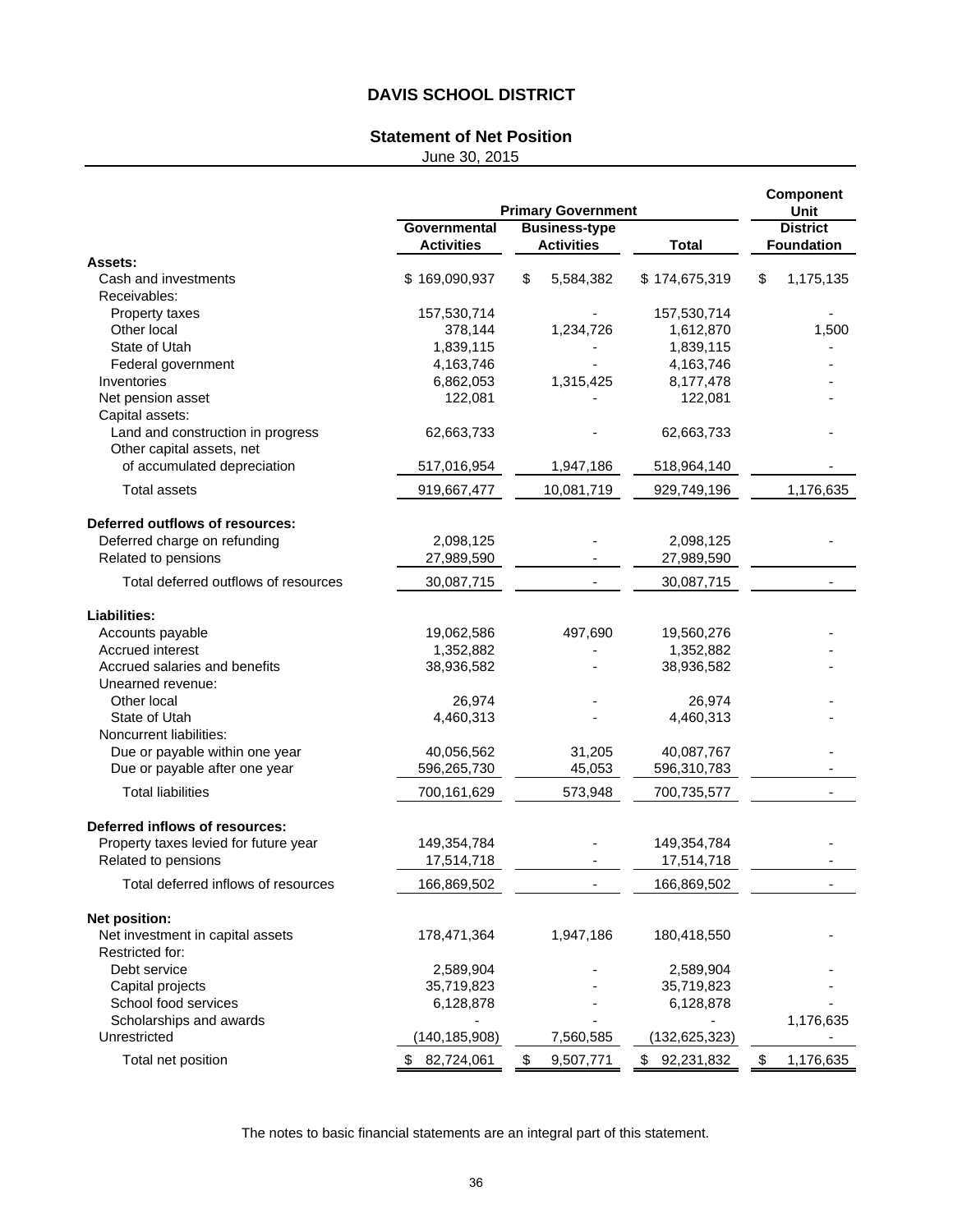#### **Statement of Activities**

Year Ended June 30, 2015

|                                                            |                                                               |                                       |                                           |                                   |                                           | Net (Expense) Revenue and Changes in Net Position |                                      |
|------------------------------------------------------------|---------------------------------------------------------------|---------------------------------------|-------------------------------------------|-----------------------------------|-------------------------------------------|---------------------------------------------------|--------------------------------------|
|                                                            |                                                               |                                       | <b>Program Revenues</b>                   |                                   |                                           |                                                   | <b>Component</b>                     |
|                                                            |                                                               |                                       | Operating                                 |                                   | <b>Primary Government</b>                 |                                                   | Unit                                 |
| <b>Activities/Functions</b>                                |                                                               | <b>Charges for</b><br><b>Services</b> | <b>Grants and</b><br><b>Contributions</b> | Governmental<br><b>Activities</b> | <b>Business-type</b><br><b>Activities</b> | Total                                             | <b>District</b><br><b>Foundation</b> |
|                                                            | <b>Expenses</b>                                               |                                       |                                           |                                   |                                           |                                                   |                                      |
| Primary government:<br><b>Governmental activities:</b>     |                                                               |                                       |                                           |                                   |                                           |                                                   |                                      |
| Instruction                                                | 326,885,284<br>S.                                             | 6,347,013<br>\$                       | 75,557,315<br>\$                          | $$$ (244,980,956)                 |                                           | $$$ (244,980,956)                                 |                                      |
| Supporting services:                                       |                                                               |                                       |                                           |                                   |                                           |                                                   |                                      |
| <b>Students</b>                                            | 14,178,453                                                    |                                       | 4,645,784                                 | (9,532,669)                       |                                           | (9,532,669)                                       |                                      |
| Instructional staff                                        | 17,728,205                                                    |                                       | 4,299,886                                 | (13, 428, 319)                    |                                           | (13, 428, 319)                                    |                                      |
| District administration                                    | 2,958,948                                                     |                                       | 77,295                                    | (2,881,653)                       |                                           | (2,881,653)                                       |                                      |
| School administration                                      | 26,500,999                                                    |                                       | 916,098                                   | (25, 584, 901)                    |                                           | (25,584,901)                                      |                                      |
| Central                                                    | 13,256,245                                                    |                                       | 1,859,380                                 | (11, 396, 865)                    |                                           | (11, 396, 865)                                    |                                      |
| Operation and maintenance of facilities                    | 41,033,443                                                    | 302,692                               | 815,378                                   | (39, 915, 373)                    |                                           | (39, 915, 373)                                    |                                      |
| Student transportation                                     | 14,170,991                                                    |                                       | 7,567,018                                 | (6,603,973)                       |                                           | (6,603,973)                                       |                                      |
| School food service                                        | 21,796,126                                                    | 8,314,193                             | 15,287,763                                | 1,805,830                         |                                           | 1,805,830                                         |                                      |
| Interest on long-term liabilities                          | 16,265,030                                                    |                                       | $\blacksquare$                            | (16, 265, 030)                    |                                           | (16, 265, 030)                                    |                                      |
| Total governmental activities                              | 494,773,724                                                   | 14,963,898                            | 111,025,916                               | (368, 783, 910)                   |                                           | (368, 783, 910)                                   |                                      |
| <b>Business-type activities:</b>                           |                                                               |                                       |                                           |                                   |                                           |                                                   |                                      |
| Pioneer Adult Rehabilitation Center                        | 13,826,446                                                    | 14,460,197                            | 731,952                                   |                                   | 1,365,703<br>\$                           | 1,365,703                                         |                                      |
| Total primary government                                   | 508,600,170                                                   | \$<br>29,424,095                      | \$111,757,868                             | (368, 783, 910)                   | 1,365,703                                 | (367, 418, 207)                                   |                                      |
|                                                            |                                                               |                                       |                                           |                                   |                                           |                                                   |                                      |
| <b>Component unit:</b><br>Davis School District Foundation | 1,211,863<br>\$                                               | \$                                    | 1,288,103<br>\$                           |                                   |                                           |                                                   | \$<br>76,240                         |
|                                                            |                                                               |                                       |                                           |                                   |                                           |                                                   |                                      |
|                                                            | <b>General revenues:</b>                                      |                                       |                                           |                                   |                                           |                                                   |                                      |
| Basic                                                      | Property taxes levied for:                                    |                                       |                                           | 25,651,071                        |                                           |                                                   |                                      |
|                                                            | Voted local                                                   |                                       |                                           | 24,671,393                        |                                           | 25,651,071<br>24,671,393                          |                                      |
|                                                            | <b>Board local</b>                                            |                                       |                                           | 35,641,999                        |                                           | 35,641,999                                        |                                      |
|                                                            | Debt service                                                  |                                       |                                           | 46,572,252                        |                                           | 46,572,252                                        |                                      |
|                                                            | Capital outlay                                                |                                       |                                           | 16,930,993                        |                                           | 16,930,993                                        |                                      |
|                                                            | Tax increment                                                 |                                       |                                           | 6,599,320                         |                                           | 6,599,320                                         |                                      |
|                                                            | Federal and state revenue not restricted to specific purposes |                                       |                                           | 227,240,368                       |                                           | 227,240,368                                       |                                      |
|                                                            | Earnings on investments                                       |                                       |                                           | 669,366                           | 11,800                                    | 681,166                                           | 3,773                                |
| Miscellaneous                                              |                                                               |                                       |                                           | 18,165,848                        |                                           | 18,165,848                                        |                                      |
|                                                            | Total general revenues                                        |                                       |                                           | 402,142,610                       | 11,800                                    | 402,154,410                                       | 3,773                                |
|                                                            | Change in net position                                        |                                       |                                           | 33,358,700                        | 1,377,503                                 | 34,736,203                                        | 80,013                               |
|                                                            | Net position - beginning, as restated                         |                                       |                                           | 49,365,361                        | 8,130,268                                 | 57,495,629                                        | 1,096,622                            |
|                                                            | Net position - ending                                         |                                       |                                           | 82,724,061<br>\$                  | 9,507,771<br>\$                           | \$<br>92,231,832                                  | \$.<br>1,176,635                     |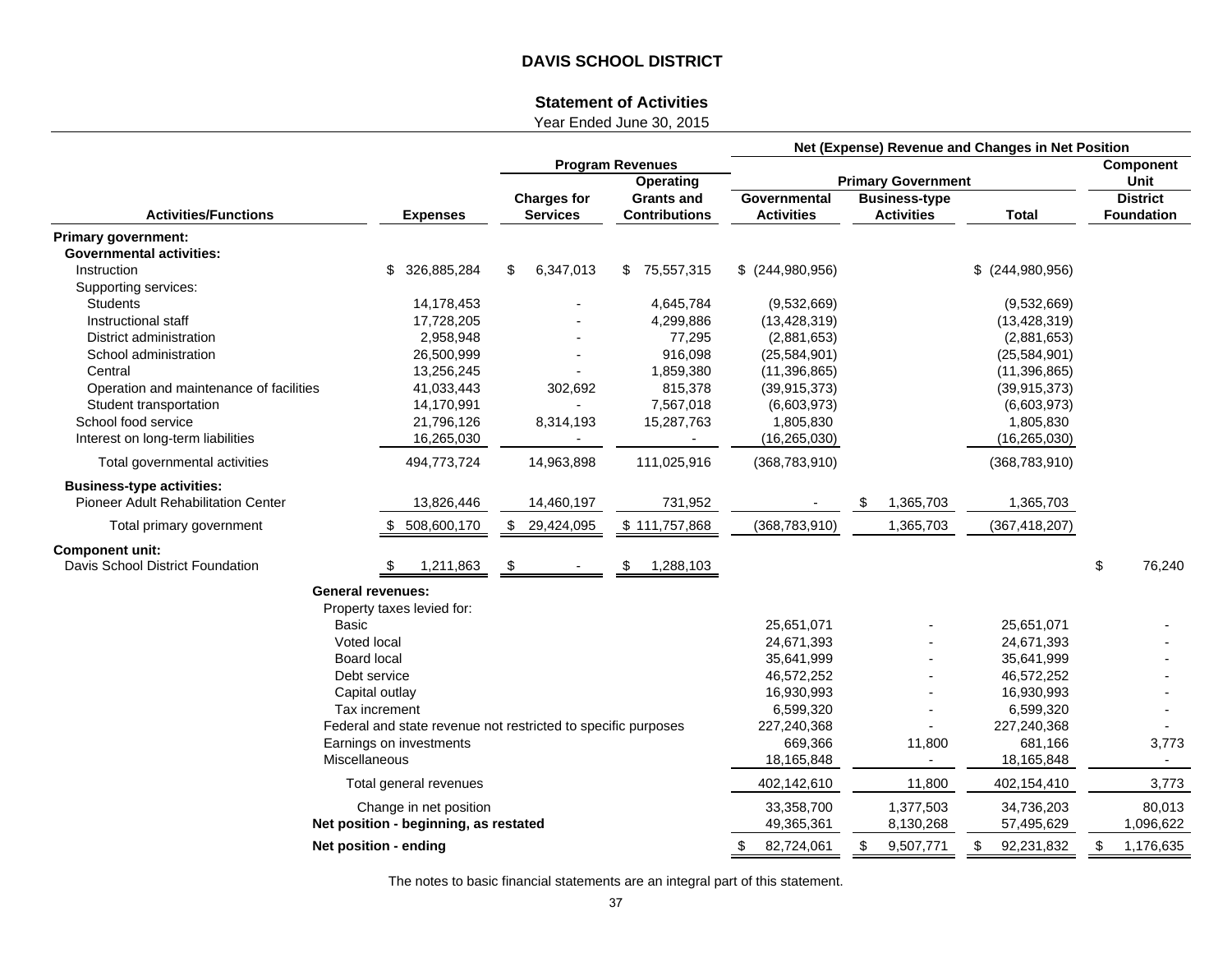#### June 30, 2015  **Balance Sheet Governmental Funds**

| <b>Capital</b><br><b>Debt</b><br>Governmental<br>Governmental<br><b>Service</b><br>Projects<br><b>Funds</b><br><b>Funds</b><br>General<br>Assets:<br>\$<br>Cash and investments<br>69,895,863<br>1,393,837<br>69,908,380<br>14,380,132<br>\$155,578,212<br>S<br>\$<br>S<br>Receivables:<br>88,295,678<br>45,062,338<br>16,293,844<br>7,878,854<br>157,530,714<br>Property taxes<br>Other local<br>287,494<br>56,174<br>26,001<br>State of Utah<br>728,352<br>1,110,763<br>Federal government<br>3,940,138<br>223,608<br>Inventories<br>5,671,302<br>1,190,751 | 369,669<br>1,839,115<br>4,163,746<br>6,862,053<br>7,493,525 |
|---------------------------------------------------------------------------------------------------------------------------------------------------------------------------------------------------------------------------------------------------------------------------------------------------------------------------------------------------------------------------------------------------------------------------------------------------------------------------------------------------------------------------------------------------------------|-------------------------------------------------------------|
|                                                                                                                                                                                                                                                                                                                                                                                                                                                                                                                                                               |                                                             |
|                                                                                                                                                                                                                                                                                                                                                                                                                                                                                                                                                               |                                                             |
|                                                                                                                                                                                                                                                                                                                                                                                                                                                                                                                                                               |                                                             |
|                                                                                                                                                                                                                                                                                                                                                                                                                                                                                                                                                               |                                                             |
|                                                                                                                                                                                                                                                                                                                                                                                                                                                                                                                                                               |                                                             |
|                                                                                                                                                                                                                                                                                                                                                                                                                                                                                                                                                               |                                                             |
|                                                                                                                                                                                                                                                                                                                                                                                                                                                                                                                                                               |                                                             |
|                                                                                                                                                                                                                                                                                                                                                                                                                                                                                                                                                               |                                                             |
| \$<br>\$<br>\$<br><b>Total assets</b><br>46,456,175<br>86,258,398<br>24,810,109<br>\$326,343,509<br>\$168,818,827                                                                                                                                                                                                                                                                                                                                                                                                                                             |                                                             |
|                                                                                                                                                                                                                                                                                                                                                                                                                                                                                                                                                               |                                                             |
| <b>Liabilities:</b>                                                                                                                                                                                                                                                                                                                                                                                                                                                                                                                                           |                                                             |
| \$<br>\$<br>\$<br>6,256,306<br>\$<br>\$<br>Accounts payable<br>1,060,567<br>176,652<br>Accrued salaries and benefits                                                                                                                                                                                                                                                                                                                                                                                                                                          |                                                             |
| 38,936,582<br>38,936,582<br>Unearned revenue:                                                                                                                                                                                                                                                                                                                                                                                                                                                                                                                 |                                                             |
| Other local<br>26,974                                                                                                                                                                                                                                                                                                                                                                                                                                                                                                                                         | 26,974                                                      |
| State of Utah<br>4,460,313                                                                                                                                                                                                                                                                                                                                                                                                                                                                                                                                    | 4,460,313                                                   |
| 6,256,306<br>203,626<br><b>Total liabilities</b><br>44,457,462<br>50,917,394                                                                                                                                                                                                                                                                                                                                                                                                                                                                                  |                                                             |
| Deferred inflows of resources:                                                                                                                                                                                                                                                                                                                                                                                                                                                                                                                                |                                                             |
| Unavailable property tax revenue<br>1,509,042<br>816,446<br>297,235                                                                                                                                                                                                                                                                                                                                                                                                                                                                                           | 2,622,723                                                   |
| Property taxes levied for future year<br>7,878,854<br>149,354,784<br>83,645,267<br>42,517,196<br>15,313,467                                                                                                                                                                                                                                                                                                                                                                                                                                                   |                                                             |
| Total deferred inflows of resources<br>85,154,309<br>43,333,642<br>15,610,702<br>7,878,854<br>151,977,507                                                                                                                                                                                                                                                                                                                                                                                                                                                     |                                                             |
| <b>Fund balances:</b>                                                                                                                                                                                                                                                                                                                                                                                                                                                                                                                                         |                                                             |
| Nonspendable:                                                                                                                                                                                                                                                                                                                                                                                                                                                                                                                                                 |                                                             |
| Inventories<br>1,190,751<br>5,671,302                                                                                                                                                                                                                                                                                                                                                                                                                                                                                                                         | 6,862,053                                                   |
| Restricted for:                                                                                                                                                                                                                                                                                                                                                                                                                                                                                                                                               |                                                             |
| 3,122,533<br>Debt service                                                                                                                                                                                                                                                                                                                                                                                                                                                                                                                                     | 3,122,533                                                   |
| 64,391,390<br>Capital projects<br>64,391,390                                                                                                                                                                                                                                                                                                                                                                                                                                                                                                                  |                                                             |
| School food services<br>4,938,127                                                                                                                                                                                                                                                                                                                                                                                                                                                                                                                             | 4,938,127                                                   |
| Committed to:                                                                                                                                                                                                                                                                                                                                                                                                                                                                                                                                                 |                                                             |
| Workers compensation<br>500,000                                                                                                                                                                                                                                                                                                                                                                                                                                                                                                                               | 500,000                                                     |
| <b>Termination benefits</b><br>4,500,000                                                                                                                                                                                                                                                                                                                                                                                                                                                                                                                      | 4,500,000                                                   |
| Schools<br>10,598,751<br>10,598,751                                                                                                                                                                                                                                                                                                                                                                                                                                                                                                                           |                                                             |
| Economic stabilization<br>4,500,000                                                                                                                                                                                                                                                                                                                                                                                                                                                                                                                           | 4,500,000                                                   |
| Assigned to:                                                                                                                                                                                                                                                                                                                                                                                                                                                                                                                                                  |                                                             |
| Programs<br>788,661                                                                                                                                                                                                                                                                                                                                                                                                                                                                                                                                           | 788,661                                                     |
| Schools<br>250,000                                                                                                                                                                                                                                                                                                                                                                                                                                                                                                                                            | 250,000                                                     |
| Medical insurance<br>4,500,000                                                                                                                                                                                                                                                                                                                                                                                                                                                                                                                                | 4,500,000                                                   |
| Unassigned<br>18,497,093                                                                                                                                                                                                                                                                                                                                                                                                                                                                                                                                      | 18,497,093                                                  |
| <b>Total fund balances</b><br>39,207,056<br>3,122,533<br>64,391,390<br>16,727,629<br>123,448,608                                                                                                                                                                                                                                                                                                                                                                                                                                                              |                                                             |
| Total liabilities, deferred inflows<br>of resources, and fund balances<br>\$168,818,827<br>\$<br>46,456,175<br>86,258,398<br>\$<br>24,810,109<br>\$326,343,509<br>\$                                                                                                                                                                                                                                                                                                                                                                                          |                                                             |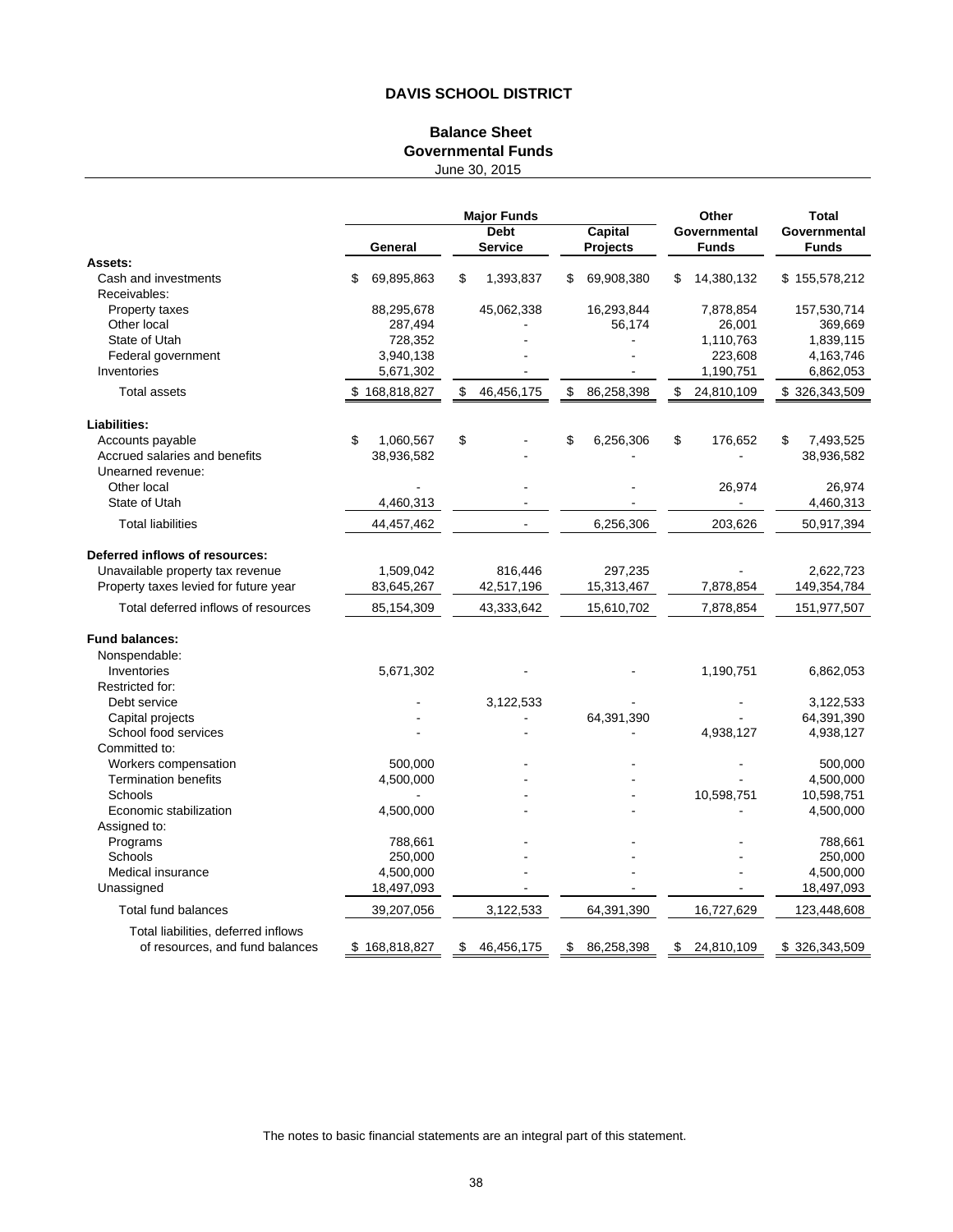#### **to the Statement of Net Position Reconciliation of the Balance Sheet of Governmental Funds**

June 30, 2015

|                                                                                                                                                                                                                                      | \$123,448,608               |
|--------------------------------------------------------------------------------------------------------------------------------------------------------------------------------------------------------------------------------------|-----------------------------|
| Total net position reported for governmental activities in the statement of net position is different because:                                                                                                                       |                             |
| Capital assets used in governmental funds are not financial resources and therefore are not reported in the                                                                                                                          |                             |
| S<br>48,746,923<br>13,916,810<br>506,559,029<br>3,515,377<br>6,942,548                                                                                                                                                               | 579,680,687                 |
| The net pension asset is not an available resource and therefore is not reported in the governmental funds.                                                                                                                          | 122,081                     |
| Some of the District's property taxes will be collected after year-end, but are not available soon enough to<br>pay for the current period's expenditures, and therefore are reported as deferred inflows of resources in the        | 2,622,723                   |
| Interest on long-term debt is not accrued in the governmental funds, but rather is recognized as an<br>expenditure when due. Accrued interest for general obligation bonds is \$1,349,075 and accrued interest for                   | (1, 352, 882)               |
| An internal service fund is used by management to charge the costs of self insurance to individual funds<br>and programs. The assets and liabilities of the internal service fund are included in governmental activities            | 1,952,139                   |
| Long-term liabilities that pertain to governmental funds, including bonds payable, are not due and payable in<br>the current period and therefore are not reported as fund liabilities. All liabilities - both current and long-term |                             |
| (420,660,000)<br>2,098,125<br>(11, 519, 325)<br>(93, 118)<br>(4,451,803)<br>(2, 143, 073)<br>(1,443,750)<br>(9, 170, 727)<br>(186, 840, 496)<br>27,989,590<br>(17, 514, 718)                                                         | (623,749,295)<br>82,724,061 |
|                                                                                                                                                                                                                                      |                             |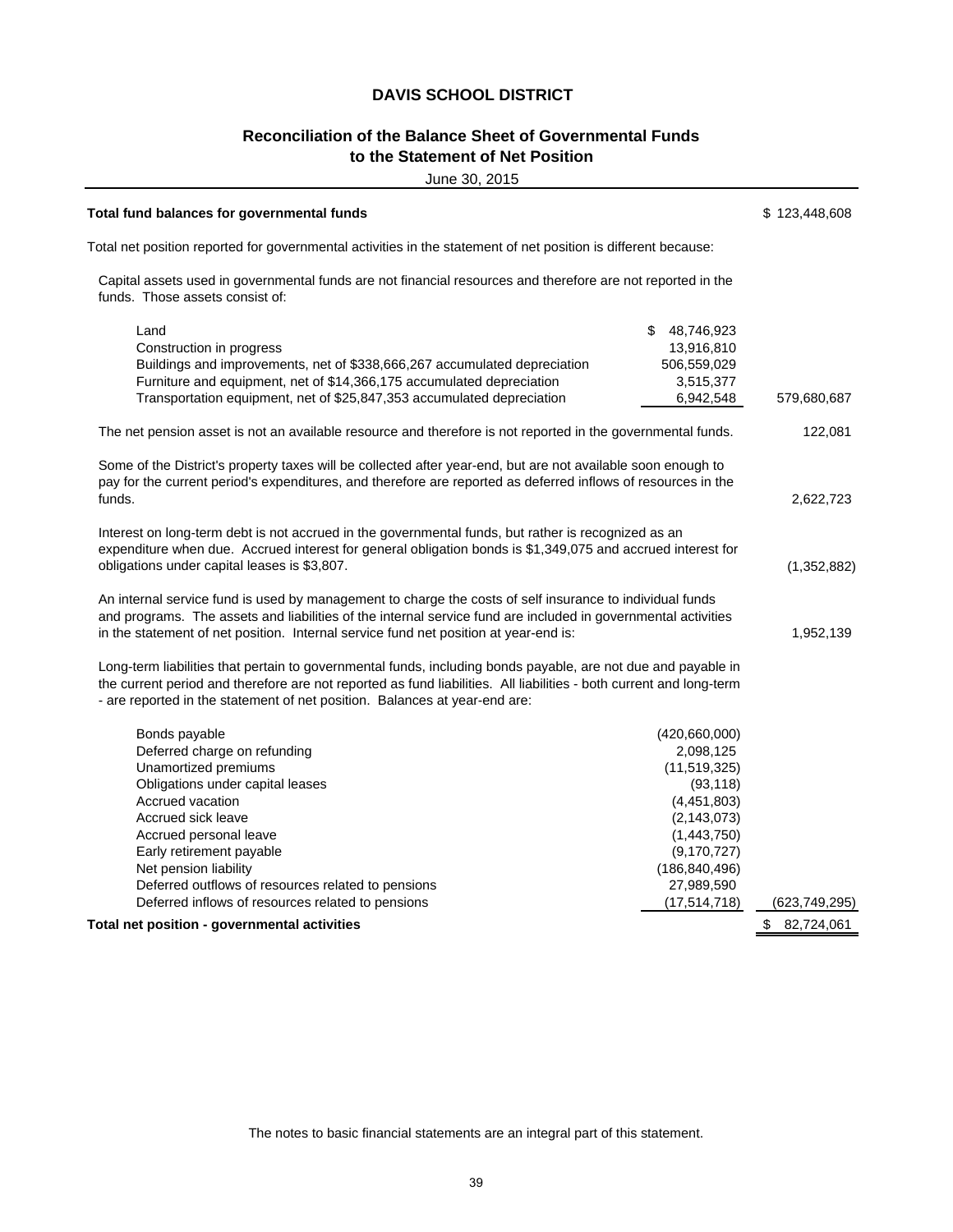#### **Statement of Revenues, Expenditures, and Changes in Fund Balances Governmental Funds**

Year Ended June 30, 2015

|                                      | <b>Major Governmental Funds</b> |    |                |    | Other          | <b>Total</b>     |                |
|--------------------------------------|---------------------------------|----|----------------|----|----------------|------------------|----------------|
|                                      |                                 |    | <b>Debt</b>    |    | Capital        | Governmental     | Governmental   |
| <b>Revenues:</b>                     | General                         |    | <b>Service</b> |    | Projects       | <b>Funds</b>     | <b>Funds</b>   |
| Property taxes                       | 86,041,055                      | \$ | 46,551,253     | S  | 16,947,481     | \$<br>6,599,320  | \$156,139,109  |
| Earnings on investments              | 372,656                         |    |                |    | 177,810        | 118,900          | 669,366        |
| Other local                          | 9,410,030                       |    |                |    | 185,688        | 16,012,422       | 25,608,140     |
| School lunch sales                   |                                 |    |                |    |                | 7,558,576        | 7,558,576      |
| State of Utah                        | 292,128,732                     |    |                |    | 297,469        | 4,161,045        | 296,587,246    |
| Federal government                   | 29,530,441                      |    | 1,021,879      |    |                | 11,126,718       | 41,679,038     |
| Total revenues                       | 417,482,914                     |    | 47,573,132     |    | 17,608,448     | 45,576,981       | 528,241,475    |
| <b>Expenditures:</b>                 |                                 |    |                |    |                |                  |                |
| Current:                             |                                 |    |                |    |                |                  |                |
| Instruction                          | 282,326,073                     |    |                |    |                | 21,466,193       | 303,792,266    |
| Supporting services:                 |                                 |    |                |    |                |                  |                |
| <b>Students</b>                      | 14,694,917                      |    |                |    |                |                  | 14,694,917     |
| Instructional staff                  | 18,445,968                      |    |                |    |                |                  | 18,445,968     |
| District administration              | 2,325,792                       |    |                |    |                |                  | 2,325,792      |
| School administration                | 26,766,307                      |    |                |    |                |                  | 26,766,307     |
| Central                              | 12,960,814                      |    |                |    |                |                  | 12,960,814     |
| Operation and maintenance of         |                                 |    |                |    |                |                  |                |
| facilities                           | 40,514,129                      |    |                |    |                |                  | 40,514,129     |
| Student transportation               | 13,168,618                      |    |                |    |                |                  | 13,168,618     |
| School food service                  |                                 |    |                |    |                | 21,893,048       | 21,893,048     |
| Capital outlay                       |                                 |    |                |    | 39,718,863     |                  | 39,718,863     |
| Debt service:                        |                                 |    |                |    |                |                  |                |
| Bond principal                       |                                 |    | 26,975,000     |    |                |                  | 26,975,000     |
| <b>Bond interest</b>                 |                                 |    | 17,468,199     |    |                |                  | 17,468,199     |
| Bond issuance costs                  |                                 |    |                |    | 660,188        |                  | 660,188        |
| Capital lease payments               |                                 |    |                |    | 97,271         |                  | 97,271         |
| Fees and miscellaneous charges       |                                 |    | 7,400          |    |                |                  | 7,400          |
| Total expenditures                   | 411,202,618                     |    | 44,450,599     |    | 40,476,322     | 43,359,241       | 539,488,780    |
| Excess (deficiency) of revenues      |                                 |    |                |    |                |                  |                |
| over (under) expenditures            | 6,280,296                       |    | 3,122,533      |    | (22, 867, 874) | 2,217,740        | (11, 247, 305) |
| Other financing sources (uses):      |                                 |    |                |    |                |                  |                |
| General obligation bonds issued      |                                 |    |                |    | 40,000,000     |                  | 40,000,000     |
| General obligation bonds premium     |                                 |    |                |    | 1,138,631      |                  | 1,138,631      |
| Transfer out                         | (95, 035)                       |    |                |    |                |                  | (95,035)       |
| Proceeds from sale of capital assets |                                 |    |                |    | 10,225         |                  | 10,225         |
| Total other financing sources        |                                 |    |                |    |                |                  |                |
| (uses)                               | (95, 035)                       |    |                |    | 41,148,856     |                  | 41,053,821     |
| Net change in fund balances          | 6,185,261                       |    | 3,122,533      |    | 18,280,982     | 2,217,740        | 29,806,516     |
| Fund balances - beginning            | 33,021,795                      |    |                |    | 46,110,408     | 14,509,889       | 93,642,092     |
| <b>Fund balances - ending</b>        | \$ 39,207,056                   | \$ | 3,122,533      | \$ | 64,391,390     | \$<br>16,727,629 | \$123,448,608  |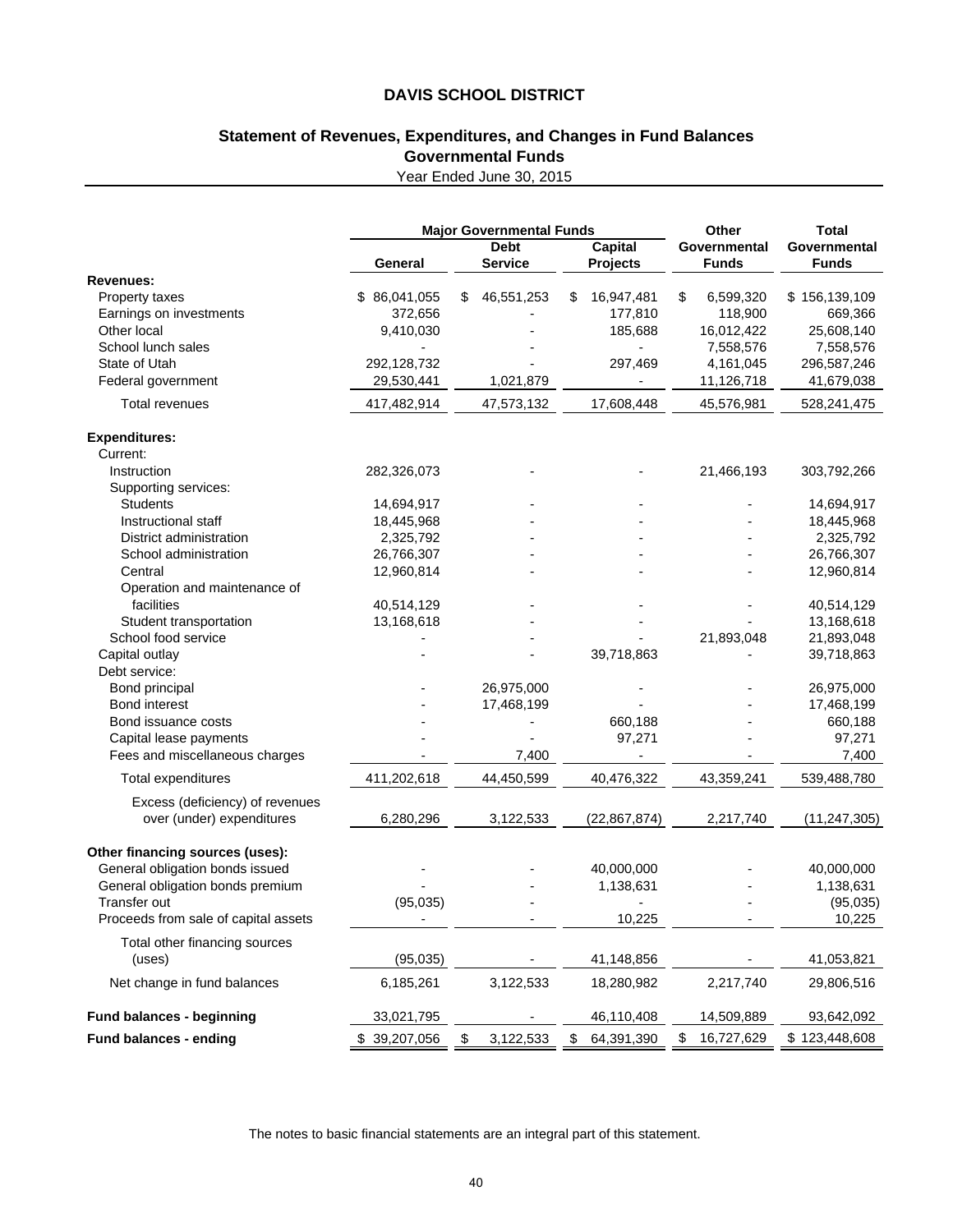# **Reconciliation of the Statement of Revenues, Expenditures, and Changes in Fund Balances of Governmental Funds to the Statement of Activities**

Year Ended June 30, 2015

| Net change in fund balances-total governmental funds                                                                                                                                                                                                                                                                                                                                                                                                                                                                                                                                                                                                                                                                                                                                                                                        | \$<br>29,806,516 |
|---------------------------------------------------------------------------------------------------------------------------------------------------------------------------------------------------------------------------------------------------------------------------------------------------------------------------------------------------------------------------------------------------------------------------------------------------------------------------------------------------------------------------------------------------------------------------------------------------------------------------------------------------------------------------------------------------------------------------------------------------------------------------------------------------------------------------------------------|------------------|
| Amounts reported for governmental activities in the statement of activities are different because:                                                                                                                                                                                                                                                                                                                                                                                                                                                                                                                                                                                                                                                                                                                                          |                  |
| Governmental funds report capital outlays as expenditures. However, in the statement of activities, equipment with<br>an initial, individual cost of more than \$5,000 and buildings and improvements with an initial, individual cost of more<br>than \$100,000 are capitalized and the cost is allocated over their estimated useful lives and reported as<br>depreciation expense. This is the amount by which capital outlays exceeded depreciation in the current period.                                                                                                                                                                                                                                                                                                                                                              |                  |
| \$<br>Capital outlays<br>25,352,264<br>Gain on sale of capital assets<br>(36, 970)<br>Proceeds from sale of capital assets<br>(10, 225)<br>(23,952,384)<br>Depreciation expense                                                                                                                                                                                                                                                                                                                                                                                                                                                                                                                                                                                                                                                             | 1,352,685        |
| Some capital asset additions are financed through capital leases. In governmental funds, a capital lease<br>arrangement is considered a source of financing, but in the statement of net position, the lease obligation is<br>reported as a liability. Repayment of capital lease principal is an expenditure in the governmental funds, but<br>repayment reduces the lease obligation in the statement of net position.                                                                                                                                                                                                                                                                                                                                                                                                                    |                  |
| 3,644<br>Interest expense - capital leases<br>89,142<br>Principal payments on capital leases                                                                                                                                                                                                                                                                                                                                                                                                                                                                                                                                                                                                                                                                                                                                                | 92,786           |
| The governmental funds report bond proceeds as financing sources, while repayment of bond principal is reported<br>as an expenditure. In the statement of net position, however, issuing debt increases long-term liabilities and does<br>not affect the statement of activities and repayment of principal reduces the liability. Also, governmental funds<br>report the effect of premiums when debt is first issued, whereas these amounts are deferred and amortized in the<br>statement of activities. Interest is recognized as an expenditure in the governmental funds when it is due. In the<br>statement of activities, however, interest expense is recognized as it accrues, regardless of when it is due. The net<br>effect of these differences in the treatment of general obligation bonds and related items is as follows: |                  |
| (40,000,000)<br>General obligation bond proceeds<br>Bond premium<br>(1, 138, 631)<br>Amortization of deferred amounts on refunding<br>(619, 441)<br>Amortization of bond premium<br>1,849,056<br>Repayment of bond principal<br>26,975,000<br>(14, 561)<br>Interest expense - general obligation bonds                                                                                                                                                                                                                                                                                                                                                                                                                                                                                                                                      | (12, 948, 577)   |
| Property tax revenue is recognized when levied (claim to resources established) rather than when available. The<br>portion not available soon enough to pay for the current period's expenditures is reported as deferred inflows of<br>resources in the funds.                                                                                                                                                                                                                                                                                                                                                                                                                                                                                                                                                                             | (72,081)         |
| In the statement of activities, certain operating expenses - compensated absences (vacation and sick and personal<br>leave) and termination benefits (early retirement) - are measured by the amounts earned during the year. In the<br>governmental funds, however, expenditures for these items are measured by the amount of financial resources<br>used (essentially, the amounts actually paid). During this year, benefit obligations changed by the following<br>amounts:                                                                                                                                                                                                                                                                                                                                                            |                  |
| Accrued vacation<br>(321, 032)<br>(125, 246)<br>Accrued sick and personal leave<br>(1,601,693)<br>Early retirement payable<br>15,128,168<br>Pension expense                                                                                                                                                                                                                                                                                                                                                                                                                                                                                                                                                                                                                                                                                 | 13,080,197       |
| An internal service fund is used by the District to charge the costs of health and dental insurance to individual<br>funds. The assets and liabilities of this internal service fund are included with governmental activities is the<br>statement of net position. The net position of this internal service fund is:                                                                                                                                                                                                                                                                                                                                                                                                                                                                                                                      | 1,952,139        |
| The District Warehouse Fund was closed during the year and the capital assets were reassigned to the general<br>fund. The reassignment was recorded as a contribution expense in the internal service fund. The reassignment is<br>eliminated from governmental activities.                                                                                                                                                                                                                                                                                                                                                                                                                                                                                                                                                                 | 95,035           |
| Change in net position of governmental activities                                                                                                                                                                                                                                                                                                                                                                                                                                                                                                                                                                                                                                                                                                                                                                                           | \$<br>33,358,700 |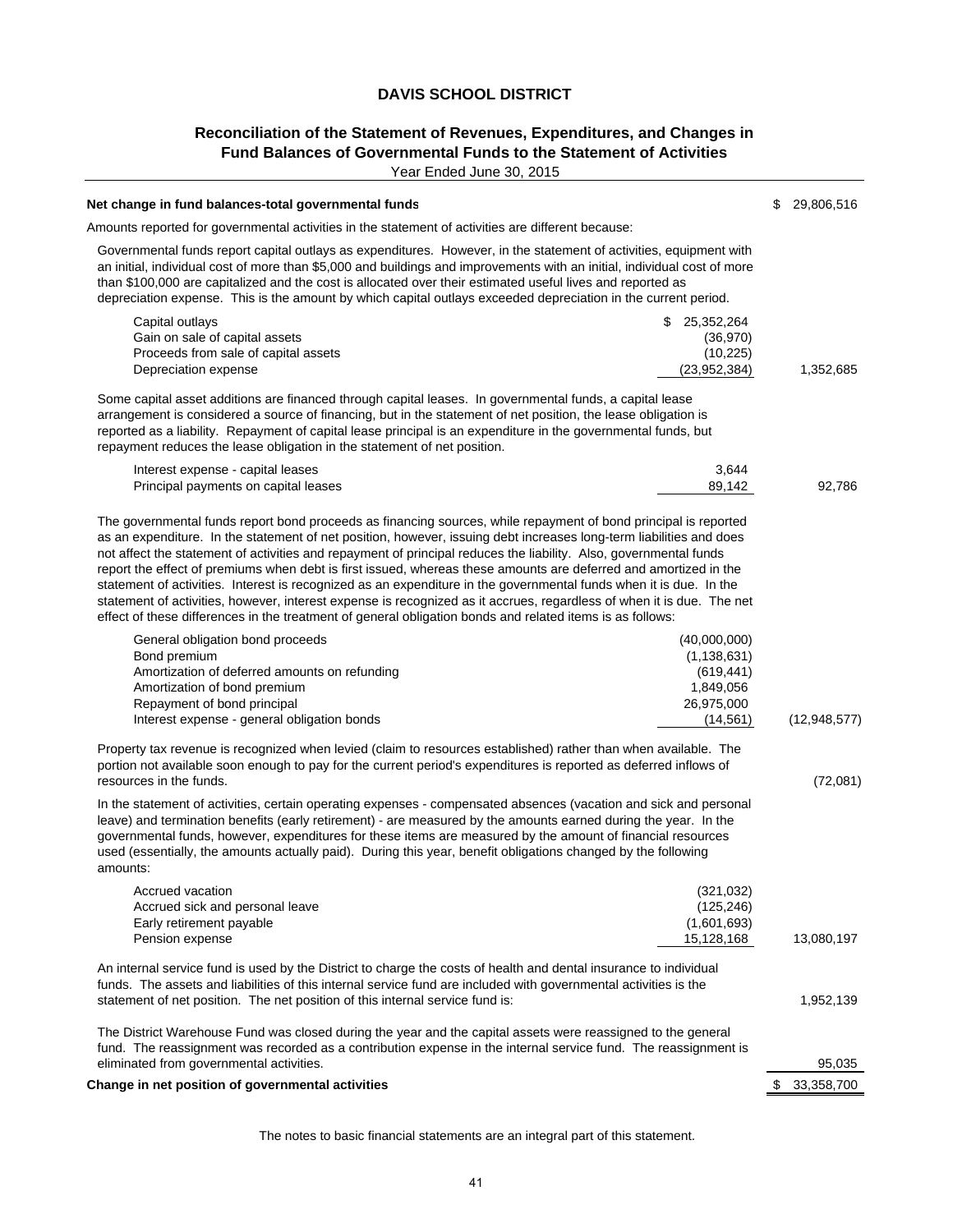# **Statement of Revenues, Expenditures, and Changes in Fund Balances - Budget and Actual General Fund**

|                                         | $\frac{1}{2}$           |     |                         |                         |               |                       |
|-----------------------------------------|-------------------------|-----|-------------------------|-------------------------|---------------|-----------------------|
|                                         | <b>Budgeted Amounts</b> |     |                         | <b>Actual</b>           | Variance with |                       |
|                                         | Original                |     | <b>Final</b>            | <b>Amounts</b>          |               | <b>Final Budget</b>   |
| <b>Revenues:</b>                        |                         |     |                         |                         |               |                       |
| Property taxes                          | \$<br>88,647,700        | \$. | 85,470,500              | \$<br>86,041,055        | \$            | 570,555               |
| Earnings on investments<br>Other local  | 210,600<br>9,184,600    |     | 240,600<br>9,233,300    | 372,656<br>9,410,030    |               | 132,056<br>176,730    |
| State of Utah                           | 288,948,298             |     | 292,430,500             | 292,128,732             |               | (301, 768)            |
| Federal government                      | 28,637,402              |     | 28,917,200              | 29,530,441              |               | 613,241               |
| <b>Total revenues</b>                   | 415,628,600             |     | 416,292,100             | 417,482,914             |               | 1,190,814             |
| <b>Expenditures:</b>                    |                         |     |                         |                         |               |                       |
| Current:                                |                         |     |                         |                         |               |                       |
| Instruction                             | 285,943,900             |     | 289,039,700             | 282,326,073             |               | 6,713,627             |
| Supporting services:                    |                         |     |                         |                         |               |                       |
| <b>Students</b><br>Instructional staff  | 15,189,400              |     | 15,296,400              | 14,694,917              |               | 601,483               |
| District administration                 | 18,276,300<br>2,562,800 |     | 19,579,000<br>2,316,200 | 18,445,968<br>2,325,792 |               | 1,133,032<br>(9, 592) |
| School administration                   | 26,658,900              |     | 26,810,300              | 26,766,307              |               | 43,993                |
| Central                                 | 13,219,700              |     | 13,350,600              | 12,960,814              |               | 389,786               |
| Operation and maintenance of facilities | 42,034,400              |     | 42,651,900              | 40,514,129              |               | 2,137,771             |
| Student transportation                  | 11,743,200              |     | 11,248,000              | 13,168,618              |               | (1,920,618)           |
| Total expenditures                      | 415,628,600             |     | 420,292,100             | 411,202,618             |               | 9,089,482             |
| Excess (deficiency) of revenues over    |                         |     |                         |                         |               |                       |
| (under) expenditures                    |                         |     | (4,000,000)             | 6,280,296               |               | 10,280,296            |
| Other financing sources (uses):         |                         |     |                         |                         |               |                       |
| Transfer out                            |                         |     |                         | (95,035)                |               | (95,035)              |
| Net change in fund balances             |                         |     | (4,000,000)             | 6,185,261               |               | 10,185,261            |
| <b>Fund balances - beginning</b>        | 33,021,795              |     | 33,021,795              | 33,021,795              |               |                       |
| <b>Fund balances - ending</b>           | \$<br>33,021,795        | \$  | 29,021,795              | \$<br>39,207,056        | \$            | 10,185,261            |

Year Ended June 30, 2015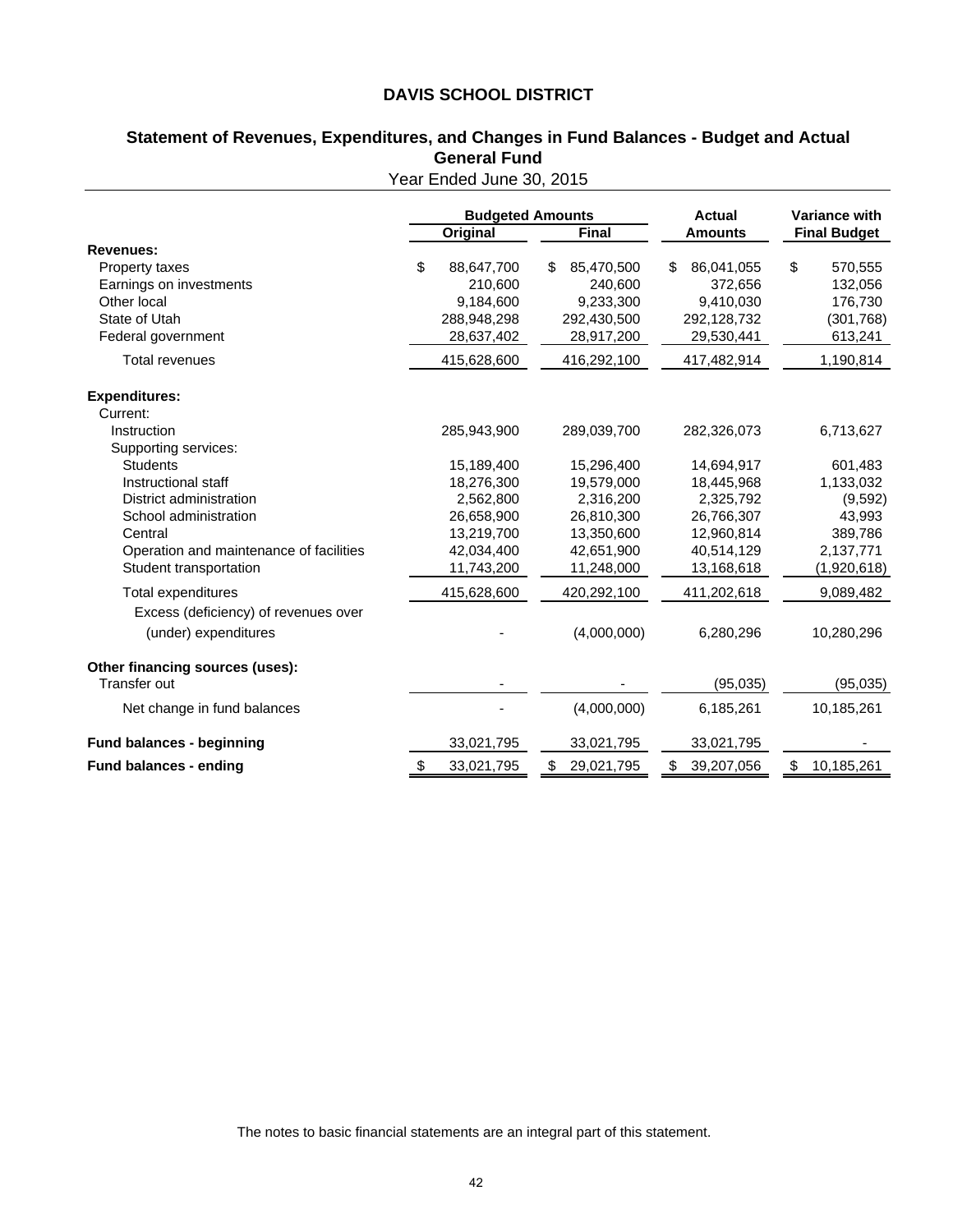#### **Statements of Fund Net Position**

**Proprietary Funds**

June 30, 2015

With Comparative Totals for 2014

|                                                                              | <b>Enterprise Fund -</b>                  |                                           |                          | <b>Governmental Activities - Internal Service Funds</b> |                           |      |  |  |  |  |
|------------------------------------------------------------------------------|-------------------------------------------|-------------------------------------------|--------------------------|---------------------------------------------------------|---------------------------|------|--|--|--|--|
|                                                                              |                                           | <b>Pioneer Adult Rehab Center</b>         |                          | <b>District Warehouse</b>                               | <b>Self Insurance</b>     |      |  |  |  |  |
|                                                                              | 2015                                      | 2014                                      | 2015                     | 2014                                                    |                           | 2014 |  |  |  |  |
| Assets:<br>Current assets:                                                   |                                           |                                           |                          |                                                         |                           |      |  |  |  |  |
| Cash and investments<br>Receivables - other local<br>Inventories of supplies | \$<br>5,584,382<br>1,234,726<br>1,315,425 | \$<br>4,400,607<br>1,043,872<br>1,421,680 | \$                       | 944<br>\$<br>79,266<br>4,207,807                        | \$<br>13,512,725<br>8,475 | \$   |  |  |  |  |
| Total current assets                                                         | 8,134,533                                 | 6,866,159                                 |                          | 4,288,017                                               | 13,521,200                |      |  |  |  |  |
| Noncurrent assets:<br>Capital assets:<br>Land                                |                                           |                                           |                          | 648.822                                                 |                           |      |  |  |  |  |
| Buildings and improvements                                                   | 3,660,322                                 | 3,660,322                                 |                          | 1,519,215                                               |                           |      |  |  |  |  |
| Equipment                                                                    | 593.049                                   | 586.388                                   |                          | 1.269.954                                               |                           |      |  |  |  |  |
| Accumulated depreciation                                                     | (2,306,185)                               | (2, 196, 140)                             |                          | (1,953,744)                                             |                           |      |  |  |  |  |
| Net capital assets                                                           | 1,947,186                                 | 2,050,570                                 |                          | 1,484,247                                               |                           |      |  |  |  |  |
| <b>Total assets</b>                                                          | 10,081,719                                | 8,916,729                                 | $\overline{\phantom{a}}$ | 5,772,264                                               | 13,521,200                |      |  |  |  |  |
| Liabilities:<br><b>Current liabilities:</b>                                  |                                           |                                           |                          |                                                         |                           |      |  |  |  |  |
| Accounts payable                                                             | 497,690                                   | 700,843                                   |                          | 569,343                                                 | 11,569,061                |      |  |  |  |  |
| Compensation liability                                                       | 31,205                                    | 35,035                                    |                          | 11,376                                                  |                           |      |  |  |  |  |
| Due to other funds                                                           |                                           |                                           |                          | 3,813,709                                               |                           |      |  |  |  |  |
| Total current liabilities                                                    | 528,895                                   | 735,878                                   |                          | 4,394,428                                               | 11,569,061                |      |  |  |  |  |
| Noncurrent liabilities:<br>Compensation liability                            | 45,053                                    | 50,583                                    |                          | 18,855                                                  |                           |      |  |  |  |  |
|                                                                              |                                           |                                           |                          |                                                         |                           |      |  |  |  |  |
| <b>Total liabilities</b>                                                     | 573,948                                   | 786,461                                   |                          | 4,413,283                                               | 11,569,061                |      |  |  |  |  |
| Net position:<br>Net investment in capital assets<br>Unrestricted            | 1,947,186<br>7,560,585                    | 2,050,570<br>6,079,698                    |                          | 1,484,247<br>(125, 266)                                 | 1,952,139                 |      |  |  |  |  |
| Total net position                                                           | 9,507,771                                 | \$<br>8,130,268                           | \$                       | \$<br>1,358,981                                         | \$<br>1,952,139           | \$   |  |  |  |  |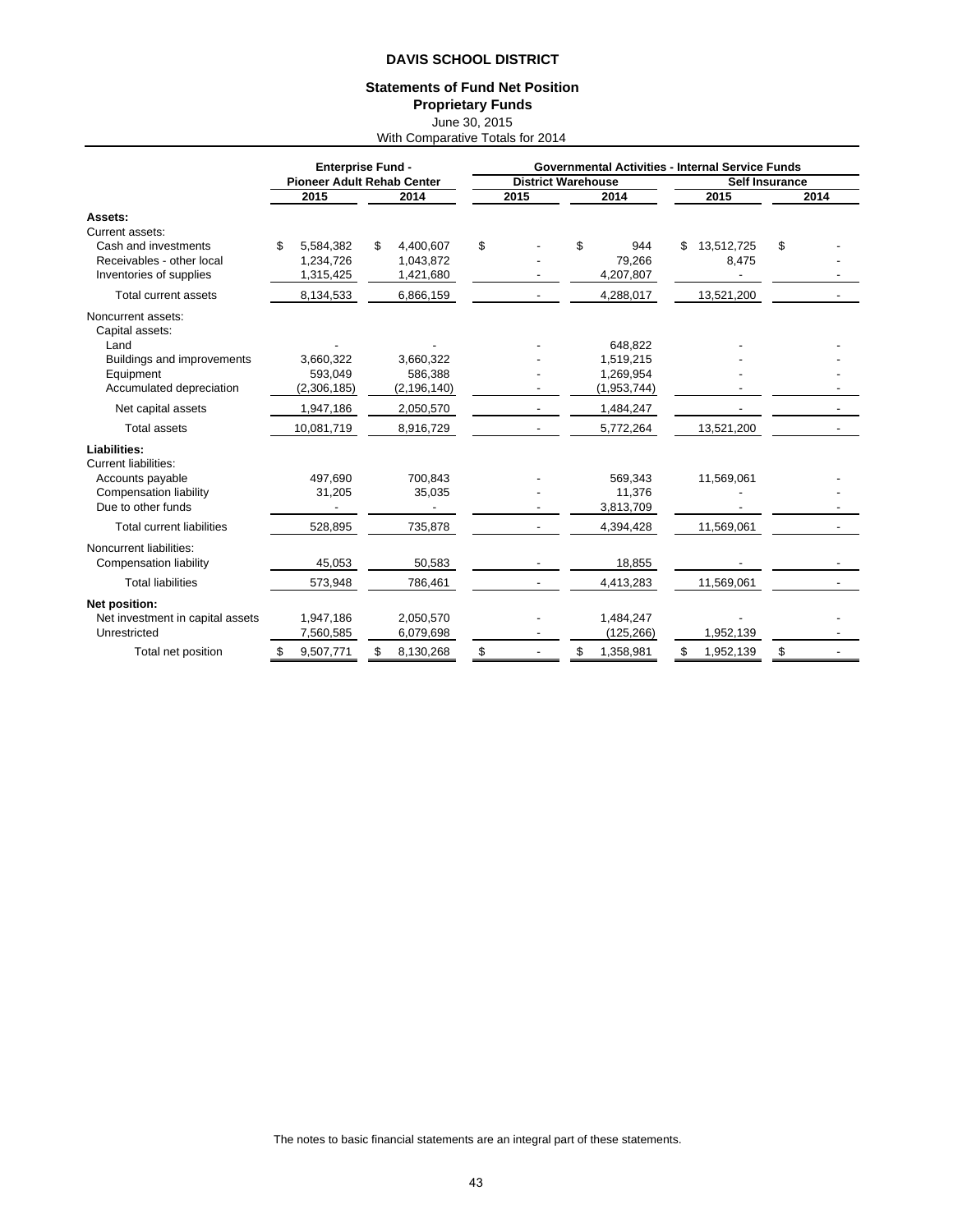#### **Statements of Revenues, Expenses, and Changes in Fund Net Position**

**Proprietary Funds**

Year Ended June 30, 2015

With Comparative Totals for 2014

|                                                                                                                    | <b>Enterprise Fund -</b>                     |                                              | <b>Governmental Activities - Internal Service Funds</b> |                           |                  |                       |  |  |  |  |  |
|--------------------------------------------------------------------------------------------------------------------|----------------------------------------------|----------------------------------------------|---------------------------------------------------------|---------------------------|------------------|-----------------------|--|--|--|--|--|
|                                                                                                                    |                                              | <b>Pioneer Adult Rehab Center</b>            |                                                         | <b>District Warehouse</b> |                  | <b>Self Insurance</b> |  |  |  |  |  |
|                                                                                                                    | 2015<br>2014                                 |                                              | 2015                                                    | 2014                      | 2015             | 2014                  |  |  |  |  |  |
| <b>Operating revenues:</b><br>Charges for services<br>Other local                                                  | 13,475,262<br>S<br>984,935                   | 12,173,447<br>\$<br>825,039                  | \$                                                      | 1,037,115<br>\$           | 30,729,652<br>\$ | \$                    |  |  |  |  |  |
| Total operating revenues                                                                                           | 14,460,197                                   | 12,998,486                                   |                                                         | 1,037,115                 | 30,729,652       |                       |  |  |  |  |  |
| <b>Operating expenses:</b><br>Salaries and benefits<br>Depreciation<br>Indirect charges<br>Other                   | 5,644,708<br>110.045<br>491,823<br>7,579,870 | 5,139,861<br>119,901<br>446,888<br>7,205,169 |                                                         | 1,037,115<br>141,019      | 28,777,513       |                       |  |  |  |  |  |
| Total operating expenses                                                                                           | 13,826,446                                   | 12,911,819                                   |                                                         | 1,178,134                 | 28,777,513       |                       |  |  |  |  |  |
| Operating income (loss)                                                                                            | 633,751                                      | 86,667                                       |                                                         | (141, 019)                | 1,952,139        |                       |  |  |  |  |  |
| Nonoperating income (expense):<br>Earnings on investments<br>State of Utah subsidies<br>Contribution to other fund | 11.800<br>731,952                            | 11.231<br>786,804                            | (1,454,016)                                             |                           |                  |                       |  |  |  |  |  |
| Total nonoperating income (expense)                                                                                | 743,752                                      | 798,035                                      | (1,454,016)                                             |                           |                  |                       |  |  |  |  |  |
| Income (loss) before transfers                                                                                     | 1,377,503                                    | 884,702                                      | (1,454,016)                                             | (141, 019)                | 1,952,139        |                       |  |  |  |  |  |
| <b>Transfer in</b>                                                                                                 |                                              |                                              | 95,035                                                  | 1,500,000                 |                  |                       |  |  |  |  |  |
| Change in net position                                                                                             | 1,377,503                                    | 884,702                                      | (1,358,981)                                             | 1,358,981                 | 1,952,139        |                       |  |  |  |  |  |
| Total net position - beginning                                                                                     | 8,130,268                                    | 7,245,566                                    | 1,358,981                                               |                           |                  |                       |  |  |  |  |  |
| Total net position - ending                                                                                        | 9,507,771                                    | 8,130,268                                    | \$                                                      | 1,358,981<br>S            | \$<br>1,952,139  | \$                    |  |  |  |  |  |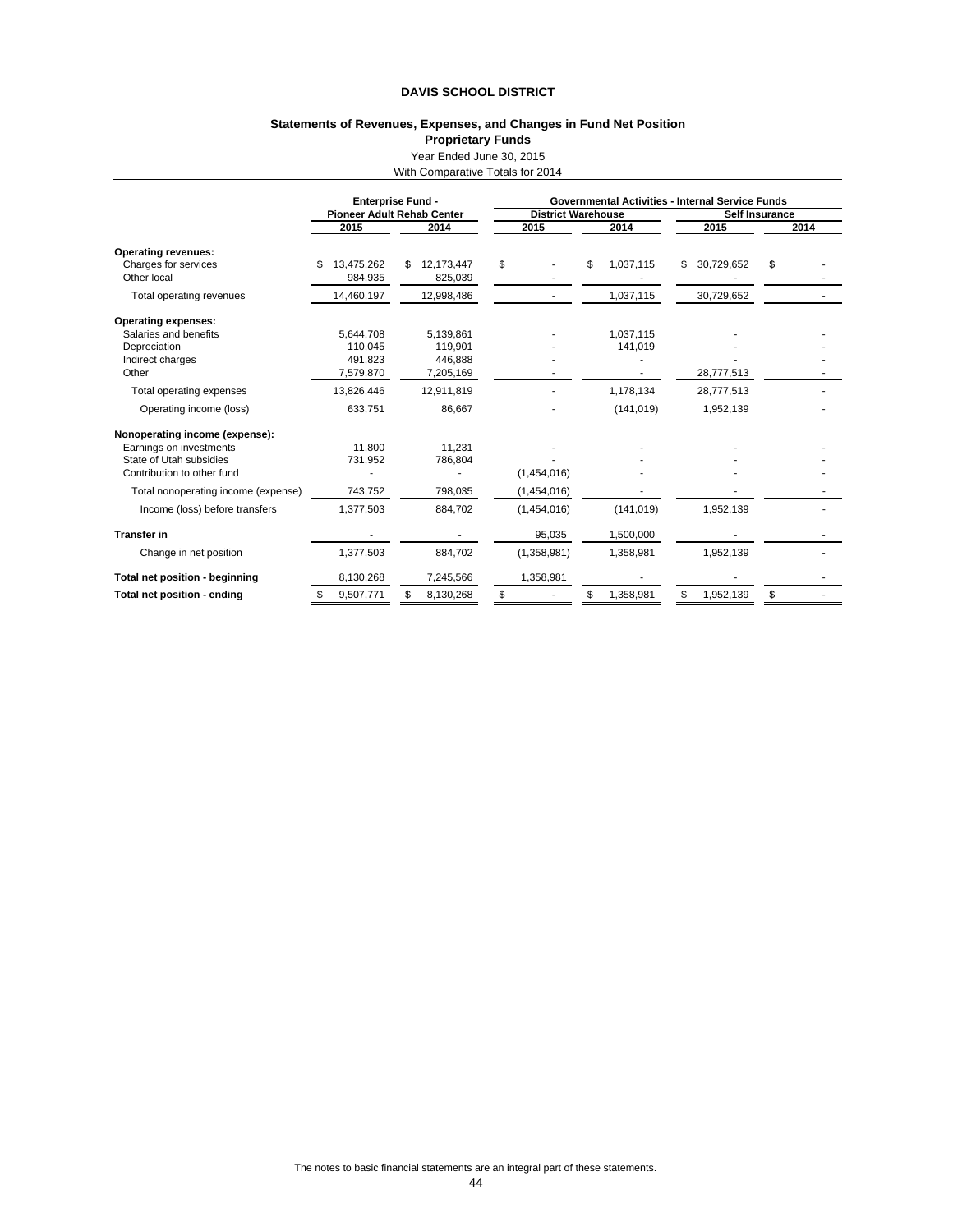#### **Statements of Fund Cash Flows**

 **Proprietary Funds**

Year Ended June 30, 2015

|                                                                                                                                                                                                                                                                  | <b>Enterprise Fund -</b> |                                                                  |                                                  |                           |                                                               |               | Governmental Activities - Internal Service Funds           |                |                              |      |      |
|------------------------------------------------------------------------------------------------------------------------------------------------------------------------------------------------------------------------------------------------------------------|--------------------------|------------------------------------------------------------------|--------------------------------------------------|---------------------------|---------------------------------------------------------------|---------------|------------------------------------------------------------|----------------|------------------------------|------|------|
|                                                                                                                                                                                                                                                                  |                          | <b>Pioneer Adult Rehab Center</b>                                |                                                  | <b>District Warehouse</b> |                                                               |               |                                                            | Self Insurance |                              |      |      |
|                                                                                                                                                                                                                                                                  |                          | 2015                                                             | 2014                                             |                           | 2015                                                          |               | 2014                                                       |                | 2015                         |      | 2014 |
| Cash flows from operating activities:<br>Receipts from interfund services provided<br>Receipts from customers<br>Payments to suppliers<br>Payments to employees                                                                                                  | \$                       | 14,269,343<br>(8, 168, 591)<br>(5,654,068)                       | \$<br>13,171,742<br>(8,407,189)<br>(5, 151, 179) | \$                        | 79,266<br>(110, 441)                                          |               | 1,023,348<br>(1,016,849)                                   | \$             | 30,721,177<br>(17, 208, 452) | S    |      |
| Net cash provided (used) by operating activities                                                                                                                                                                                                                 |                          | 446,684                                                          | (386, 626)                                       |                           | (31, 175)                                                     |               | 6,499                                                      |                | 13,512,725                   |      |      |
| Cash flows from noncapital financing activities:<br>Receipt of earnings on investments<br>Transfer from general fund<br>Repayment of due to other funds<br>Receipt of state subsidies                                                                            |                          | 11,800<br>731,952                                                | 11,231<br>786,804                                |                           | 95,035<br>(64, 804)<br>$\sim$                                 |               | 1,500,000<br>(1,500,000)<br>$\sim$                         |                |                              |      |      |
| Net cash provided by noncapital financing activities                                                                                                                                                                                                             |                          | 743,752                                                          | 798,035                                          |                           | 30.231                                                        |               |                                                            |                |                              |      |      |
| Cash flows from capital and related financing activities:<br>Acquisition of capital assets<br>Net increase in cash and cash equivalents                                                                                                                          |                          | (6,661)<br>1,183,775                                             | 411,409                                          |                           | (944)                                                         |               | (5, 555)<br>944                                            |                | 13,512,725                   |      |      |
| Cash and cash equivalents - beginning                                                                                                                                                                                                                            |                          | 4.400.607                                                        | 3,989,198                                        |                           | 944                                                           |               |                                                            |                |                              |      |      |
| Cash and cash equivalents - ending (displayed as cash<br>and investments on the statements of fund net position)                                                                                                                                                 |                          | 5,584,382                                                        | \$<br>4,400,607                                  | \$                        |                                                               | \$            | 944                                                        | \$             | 13,512,725                   | - \$ |      |
| Reconciliation of operating income (loss) to net cash<br>provided (used) by operating activities:<br>Operating income (loss)<br>Adjustments to reconcile operating income (loss) to<br>net cash provided (used) by operating activities:<br>Depreciation expense | \$                       | 633,751<br>110,045                                               | \$<br>86,667<br>119,901                          | \$                        |                                                               | \$            | (141, 019)<br>141,019                                      | \$             | 1,952,139                    | \$   |      |
| Changes in operating assets and liabilities:<br>Accounts receivable<br>Due from other funds<br>Inventories<br>Accounts payable<br><b>Compensation liability</b><br>Due to other funds                                                                            |                          | (190, 854)<br>106,255<br>(203, 153)<br>(9,360)<br>$\overline{a}$ | 173,256<br>(1,364,937)<br>609,805<br>(11, 318)   |                           | 79,266<br>4.207.807<br>(569, 343)<br>(30, 231)<br>(3,718,674) |               | (13,767)<br>343.170<br>(90, 029)<br>(17, 819)<br>(215,056) |                | (8, 475)<br>11,569,061       |      |      |
| Total adjustments                                                                                                                                                                                                                                                |                          | (187,067)                                                        | (473, 293)                                       |                           | (31, 175)                                                     |               | 147,518                                                    |                | 11,560,586                   |      |      |
| Net cash provided (used) by operating activities                                                                                                                                                                                                                 | \$.                      | 446,684                                                          | \$<br>(386, 626)                                 | \$                        | (31, 175)                                                     | $\mathbf{\$}$ | 6,499                                                      |                | \$ 13,512,725                | \$   |      |
| Noncash investing, capital, and financing activities                                                                                                                                                                                                             |                          | none                                                             | none                                             |                           | none                                                          |               | none                                                       |                | none                         |      | none |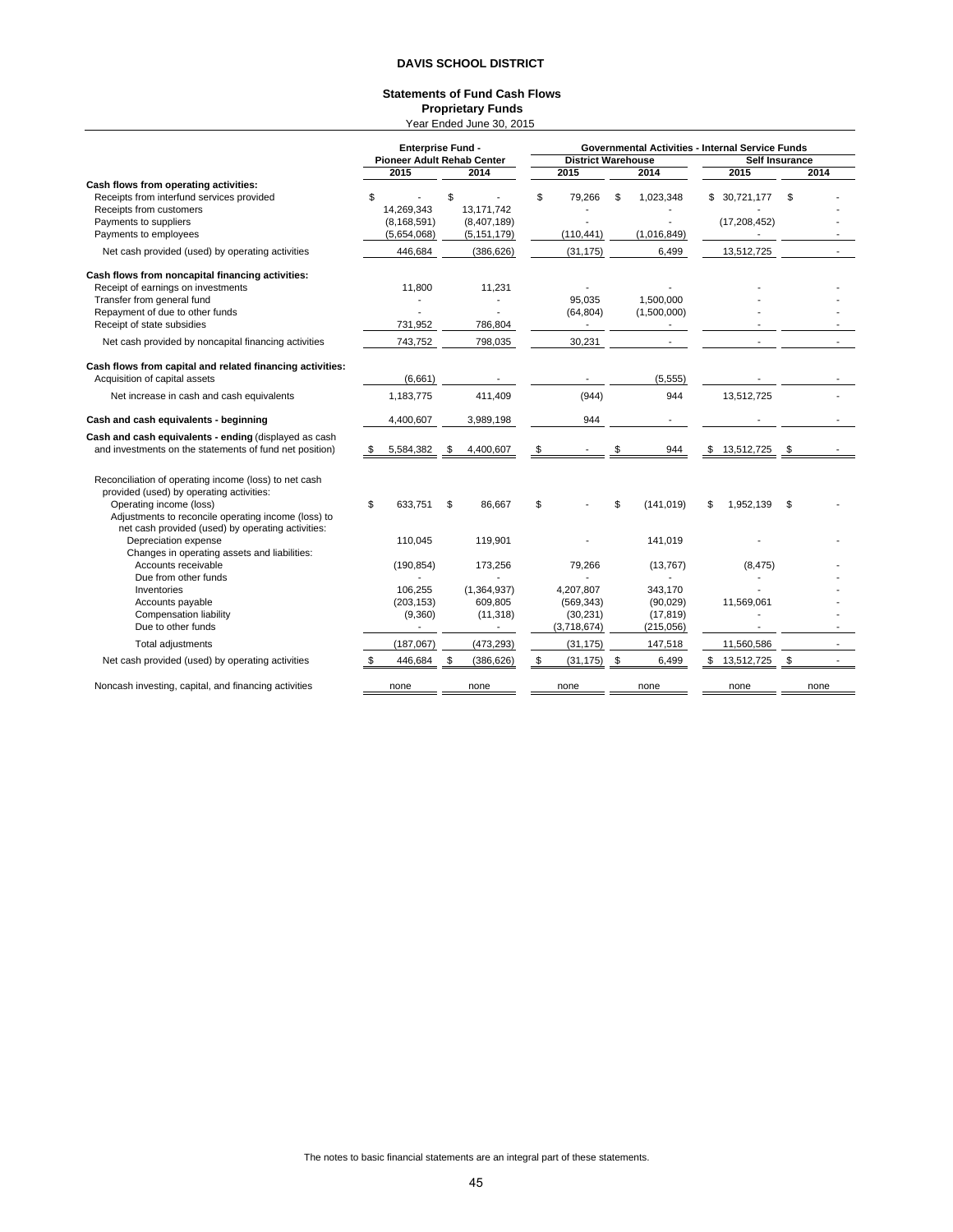#### **1. SUMMARY OF SIGNIFICANT ACCOUNTING POLICIES**

The financial statements of Davis School District (the District) have been prepared in conformity with accounting principles generally accepted in the United States of America (GAAP) as applied to local government units. The Governmental Accounting Standards Board (GASB) is the accepted standardsetting body for establishing governmental accounting and financial reporting principles. The more significant accounting policies of the District are described below.

**Reporting entity** – The Board of Education, comprised of seven elected individuals, is the primary governing authority for the District. As required by GAAP, these financial statements present the District and its component unit, Davis School District Foundation, a legally separate organization for which the District is considered to be financially accountable. Due to the relationship between the District and the Foundation, it would be misleading to exclude the financial information of the Foundation from this report. The Foundation exclusively services the District. The District makes all personnel decisions for the Foundation and pays for all operating costs of the Foundation. The Foundation is reported as a separate column in the District's government-wide financial statements as a discretely presented component unit; the Foundation is reported as a governmental fund type. Separate financial statements for the Foundation may be obtained at the District's administrative office.

**Government-wide and fund financial statements** – The *government-wide financial statements* (the statement of net position and the statement of changes in net position) display information about the primary government (the District) and its component unit. These statements include the financial activities of the overall government. As a general rule, the effect of interfund activity has been eliminated from the government-wide financial statements. Exceptions occur only when the elimination of such activity would distort the expenses and revenues reported by function. These statements distinguish between the *governmental* and *business-type activities* of the District. Governmental activities generally are financed through taxes, intergovernmental revenues, and other nonexchange transactions. Business-type activities are financed in whole or in part by fees charged to external parties.

The statement of activities presents a comparison between direct expenses and program revenues for each function of the District's governmental activities. Direct expenses are those that are specifically associated with a function and, therefore, are clearly identifiable to a particular function. Depreciation expense for capital assets that can specifically be identified with a function are included in its direct expenses. Depreciation expense for "shared" capital assets (for example, a school building is used primarily for instruction, school administration, and operation and maintenance of facilities) are ratably included in the direct expenses of the appropriate functions. Indirect expense allocations that have been made in the funds have been reversed for the statement of activities. Interest on general long-term liabilities is considered an indirect expense and is reported in the statement of activities as a separate line. Program revenues include 1) fees and charges paid by students and other recipients of goods or services offered by a given function and 2) grants and contributions that are restricted to meeting the operational or capital requirements of a particular function. Revenues that are not classified as program revenues, including property taxes, are presented as general revenues.

The *fund financial statements* provide information about the District's funds. Separate statements for each fund category (governmental and proprietary) are presented. The emphasis of fund financial statements is on major governmental funds, each displayed in a separate column. The remaining governmental funds are reported as nonmajor funds.

Proprietary fund operating revenues, such as charges for services, result from exchange transactions associated with the principal activity of the fund. Exchange transactions are those in which each party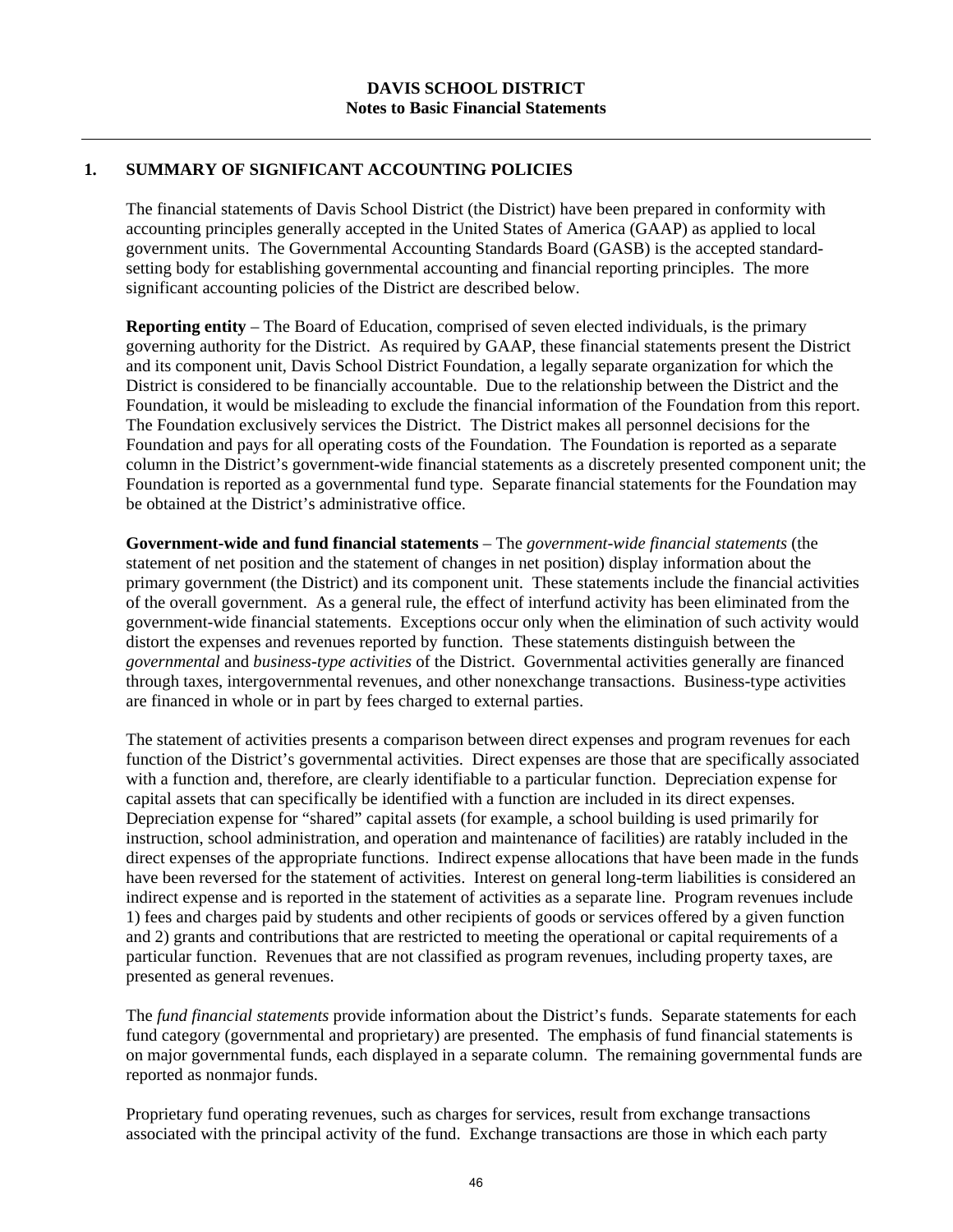*Continued* 

receives and gives up essentially equal values. Nonoperating revenues, such as subsidies and investment earnings, result from nonexchange transactions or ancillary activities. Operating expenses result from transactions directly associated with the fund's principal services.

The District reports the following major governmental funds:

- The G*eneral Fund* is the District's primary operating fund. It accounts for all financial resources of the general government, except those required to be accounted for in another fund.
- The *Debt Service Fund* accounts for resources accumulated and payments made for principal and interest on general obligation school building bonds.
- The *Capital Projects Fund* accounts for resources accumulated and payments made for the acquisition and improvement of sites, construction and remodel of facilities, and procurement of equipment necessary for providing educational programs for all students within the District.

The District reports the *Pioneer Adult Rehabilitation Center Fund* which accounts for revenues and expenses related to fostering independence for people with disabilities as a major enterprise fund.

Additionally, the District reports the *District Self Insurance Fund* (an internal service fund) which accounts for employee benefits provided to other funds of the District on a cost reimbursement basis.

**Measurement focus, basis of accounting, and financial statement presentation** – The *government-wide*  and *proprietary fund financial statements* are reported using the economic resources measurement focus and are reported using the accrual basis of accounting. Revenues are recorded when earned and expenses are recorded at the time liabilities are incurred, regardless of when the related cash flows take place. Nonexchange transactions, in which the District receives value without directly giving equal value in exchange, include property taxes, grants, and donations. On an accrual basis, revenue from property taxes is recognized in the fiscal year for which taxes are levied. Revenue from grants and donations is recognized in the fiscal year in which all eligibility requirements have been satisfied.

*Governmental fund financial statements* are reported using the current financial resources measurement focus and the modified accrual basis of accounting. Under this method, revenues are recognized when measurable and available. The District considers all revenues reported in the governmental funds to be available if the revenues are collected within thirty days after year-end. Property taxes and interest are considered to be susceptible to accrual. All other revenue items are considered to be measurable and available only when the District receives cash. Expenditures generally are recorded when the related fund liability is incurred, except for principal and interest on general long-term debt, claims and judgments, early retirement, and compensated absences, which are recognized as expenditures to the extent they have matured. General capital asset acquisitions are reported as expenditures in governmental funds. Proceeds of general long-term debt and acquisitions under capital leases are reported as other financing sources.

Under the terms of grant agreements, the District funds certain programs by a combination of specific costreimbursement grants, categorical block grants, and general revenues. Thus, when program expenses are incurred, there are both restricted and unrestricted resources available to finance the program. It is the District's policy to first apply cost-reimbursement grant resources to such programs, followed by categorical block grants, and then by general revenues.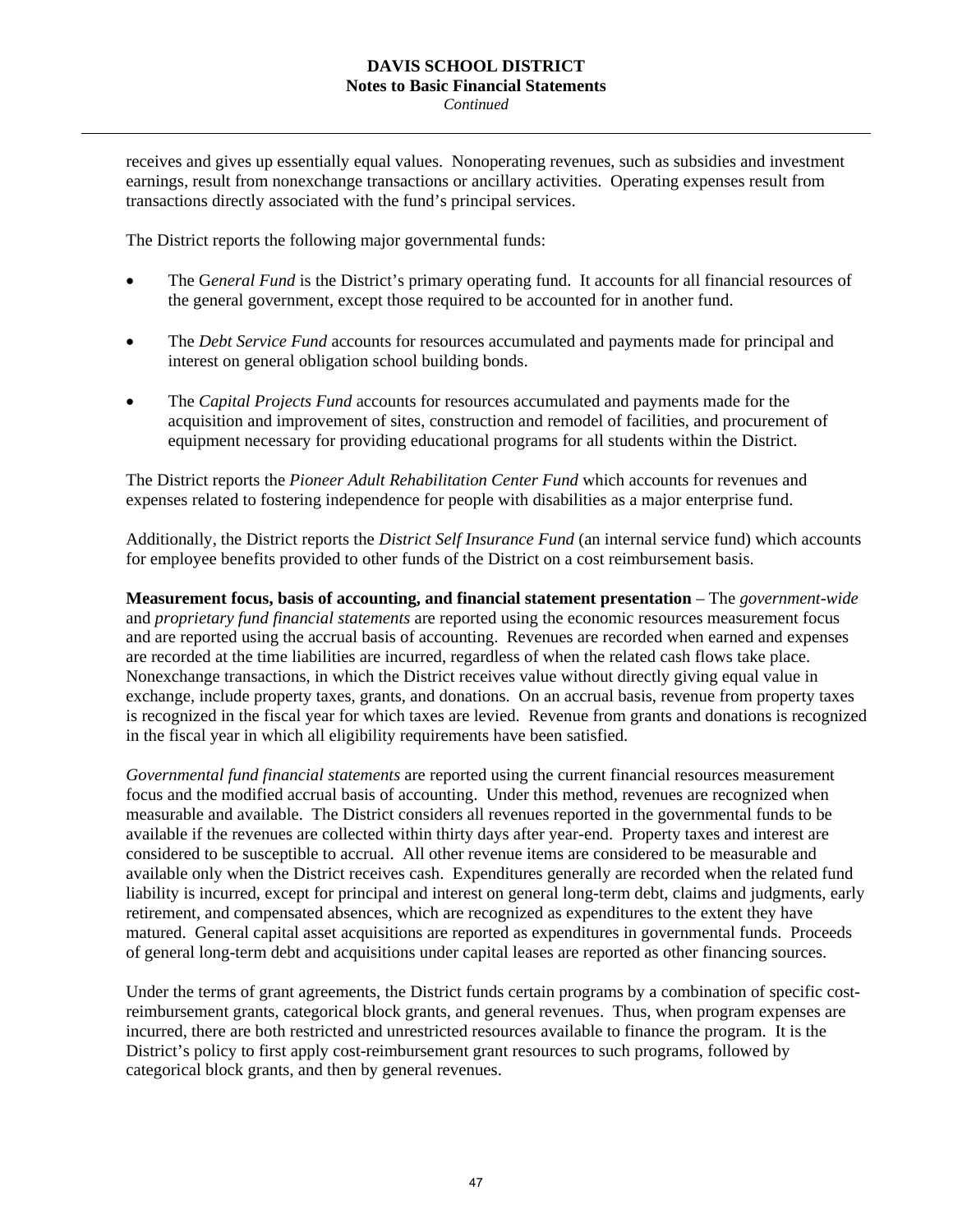*Continued* 

**Budgetary Data** – The District operates within the budget requirements for school districts as specified by state law and as interpreted by the Utah State Superintendent of Public Instruction. Budgets are presented on the modified accrual basis of accounting for all governmental funds. All annual appropriations lapse at fiscal year-end with the exception of those indicated as a fund balance commitment. The following procedures are used in establishing the budgetary data reflected in the financial statements.

- By June 1 of each year, the District business administrator prepares a proposed annual budget (for the fiscal year beginning July 1) for all applicable funds. The budget is presented to the Board of Education by the superintendent. This budget includes proposed expenditures and the means of financing them. Also included is a final budget for the current fiscal year ending June 30.
- Copies of the proposed budget are made available for public inspection and review by the District's patrons.
- If the District does not exceed the certified tax rate, a public hearing is held prior to June 22 at which the budget is legally adopted by resolution of the Board after obtaining taxpayer input. If the District exceeds the certified tax rate, the budget is adopted in August when additional data is available to set the rates.
- Once adopted, the budget can be amended by subsequent Board action. The Board upon recommendation of the superintendent can approve reductions in appropriations, but increases in appropriations by fund require a public hearing prior to amending the budget. In accordance with Utah state law, interim adjustments may be made by administrative transfer of money from one appropriation to another within any given fund.
- Certain interim adjustments in estimated revenue and expenditures during the year ended June 30, 2015, have been included in the final budget approved by the Board, as presented in the financial statements.
- Expenditures may not legally exceed budgeted appropriations at the fund level.

**Deposits and investments** – The cash balances of substantially all funds are pooled and invested by the District for the purpose of increasing earnings through investment activities and providing efficient management of temporary investments. Investments for the District, as well as for its component unit, are reported at fair value. Changes in the fair value of investments are recorded as investment earnings. Earnings on pooled funds are apportioned and paid or credited to the funds based on the average balance of each participating fund.

**Cash and cash equivalents** – The District considers cash and cash equivalents in proprietary funds to be cash on hand, demand deposits, and short-term investments with original maturities of three months or less from the date of acquisition, including investments in the Utah Public Treasurers' Investment Fund (PTIF).

**Receivables and payables** – Activity between funds that are representative of lending/borrowing arrangements outstanding at year-end are referred to as either "due to/from other funds" (i.e., current portion of interfund loans). Any residual balances outstanding between governmental activities and business-type activities are reported in the government-wide financial statements as "internal balances."

**Inventories** – Inventories are valued at cost or, if donated, at fair value when received, using the moving average method. Inventories of governmental funds are recorded as expenditures when consumed rather than when purchased. Donated food commodities are reported as revenue when received. Inventories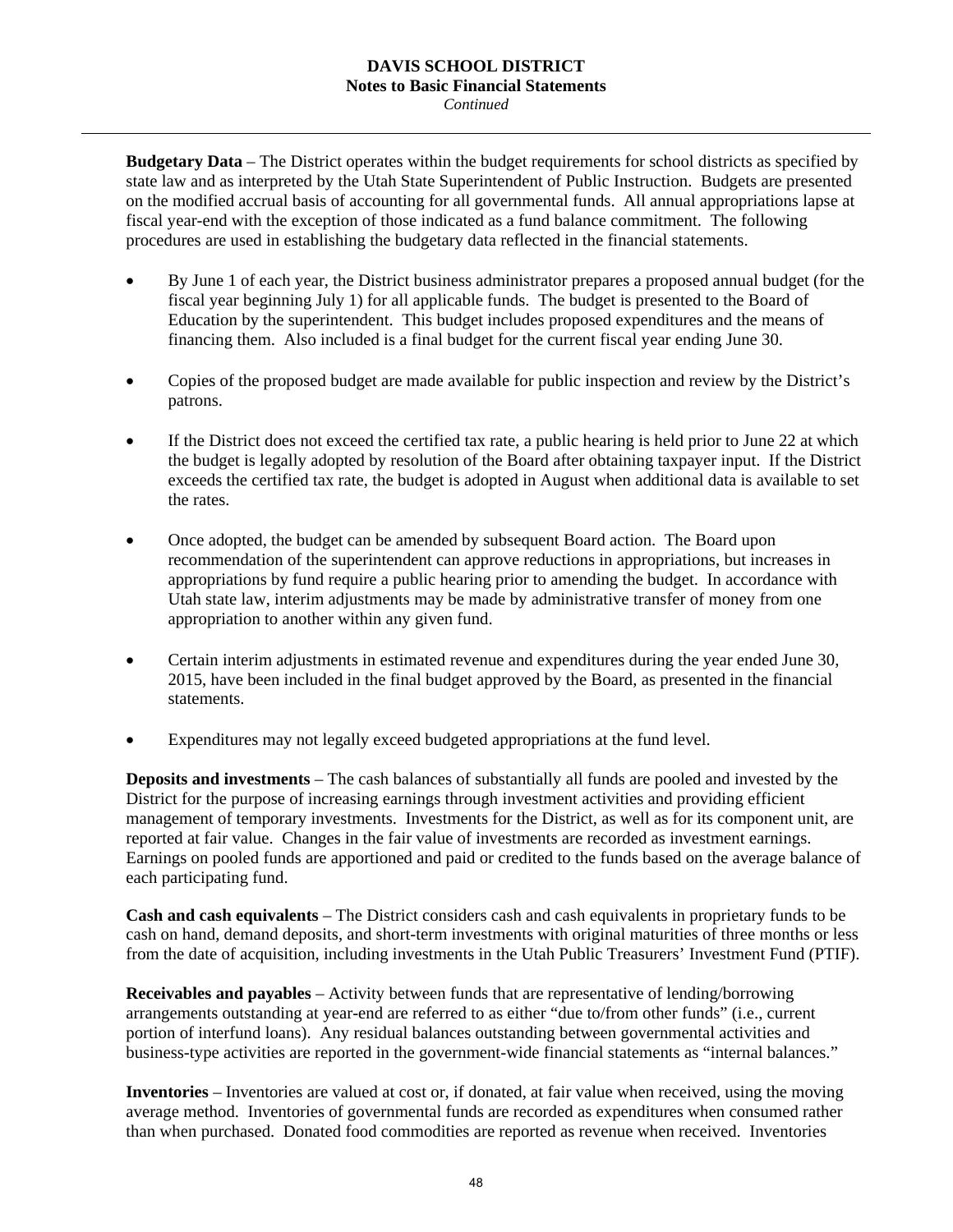*Continued* 

reported in the governmental funds are equally offset by a nonspendable portion of fund balance, indicating that they are not expected to be converted to cash.

**Prepaid items** – Certain payments to vendors reflect costs applicable to future accounting periods and are recorded as prepaid items in both the government-wide and fund financial statements. The cost of prepaid items is recorded as expenditures/expenses when consumed rather than when paid.

**Capital assets** – Capital assets**,** which include land, buildings and improvements, furniture and equipment, and transportation equipment are reported in the government-wide financial statements and proprietary fund financial statements. The District defines capital assets as assets with an initial, individual cost of more than \$5,000 for land, furniture and equipment, and transportation equipment and \$100,000 for buildings and improvements. Purchased or constructed capital assets are reported at cost or estimated historical cost. Donated capital assets are recorded at estimated fair value at the date of donation. The cost of normal maintenance and repairs that do not add to the value of the asset or materially extend the lives of the assets are not capitalized. Major outlays for capital assets and improvements are capitalized as projects are constructed. Interest incurred during construction is not capitalized. Buildings and improvements, furniture and equipment, and transportation equipment of the District are depreciated using the straight-line method over the following estimated useful lives:

| Assets                                        | Years |
|-----------------------------------------------|-------|
| <b>Buildings</b>                              | 40    |
| Building improvements and portable classrooms | 20    |
| Kitchen equipment appliances                  | 15    |
| Maintenance and CTE equipment                 | 15    |
| School buses                                  | 10    |
| Furniture and office equipment                | 10    |
| Heavy trucks                                  | 7     |
| Audio visual equipment                        | 6     |
| Light trucks                                  | 6     |
| Copiers, printers, etc.                       | 5     |
| Miscellaneous equipment and accessories       | 5     |
| Passenger cars and vans                       | 5     |
| Computer equipment and software               | 3     |

**Compensated absences** – Under terms of association agreements, twelve-month or full-year employees earn vacation and sick leave in amounts varying with tenure and classification. Nine-month full-time employees earn sick leave and personal leave in amounts varying with tenure and classification. In the event of termination or death, an employee is reimbursed for the current value of accumulated vacation days to a maximum of 40 days, and is reimbursed for unused personal leave days at an appropriate substitute rate. Upon retirement, employees are compensated for accumulated sick leave at 21.5% of the current value. All vacation pay, personal leave pay, and an estimated potential amount for sick leave pay, are accrued when incurred in the government-wide and proprietary fund financial statements. A liability for these amounts is reported in the governmental funds only if they have matured, for example, as a result of employee resignations and retirements. Compensated absences will be paid by the fund in which the employee worked (typically the G*eneral Fund*).

**Pensions** – For purposes of measuring the net pension liability (asset), deferred outflows of resources and deferred inflows of resources related to pensions, and pension expense, information about the fiduciary net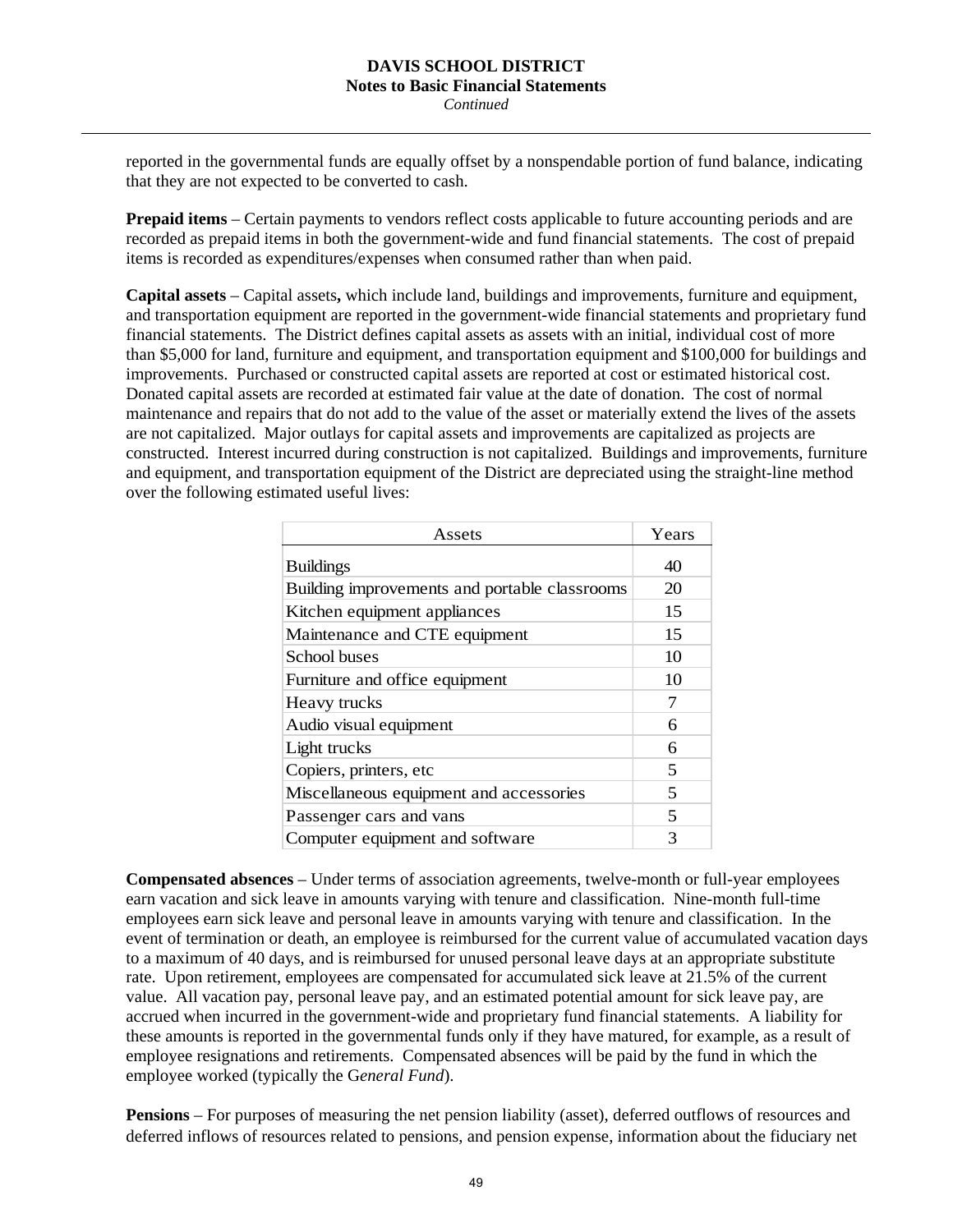*Continued* 

position of the Utah Retirement Systems (URS) and additions to/deductions from URS's fiduciary net position have been determined on the same basis as they are reported by URS. For this purpose, benefit payments (including refunds of employee contributions) are recognized when due and payable in accordance with the benefit terms. Investments are reported at fair value.

**Long-term obligations** – In the government-wide financial statements and the *Self Insurance Fund*, longterm debt and other long-term obligations are reported in the applicable statement of net position. Bond premiums and discounts, as well as refunding costs, are deferred and amortized over the life of the bonds using the straight-line method, which approximates the effective interest method. Bonds payable are reported net of unamortized bond premiums or discounts.

In the fund financial statements, governmental fund types recognize bond premiums and discounts, as well as bond issuance costs, during the current period. The face amount of debt issued is reported as other financing sources. Premiums received on debt issuances are reported as other financing sources while discounts on debt issuances are reported as other financing uses. Issuance costs, whether or not withheld from the actual debt proceeds received, are reported as expenditures.

**Deferred outflows/inflows of resources –** In addition to assets, financial statements will sometimes report a separate section for deferred outflows of resources. This separate financial statement element, *deferred outflows of resources*, represents a consumption of net position that applies to a future period(s) and so will not be recognized as an outflow of resources (expense/expenditure) until then. The District has the following sources that qualify for reporting in this category:

- Deferred charge on refunding results from the difference in the carrying value of refunded debt and its reacquisition price. This amount is deferred and amortized over the shorter of the life of the refunded or refunding debt.
- Deferred outflows of resources related to pensions includes a) net difference between projected and actual earnings on pension plan investments and b) District contributions subsequent to the measurement date of December 31, 2014.

In addition to liabilities, the financial statements will sometimes report a separate section for deferred inflows of resources. This separate financial statement element, *deferred inflows of resources*, represents an acquisition of net position that applies to a future period(s) and so will not be recognized as an inflow of resources (revenue) until that time. The District has the following sources that qualify for reporting in this category:

- Unavailable property tax revenue consists of uncollected, delinquent property taxes.
- Property taxes levied for future year property taxes levied on January 1, 2015 for the following school year.
- Deferred inflows of resources related to pensions includes a) differences between expected and actual experience and b) changes of assumptions in the measurement of the net pension liability/asset.

**Net position/fund balances** – The residual of all other elements presented in a statement of net position is *net position* on the government-wide and proprietary fund financial statements and the residual of all other elements presented in a balance sheet on the governmental fund financial statements is *fund balance*.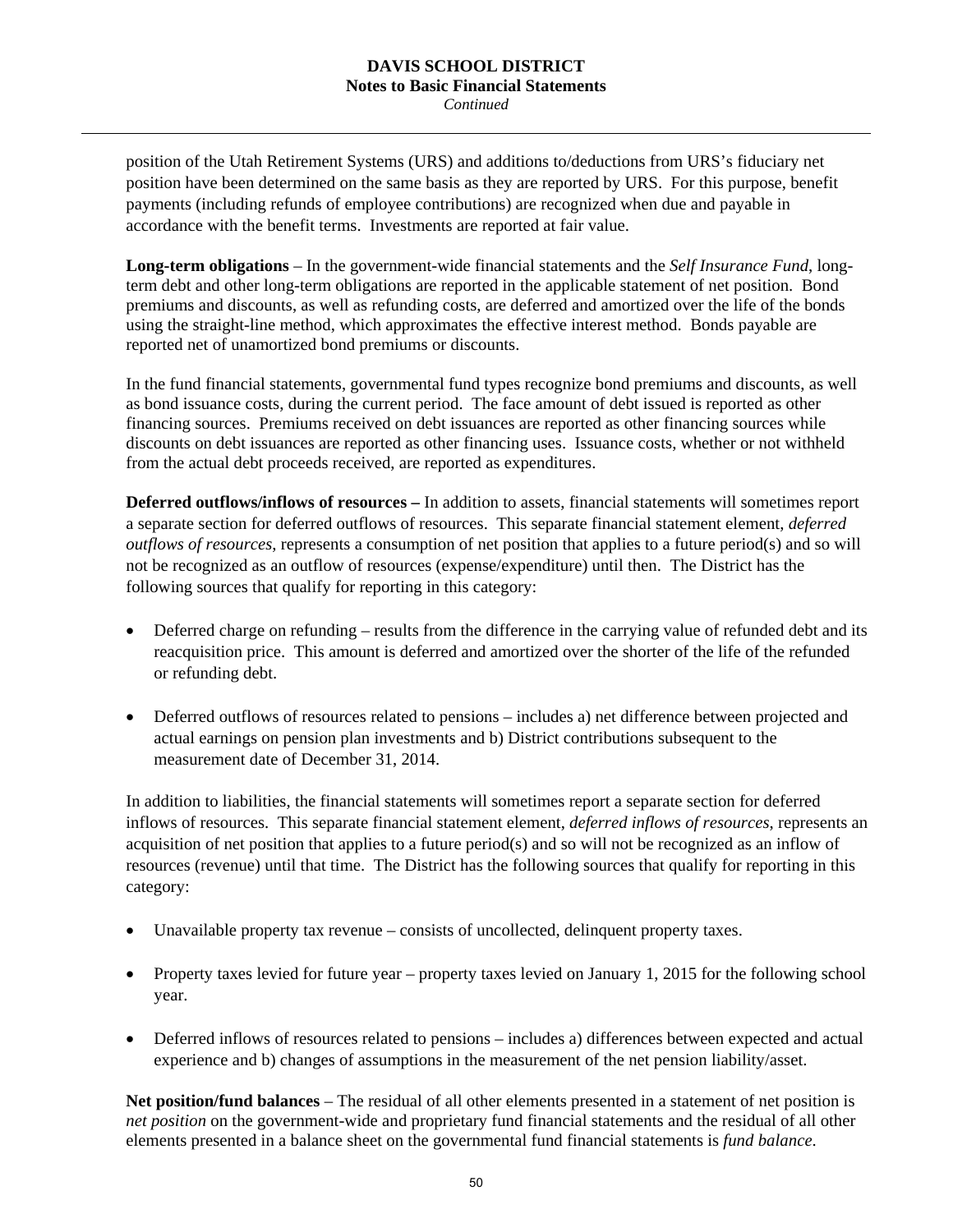*Continued* 

Net position is divided into three components: net investment in capital assets (capital assets net of related debt less unspent bond proceeds), restricted, and unrestricted. Net position is reported as restricted when constraints are placed upon it by external parties or are imposed by constitutional provisions or enabling legislation.

The governmental fund financial statements present fund balances based on a hierarchy that shows, from highest to lowest, the level or form of constraints on fund balance resources and the extent to which the District is bound to honor them. The District first determines and reports non-spendable balances, then restricted, then committed, and so forth.

Fund balance classifications are summarized as follows:

- Nonspendable This category includes fund balance amounts that cannot be spent because they are either a) not in spendable form or b) legally or contractually required to be maintained intact. Fund balance amounts related to prepaid expenses and inventories are classified as nonspendable.
- Restricted This category includes net fund resources that are subject to external constraints that have been placed on the use of the resources either a) imposed by creditors (such as through a debt covenant), grantors, contributors, or laws or regulations of other governments or b) imposed by law through constitutional provisions or enabling legislation. Restricted fund balance amounts include the unspent tax revenue for specific purposes (debt service and capital projects) and amounts in other governmental funds (school food services).
- Committed This category includes amounts that can only be used for specific purposes established by formal action of the District's highest level of decision-making authority. The Board of Education is the highest level of decision making authority for the District that can, by adoption of a resolution prior to the end of the fiscal year, commit fund balance. Once adopted, the limitation imposed by the resolution remains in place until a similar action is taken (the adoption of another resolution) to remove or revise the limitation. The Board of Education has resolved to commit fund balance amount in the governmental funds for the following purposes:
	- Workers compensation claims.
	- Employee benefit obligations for unpaid compensated absences including vacation, sick, and personal leave.
	- Amounts held in other governmental fund resources for schools.
	- As defined in Utah law as an "undistributed reserve," the District maintains up to five percent of *General Fund* budgeted expenditures for economic stabilization. Potential state budget cuts, disasters, immediate capital needs, and other significant events are circumstances or conditions that signal the need for stabilization. Additionally, the commitment is necessary to maintain liquidity (i.e., reducing any disparity between when financial resources are available to make payments and the maturity of related liabilities). Also defined by state law, the commitment is not to be used "in the negotiation or settlement of contract salaries for school district employees" and the use of this reserve requires a written resolution adopted by a majority vote of the Board of Education filed with the Utah State Board of Education and the Utah State Auditor.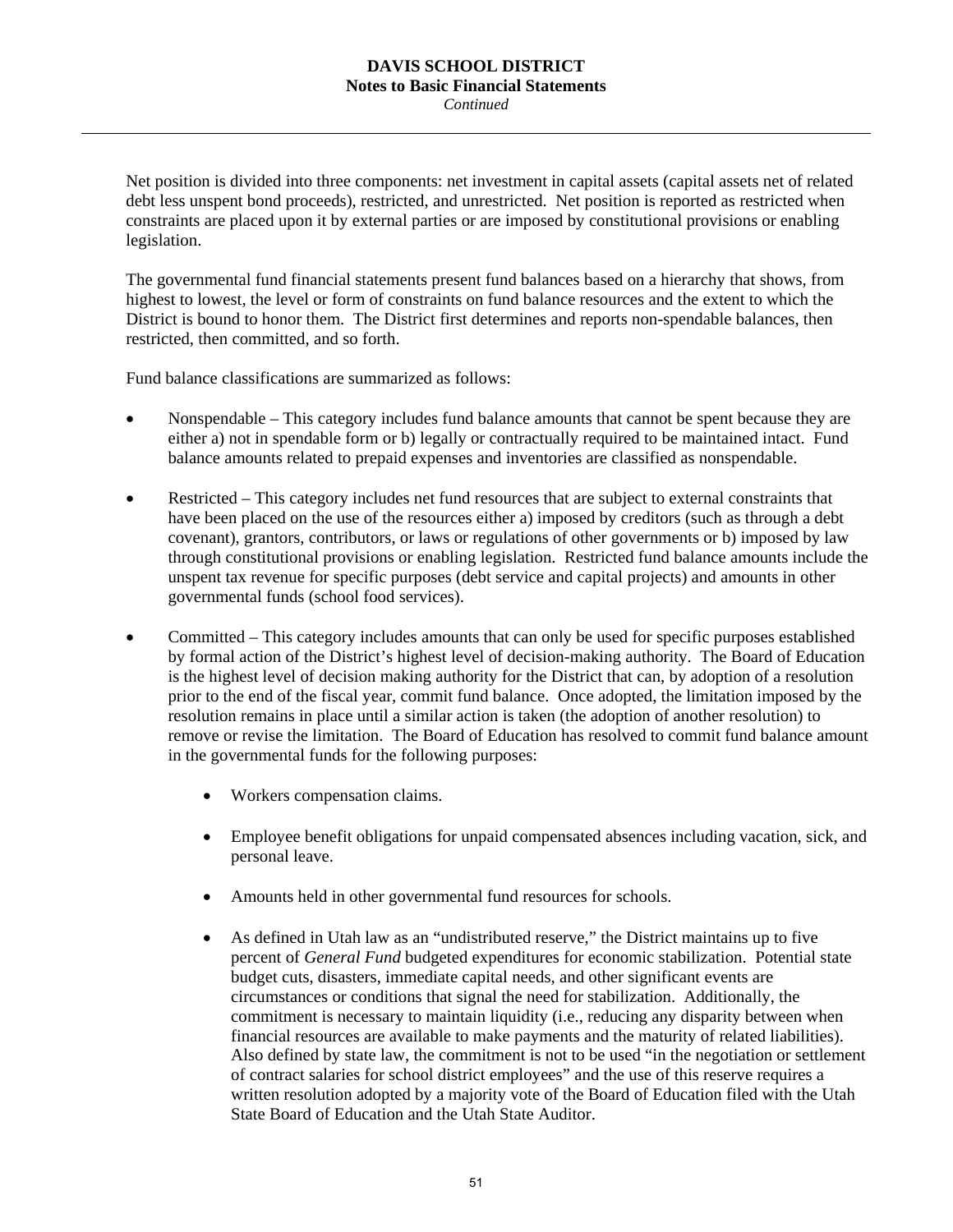*Continued* 

- Assigned This category includes amounts to be used by the District for specific purposes but do not meet the criteria to be classified as committed. The Board has authorized the business administrator to assign fund balances. The Board may also assign fund balance as it does when appropriating fund balance to cover a gap between estimated revenue and appropriations in the subsequent year's appropriated budget. Unlike commitments, assignments generally only exist temporarily. In other words, an additional action does not normally have to be taken for the removal of an assignment. Conversely, as discussed above, an additional action is essential to either remove or revise a commitment. The District has assigned *General Fund* resources for district programs and for schools as well as for future medical insurance costs.
- Unassigned Residual balances in the *General Fund* are classified as unassigned.

**Net position/fund balance flow assumption** – Sometimes the District will fund outlays for a particular purpose from both restricted and unrestricted resources. In order to calculate the amounts to report in each category of net position and fund balance, a flow assumption must be made about the order in which the resources are considered to be applied.

- Net position It is the District's policy to consider restricted net position to have been depleted before unrestricted net position.
- Fund balance It is the District's policy to consider restricted fund balance to have been depleted before using any components of unrestricted fund balance. Further, when components of unrestricted fund balance can be used for the same purpose, committed fund balance is depleted first, followed by assigned fund balance. Unassigned fund balance is applied last.

# **2. DEPOSITS AND INVESTMENTS**

Deposits and investments are carried at fair value. A reconciliation of cash and investments at June 30, 2015, as shown on the financial statements is as follows:

| Carrying amount of deposits                 | \$.<br>35,078,265 |
|---------------------------------------------|-------------------|
| Carrying amount of investments              | 140,772,189       |
| Total cash and investments                  | \$<br>175,850,454 |
|                                             |                   |
| Governmental funds cash and investments     | \$<br>155,578,212 |
| Enterprise funds cash and investments       | 5,584,382         |
| Internal service funds cash and investments | 13,512,725        |
| Primary government                          | 174,675,319       |
| Component unit cash and investments         | 1,175,135         |
| Total cash and investments                  | \$<br>175,850,454 |
|                                             |                   |

The District complies with the State Money Management Act (Utah Code Section 51, Chapter 7) (Act) and related Rules of the Money Management Council (Council) in handling its depository and investing transactions. District funds are deposited in qualified depositories as defined by the Act. The Act also authorizes the District to invest in the Utah Public Treasurers' Investment Fund (PTIF), certificates of deposit, U.S. Treasury obligations, U.S. agency issues, high-grade commercial paper, banker's acceptances, repurchase agreements, corporate bonds, money market mutual funds, and obligations of governmental entities within the state of Utah.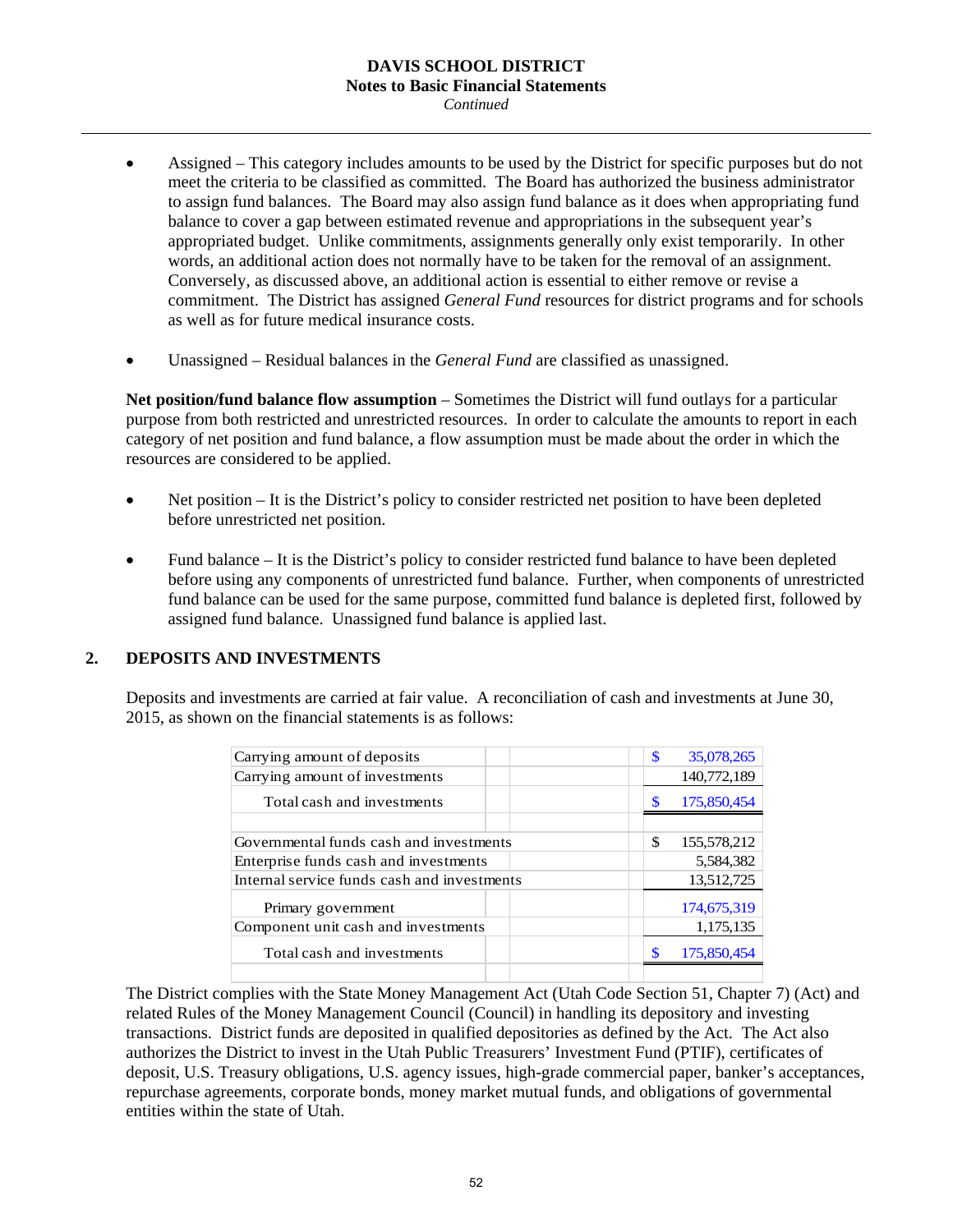*Continued* 

The Act and Council rules govern the financial reporting requirements of qualified depositories in which public funds may be deposited and prescribe the conditions under which the designation of a depository shall remain in effect. The District considers the actions of the Council to be necessary and sufficient for adequate protection of its uninsured bank deposits.

Rules of the Council allow the Davis School District Foundation to invest private grants, contributions, and endowments in any deposit or investment authorized by the Act and certain investment funds, equity securities, fixed-income securities, and investment strategies with institutions that meet certain restrictions.

**Deposits** – At June 30, 2015, the District and the Foundation have the following deposits with financial institutions:

|                                     | Carrying |            |    | Bank<br>Balance |  |    | Amount  |
|-------------------------------------|----------|------------|----|-----------------|--|----|---------|
|                                     |          | Amount     |    |                 |  |    | Insured |
|                                     |          |            |    |                 |  |    |         |
| Davis School District               | S        | 33,917,235 | \$ | 35,324,039      |  | \$ | 250,000 |
| Davis School District Foundation, a |          |            |    |                 |  |    |         |
| component unit of the District      |          | 1,161,030  |    | 1,161,030       |  |    |         |
| Total deposits                      |          | 35,078,265 |    | 36,485,069      |  | ¢  | 250,000 |
|                                     |          |            |    |                 |  |    |         |

 Custodial credit risk – Custodial credit risk for deposits is the risk that, in the event of a bank failure, a government's deposits may not be returned to it. The District does not have a formal deposit policy for custodial credit risk. At June 30, 2015, the uninsured amount of the District's and Foundation's pooled bank deposits was uncollateralized.

**Investments** – The District's investments are with the PTIF, government agencies, and in corporate bonds. The Foundation invests private funds through a broker.

The PTIF is an external government investment pool managed by the Utah State Treasurer. The PTIF is authorized and makes investments in accordance with the Act. The Council provides regulatory oversight for the PTIF. Participant accounts with the PTIF are not insured or otherwise guaranteed by the state of Utah. Participants in the PTIF share proportionally in the income, costs, gains and losses from investment activities. The degree of risk of the PTIF depends upon the underlying portfolio, which primarily consists of money market securities including certificates of deposit and top-rated domestic commercial paper held by the Utah State Treasurer; the portfolio has a weighted average life of 90 days or less. The reported value of the pool is the same as the fair value of the pool shares.

At June 30, 2015, the District has \$136,804,973 invested in the Utah Public Treasurers' Investment Fund; the PTIF is not rated. The District has \$3,149,584 invested in government agencies rated AA+ and Aaa or higher by Standard & Poor's and Moody's Investors Service, Inc., respectively. The District also has \$803,527 invested in corporate bonds rated A- and Baa1 or higher by Standard & Poor's and Moody's Investors Service, Inc., respectively. The Davis School District Foundation has \$14,105 invested in mutual funds that are unrated.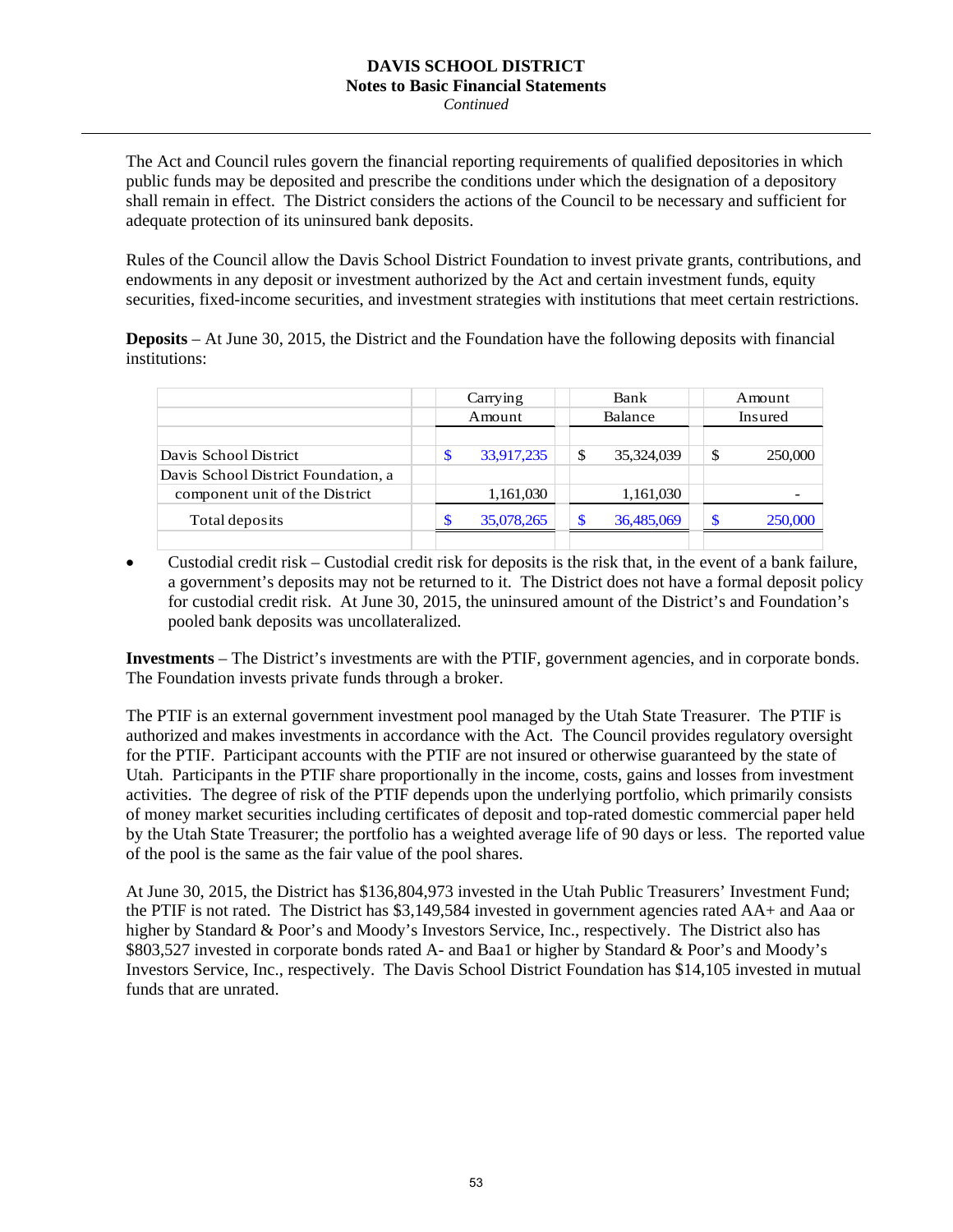*Continued* 

|                                     |                   |                             | Investment Maturities (in Years) |  |  |
|-------------------------------------|-------------------|-----------------------------|----------------------------------|--|--|
|                                     | Fair              | Less                        |                                  |  |  |
| Investment Type                     | Value             | Than 1                      | $1-5$                            |  |  |
|                                     |                   |                             |                                  |  |  |
| Davis School District:              |                   |                             |                                  |  |  |
| Utah Public Treasurers'             |                   |                             |                                  |  |  |
| Investment Fund (PTIF)              | \$<br>136,804,973 | $\mathbf{s}$<br>136,804,973 | \$                               |  |  |
| Government agencies                 | 3,149,584         |                             | 3,149,584                        |  |  |
| Corporate bonds                     | 803,527           |                             | 803,527                          |  |  |
| <b>Total District</b>               | 140,758,084       | 136,804,973                 | 3,953,111                        |  |  |
| Davis School District Foundation, a |                   |                             |                                  |  |  |
| component unit of the District      |                   |                             |                                  |  |  |
| Mutual funds investing in:          |                   |                             |                                  |  |  |
| Taxable bonds                       | 2,073             | 2,073                       |                                  |  |  |
| International stock                 | 12,032            | 12,032                      |                                  |  |  |
| <b>Total Foundation</b>             | 14,105            | 14,105                      |                                  |  |  |
| Total investments                   | 140,772,189<br>\$ | \$<br>136,819,078           | $\mathbf{\$}$<br>3,953,111       |  |  |
|                                     |                   |                             |                                  |  |  |

The District and the Foundation have the following investments summarized by investment type and maturities:

- Interest Rate Risk Interest rate risk is the risk that changes in interest rates will adversely affect the fair value of an investment. The District manages its exposure to interest rate risk by complying with the Act, which requires that the remaining term to maturity of investments to not exceed the period of availability of the funds invested. Except for endowments, the Act further limits the remaining term to maturity on all investments in commercial paper and bankers' acceptances to 270 days or less and fixed-income securities to 365 days or less. In addition, variable-rate securities may not have a remaining term to final maturity exceeding two years. The Foundation can invest private funds in fixed-income securities with a dollar-weighted average maturity not to exceed ten years. The District has no investment policy that would further limit its interest rate risk.
- Credit Risk Credit risk is the risk that an issuer or other counterparty to an investment will not fulfill its obligations. The District's policy for reducing its exposure to credit risk is to comply with the Act and related rules. The Act and related rules limit investments in commercial paper to a first tier rating and investments in fixed-income and variable-rate securities to a rating of A or higher as rated by Moody's Investors Service or by Standard & Poor's. The District has no investment policy that would further limit its investment choices.
- Concentration of Credit Risk Concentration of credit risk is the risk of loss attributed to the magnitude of a government's investment in a single issuer. The District's policy for managing this risk is to comply with the Act and related rules. The Act limits investments in commercial paper and or corporate obligations to 5% of the District's total portfolio with a single issuer. The District places no other limits on the amount it may invest in any one issuer. The Foundation can invest private funds in certain equity and fixed-income securities provided no more than 5% of all funds are invested in any one issuer and no more than 25% of all funds are invested in a particular industry. Also, for the Foundation's investments in private funds, no more than 75% may be invested in equity securities and no more than 5% in collateralized mortgage obligations.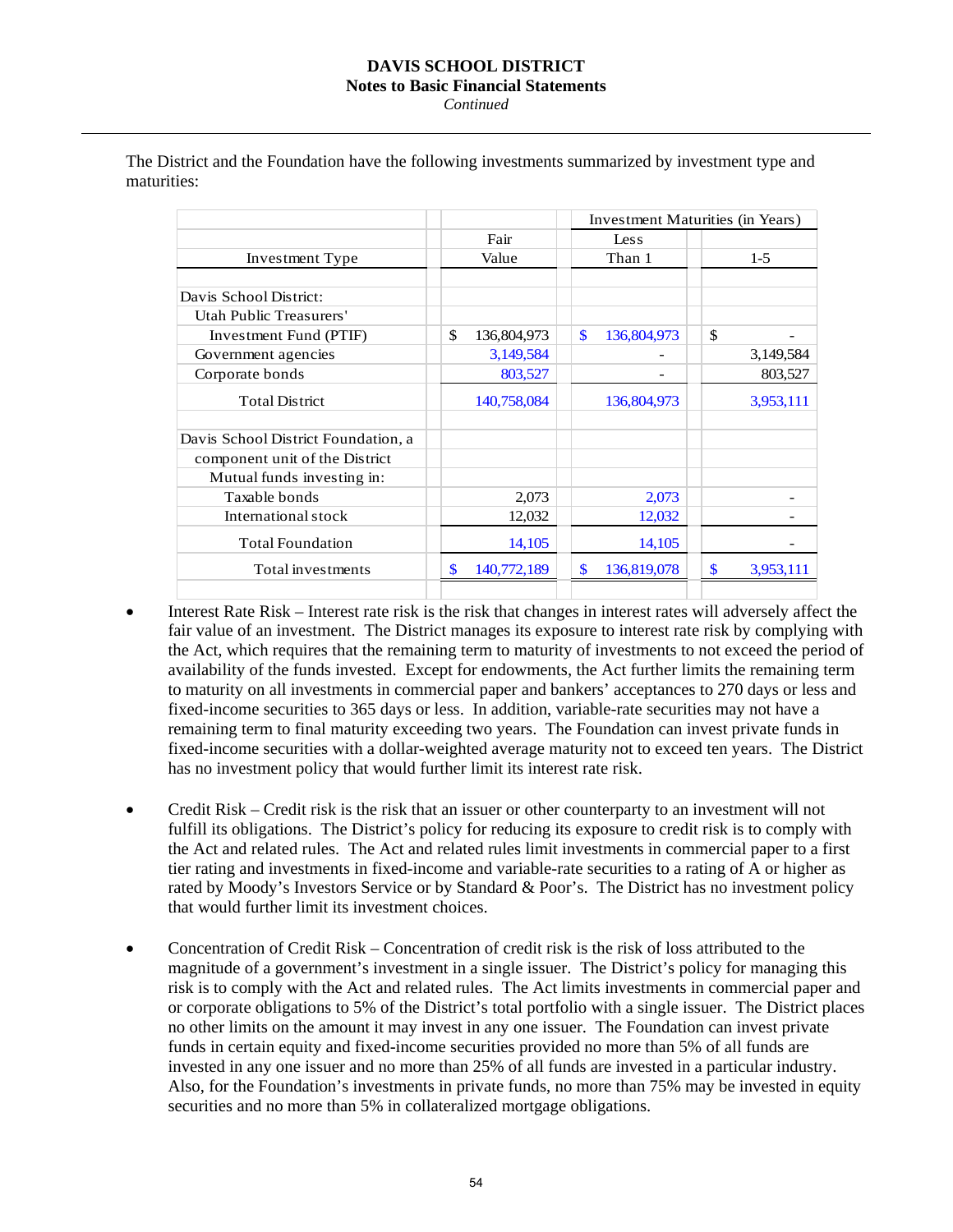*Continued* 

 Custodial Credit Risk – Custodial credit risk for investments is the risk that, in the event of the failure of the counterparty, a government will not be able to recover the value of investment or collateral securities that are in the possession of an outside party. The District's policy for managing this risk is to comply with the Act and related rules. The District places no other limit on the amount of investments to be held by counterparties. The Act requires the Foundation's public treasurer to have custody of all securities purchased or held or deposit these securities with a bank or trust company to be held in safekeeping by that custodian. The Foundation's investments held in a brokerage account are covered by Securities Investor Protection Corporation up to \$500,000.

#### **3. PROPERTY TAXES**

**District property tax revenue** – The property tax revenue of the District is collected and distributed by the Davis County treasurer as an agent of the District. Utah statutes establish the process by which taxes are levied and collected. The county assessor is required to assess real property as of January 1 (the legal lien date) and complete the tax rolls by May 15. By July 21, the county auditor is to mail assessed value and tax notices to property owners. A taxpayer may then petition the County Board of Equalization between August 1 and August 15 for a revision of the assessed value. The county auditor makes approved changes in assessed value by November 1 and on this same date the county auditor is to deliver the completed assessment rolls to the county treasurer. Tax notices are mailed with a due date of November 30.

An annual uniform fee based on the value of motor vehicles is levied in lieu of an ad valorem tax on motor vehicles. This uniform fee was 1.5% of the fair market statewide value of the property, as established by the State Tax Commission. Legislation requires motor vehicles be subject to an "age-based" fee that is due each time a vehicle is registered. The revenues collected in each county from motor vehicle fees is distributed by the county to each taxing entity in which the property is located in the same proportion in which revenue collected from ad valorem real property tax is distributed. The District recognizes motor vehicle fees as property tax revenue when collected.

As of June 30, 2015, property taxes receivable by the District includes uncollected taxes assessed as of January 1, 2015 or earlier. It is expected that all assessed taxes (including delinquencies plus accrued interest and penalties) will be collected within a five-year period, after which time the county treasurer may force sale of property to collect the delinquent portion.

**Incremental taxes** – In addition to property taxes the District levies for its own purposes, the District levies property taxes for redevelopment agencies (located within the boundaries of the District) in accordance with the Community Development and Renewal Agencies Act (Utah Code 17C-1). These taxes are forwarded directly by the county to the redevelopment agencies as these taxes are collected by the county.

Property tax revenue (or incremental taxes) from increased assessed values within project areas are earmarked to finance urban renewal, economic development, and community development projects managed by the redevelopment agencies for the duration of the projects.

During the year ended June 30, 2015, incremental taxes levied by the District for the redevelopment agencies totaling \$6,599,320 were recorded as revenue with an equivalent amount of expenditure for instruction in the other governmental funds (in the *Tax Increment Program Fund*).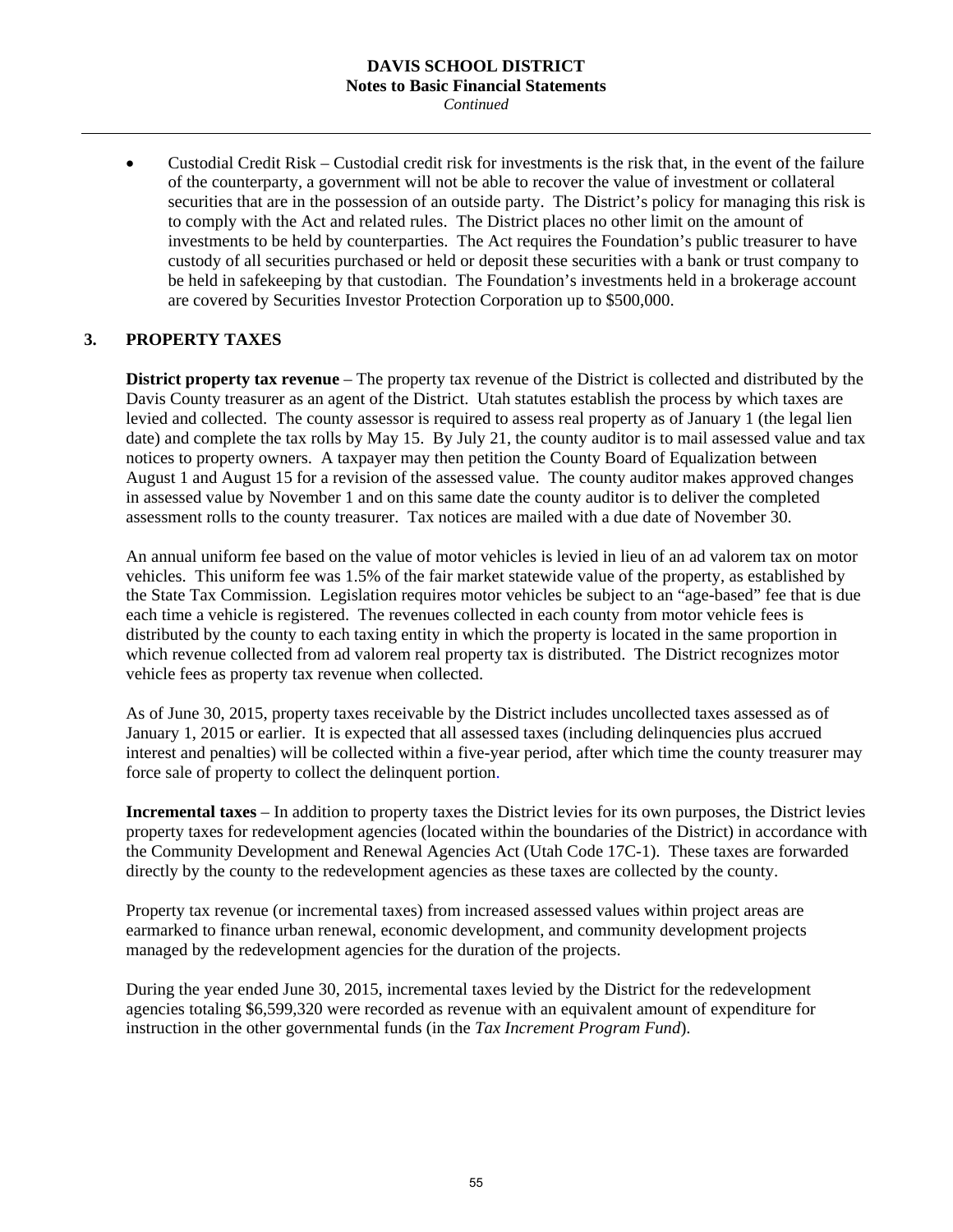*Continued* 

# **4. CAPITAL ASSETS**

Capital asset activity for the year ended June 30, 2015 is as follows:

|                                              | Beginning                  |                             |                                | Ending                     |
|----------------------------------------------|----------------------------|-----------------------------|--------------------------------|----------------------------|
|                                              | Balance                    | Increases                   | Decreases                      | Balance                    |
| <b>Governmental activities:</b>              |                            |                             |                                |                            |
| Capital assets, not being depreciated        |                            |                             |                                |                            |
| Land                                         | \$<br>44,799,736           | \$<br>3,947,572             | $\mathbb{S}$<br>(385)          | 48,746,923<br>$\mathbf{s}$ |
| Construction in progress                     | 32,090,100                 | 17,874,621                  | (36,047,911)                   | 13,916,810                 |
| Total capital assets, not being depreciated  | 76,889,836                 | 21,822,193                  | (36,048,296)                   | 62,663,733                 |
| Capital assets, being depreciated:           |                            |                             |                                |                            |
| Buildings and improvements                   | 809,177,385                | 36,047,911                  |                                | 845,225,296                |
| Furniture and equipment                      | 16,855,680                 | 1,151,506                   | (125, 634)                     | 17,881,552                 |
| Transportation equipment                     | 30,411,336                 | 2,378,565                   |                                | 32,789,901                 |
| Total capital assets, being depreciated      | 856,444,401                | 39,577,982                  | (125, 634)                     | 895,896,749                |
| Accumulated depreciation for:                |                            |                             |                                |                            |
| Buildings and improvements                   | (317, 561, 103)            | (21, 105, 164)              |                                | (338, 666, 267)            |
| Furniture and equipment                      | (13, 190, 486)             | (1,254,513)                 | 78,824                         | (14,366,175)               |
| Transportation equipment                     | (24, 254, 646)             | (1,592,707)                 |                                | (25, 847, 353)             |
| Total accumulated depreciation               | (355,006,235)              | (23,952,384)                | 78,824                         | (378, 879, 795)            |
| Total capital assets, being depreciated, net | 501,438,166                | 15,625,598                  | (46, 810)                      | 517,016,954                |
| Governmental activity capital assets, net    | \$578,328,002              | $\mathbf{\$}$<br>37,447,791 | \$ (36,095,106)                | \$579,680,687              |
| <b>Business-type activities:</b>             |                            |                             |                                |                            |
| Capital assets, being depreciated:           |                            |                             |                                |                            |
| Buildings and improvements                   | \$<br>3,660,322            | \$<br>$\overline{a}$        | $\mathbb{S}$<br>$\blacksquare$ | $\mathbf{\$}$<br>3,660,322 |
| Furniture and equipment                      | 586,388                    | 6,661                       | $\overline{\phantom{a}}$       | 593,049                    |
| Total capital assets, being depreciated      | 4,246,710                  | 6,661                       | $\blacksquare$                 | 4,253,371                  |
| Accumulated depreciation for:                |                            |                             |                                |                            |
| Buildings and improvements                   | (1,640,395)                | (95, 128)                   | $\overline{\phantom{a}}$       | (1,735,523)                |
| Furniture and equipment                      | (555,745)                  | (14, 917)                   |                                | (570, 662)                 |
| Total accumulated depreciation               | (2,196,140)                | (110,045)                   | $\blacksquare$                 | (2,306,185)                |
| Business-type activity capital assets, net   | $\mathbf{\$}$<br>2,050,570 | \$<br>(103, 384)            | \$                             | \$<br>1,947,186            |
|                                              |                            |                             |                                |                            |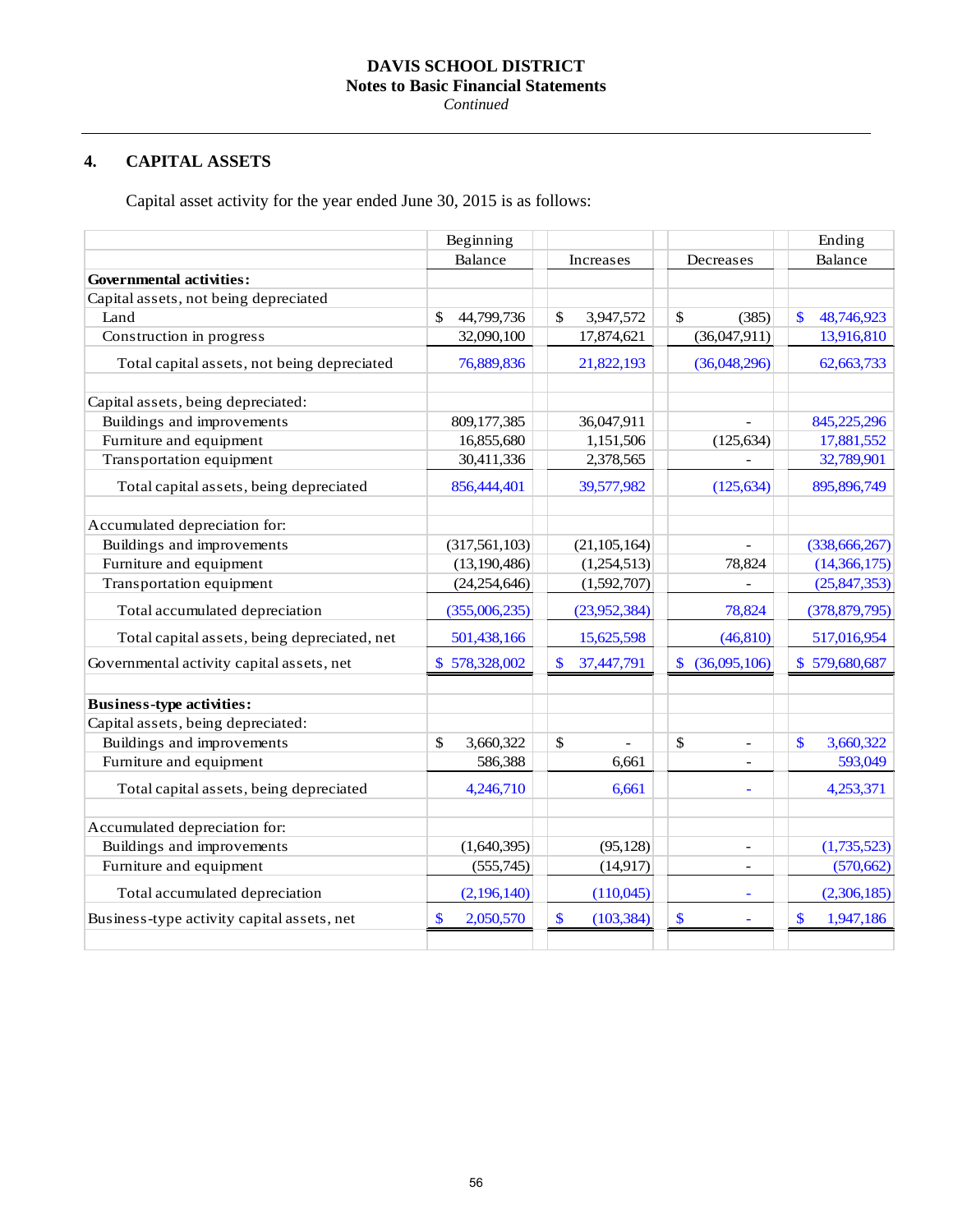*Continued* 

For the year ended June 30, 2015, depreciation expense was charged to functions of the District as follows:

| <b>Governmental activities:</b>                     |                  |
|-----------------------------------------------------|------------------|
| Instruction                                         | \$<br>18,647,172 |
| Supporting services:                                |                  |
| <b>Students</b>                                     | 180,754          |
| Instructional staff                                 | 101,121          |
| District administration                             | 36,028           |
| School administration                               | 1,011,096        |
| Central                                             | 832,446          |
| Operation and maintenance of facilities             | 1,529,938        |
| Student transportation                              | 1,364,966        |
| School food services                                | 248,863          |
| Total depreciation expense, governmental activities | \$<br>23,952,384 |
|                                                     |                  |
| <b>Business-type activities:</b>                    |                  |
| Pioneer Adult Rehabilitation Center                 | \$<br>110,045    |
|                                                     |                  |

The District is obligated at June 30, 2015 under construction commitments as follows:

|                                |    | Project    |  | Costs to |            |      |  | Costs to   |  |          |  |
|--------------------------------|----|------------|--|----------|------------|------|--|------------|--|----------|--|
| Project                        |    | Authorized |  |          |            | Date |  |            |  | Complete |  |
|                                |    |            |  |          |            |      |  |            |  |          |  |
| Elementary #61                 | \$ | 21,090,254 |  | \$       | 2,958,235  |      |  | 18,132,019 |  |          |  |
| Elementary #62                 |    | 19,119,383 |  |          | 2,194,131  |      |  | 16,925,252 |  |          |  |
| Millcreek Junior High addition |    | 9,517,584  |  |          | 8,764,444  |      |  | 753,140    |  |          |  |
|                                |    | 49,727,221 |  |          | 13,916,810 |      |  | 35,810,411 |  |          |  |
|                                |    |            |  |          |            |      |  |            |  |          |  |

The general obligation school building bonds will be used to finance the costs to complete these projects (See Note 7).

#### **5. RETIREMENT PLANS**

**Description of plans** – Eligible employees of the District are provided with the following plans through the Utah Retirement Systems (the URS) administered by the URS:

Defined Benefit Pension Plans (cost-sharing, multiple-employer plans):

- Public Employees Noncontributory Retirement System (Tier 1 Noncontributory System)
- Public Employees Contributory Retirement System (Tier 1 Contributory System)
- Tier 2 Public Employees Contributory Retirement System (Tier 2 Contributory System)

Defined Contribution Plans (individual account plans):

- $401(k)$  Plan
- 457 Plan and other individual plans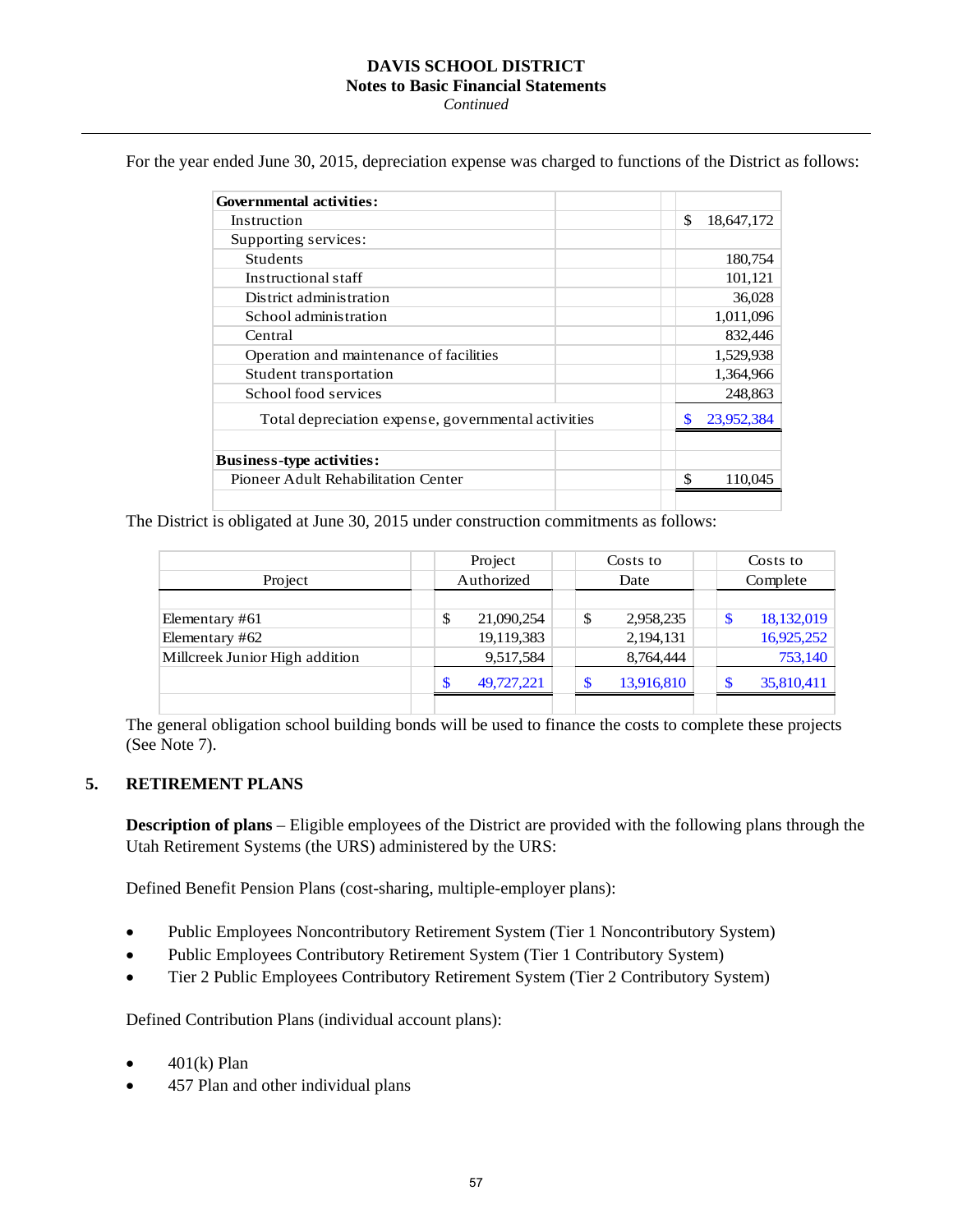*Continued* 

Title 49 of the *Utah Code* grants the authority to establish and amend the benefit terms to the Utah State Retirement Board, whose members are appointed by the Governor. The URS (a component unit of the State of Utah) issues a publicly available financial report that can be obtained at www.urs.org.

**Benefits provided –** The URS provides retirement, disability, and death benefits to participants in the defined benefit pension plans. Retirement benefits are determined from 1.5% to 2.0% of the employee's highest 3 or 5 years of compensation times the employee's years of service depending on the pension plan. Employees are eligible to retire based on years of service and age.

Participants in the defined contribution plans are fully vested in employer and employee contributions at the time the contributions are made. Benefits depend on amounts contributed to the plans plus investment earnings. Individual accounts are provided for each employee and are available at termination, retirement, death, or unforeseeable emergency.

**Contributions** – As a condition of participation in the plans, employers and/or employees are required to contribute certain percentages of salary and wages as authorized by statute and specified by the Utah State Retirement Board. Contributions are actuarially determined as an amount that, when combined with employee contributions (where applicable), is expected to finance the costs of benefits earned by employees during the year, with an additional amount to finance any unfunded actuarial accrued liability.

Defined benefit pension plan contribution rates for the year ended December 31, 2014 were from 18.27% to 22.70%. Defined contribution plan contribution rates for the year ended December 31, 2014 were from 1.50% to 10.00%. Employees can make additional contributions to defined contribution plans subject to limitations.

| For the year ended December 31, 2014, District and employee contributions to the plans were as follows: |  |  |
|---------------------------------------------------------------------------------------------------------|--|--|
|                                                                                                         |  |  |

|                                     | <b>District</b>      | <b>Employee</b>      |
|-------------------------------------|----------------------|----------------------|
|                                     | <b>Contributions</b> | <b>Contributions</b> |
|                                     |                      |                      |
| Tier 1 Noncontributory System       | 44,956,665           | \$                   |
| Tier 1 Contributory System          | 318,349              | 19.241               |
| Tier 2 Contributory System          | 1,662,049            |                      |
| $401(k)$ Plan                       | 3,316,426            |                      |
| 457 Plan and other individual plans | 664,961              |                      |
|                                     |                      |                      |

**Pension liabilities, pension expense, and deferred outflows of resources and deferred inflows of resources related to pensions –** At June 30, 2015, the District reported a net pension asset of \$122,081 and a net pension liability of \$186,840,496. The net pension asset and liability were measured as of December 31, 2014, and the total pension asset and liability used to calculate the net pension asset and liability were determined by an actuarial valuation as of January 1, 2014. The District's proportion of the net pension asset and liability were based on a projection of the District's long-term share of contributions to the defined benefit pension plans relative to the projected contributions of all participating employers. At December 31, 2014, the District's proportionate shares in the defined benefit pension plans were as follows: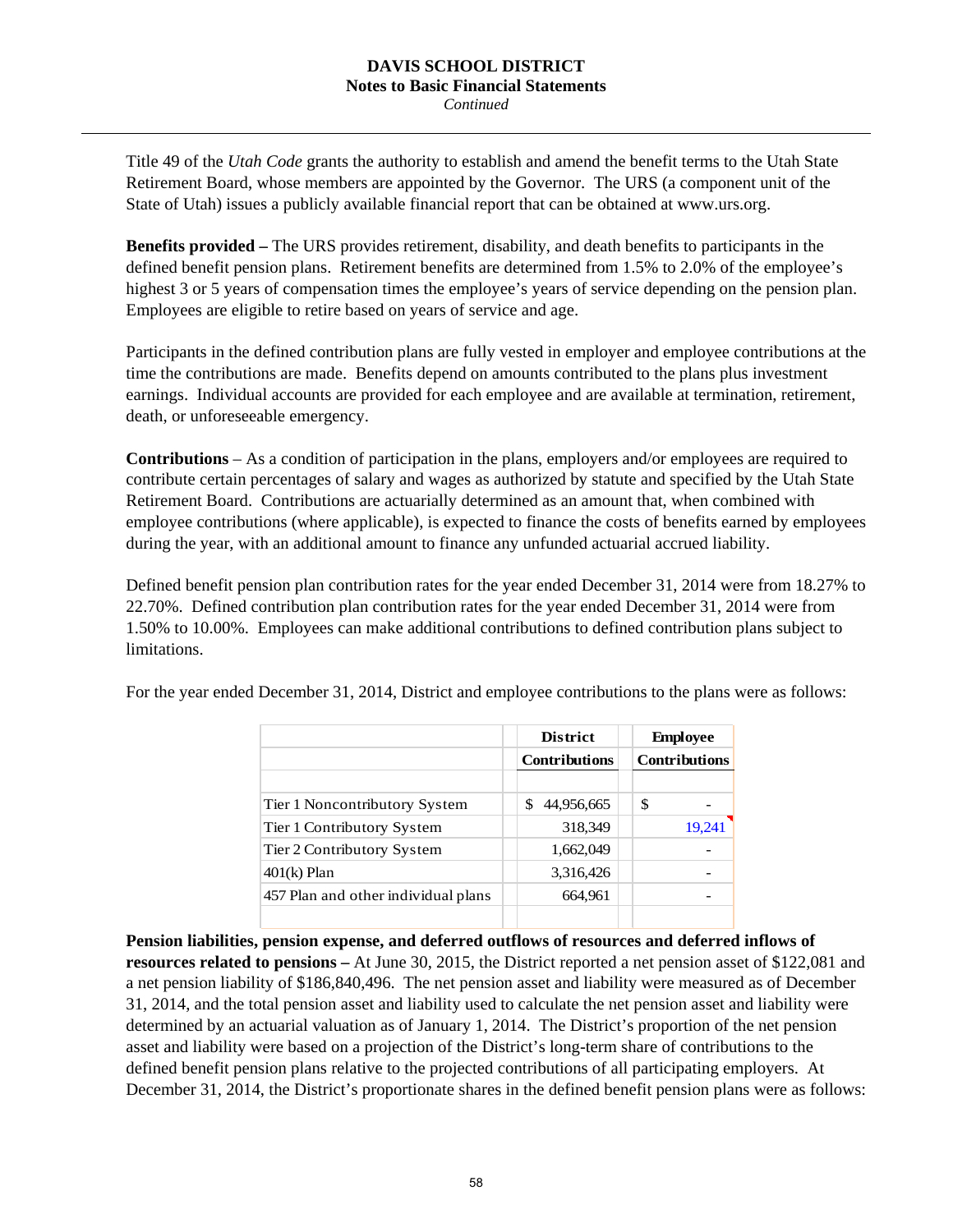*Continued* 

|                               | Proportionate<br><b>Share</b> | <b>Net Pension</b><br>Asset | <b>Net Pension</b><br>Liability |
|-------------------------------|-------------------------------|-----------------------------|---------------------------------|
|                               |                               |                             |                                 |
| Tier 1 Noncontributory System | 7.4134528%                    | \$                          | 186, 265, 127<br>S              |
| Tier 1 Contributory System    | 5.2473969%                    |                             | 575,369                         |
| Tier 2 Contributory System    | 4.0284960%                    | 122,081                     |                                 |
| Total                         |                               | \$<br>122,081               | 186,840,496<br>S                |
|                               |                               |                             |                                 |

For the year ended December 31, 2014, the District recognized pension expense of \$34,064,850 for the defined benefit pension plans and of \$4,103,442 for the defined contribution plans. At June 30, 2015, the District reported deferred outflows of resources and deferred inflows of resources related to defined benefit pension plans from the following sources:

|                                                           | <b>Deferred</b><br><b>Outflows</b><br>of Resources | <b>Deferred</b><br>Inflows of<br><b>Resources</b> |
|-----------------------------------------------------------|----------------------------------------------------|---------------------------------------------------|
| Differences between expected and actual experience        | \$                                                 | \$.<br>11,279,545                                 |
| Changes of assumptions                                    |                                                    | 6,235,173                                         |
| Net difference between projected and actual earnings on   |                                                    |                                                   |
| pension plan investments                                  | 3,348,277                                          |                                                   |
| District contributions subsequent to the measurement date | 24,641,313                                         |                                                   |
| Total                                                     | 27,989,590                                         | 17.514.718<br>S.                                  |
|                                                           |                                                    |                                                   |

The \$24,641,313 reported as deferred outflows of resources related to pensions resulting from District contributions subsequent to the measurement date will be recognized as a reduction of the net pension liability in the year ending June 30, 2016. The other amounts reported as deferred outflows of resources and deferred inflows of resources related to defined benefit pension plans will be recognized in pension expense as follows:

| <b>Year Ending</b><br><b>June 30,</b> | <b>Deferred</b><br><b>Outflows</b><br>(Inflows) of<br><b>Resources</b> |
|---------------------------------------|------------------------------------------------------------------------|
|                                       |                                                                        |
| 2016                                  | \$<br>(3,665,071)                                                      |
| 2017                                  | (3,665,071)                                                            |
| 2018                                  | (3,665,097)                                                            |
| 2019                                  | (3,037,761)                                                            |
| 2020                                  | (21, 355)                                                              |
| Thereafter                            | (112,086)                                                              |
|                                       |                                                                        |

**Actuarial assumptions** – The total pension liability in the December 31, 2014 actuarial valuation was determined using the following actuarial assumptions, applied to all periods included in the measurement: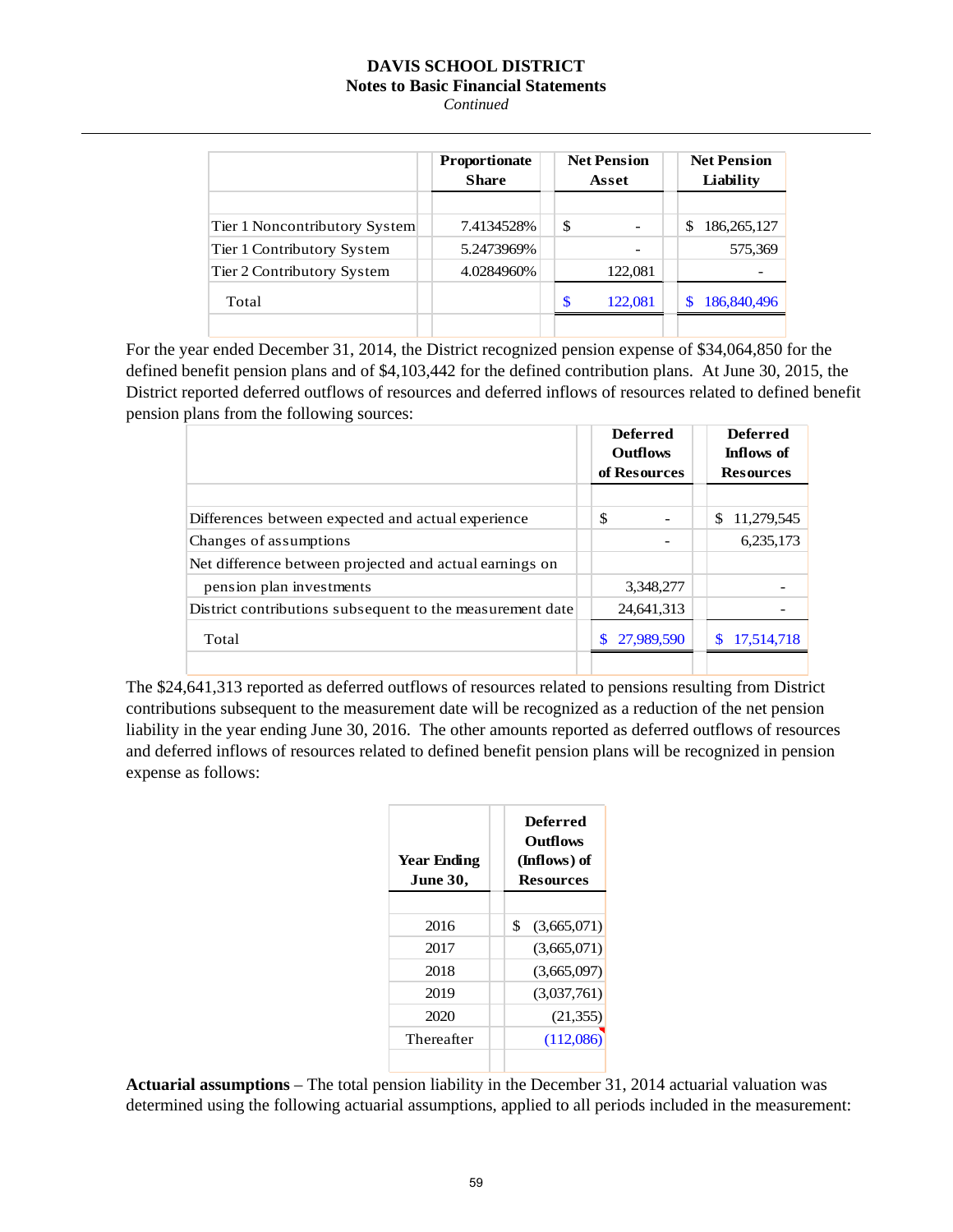*Continued* 

| Inflation                 | 2.75%                                                              |
|---------------------------|--------------------------------------------------------------------|
| Salary increases          | 3.50% to 10.50%, average, including inflation                      |
| Investment rate of return | 7.50%, net of pension plan investment expense, including inflation |
|                           |                                                                    |

Mortality rates for retired educators were developed from actual experience, based on gender, occupation, and age, as appropriate, with adjustments for mortality improvements based on Scale AA.

The actuarial assumptions used in the January 1, 2014 valuation were based on the results of an actuarial experience study for the five-year period ended December 31, 2013.

The long-term expected rate of return on defined benefit pension plan investments was determined using a building-block method in which best-estimate ranges of expected future real rates of return (expected returns, net of pension plan investment expense and inflation) are developed for each major asset class. These ranges are combined to produce the long-term expected rate of return by weighting the expected future real rates of return by the target asset allocation percentage and by adding expected inflation. The target allocation and best estimates of arithmetic real rates of return for each major asset class are summarized in the following table:

|                                    | <b>Expected Return Arithmetic Basis</b> |                                               |                                                         |  |  |
|------------------------------------|-----------------------------------------|-----------------------------------------------|---------------------------------------------------------|--|--|
| <b>Asset Class</b>                 | <b>Target Allocation</b>                | <b>Real Return</b><br><b>Arithmetic Basis</b> | <b>Long-Term Expected</b><br><b>Real Rate of Return</b> |  |  |
|                                    |                                         |                                               |                                                         |  |  |
| Equity securities                  | 40%                                     | 7.06%                                         | 2.82%                                                   |  |  |
| Debt securities                    | 20%                                     | 0.80%                                         | 0.16%                                                   |  |  |
| Real assets                        | 13%                                     | 5.10%                                         | 0.66%                                                   |  |  |
| Private equity                     | 9%                                      | 11.30%                                        | 1.02%                                                   |  |  |
| Absolute return                    | 18%                                     | 3.15%                                         | 0.57%                                                   |  |  |
| Cash and cash equivalents          | 0%                                      | $0.00\%$                                      | 0.00%                                                   |  |  |
| Total                              | 100%                                    |                                               | 5.23%                                                   |  |  |
| Inflation                          |                                         |                                               | 2.75%                                                   |  |  |
| Expected arithmetic nominal return |                                         |                                               | 7.98%                                                   |  |  |
|                                    |                                         |                                               |                                                         |  |  |

The 7.50% assumed investment rate of return is comprised of an inflation rate of 2.75% and a real return of 4.75% that is net of investment expense.

**Discount rate –** The discount rate used to measure the total pension liability was 7.50%. The projection of cash flows used to determine the discount rate assumed that employee contributions will be made at the current contribution rate and that contributions all participating employers will be made at contractually required rates, actuarially determined. Based on those assumptions, the pension plan's fiduciary net position was projected to be available to make all projected future benefit payments of current active and inactive employees. Therefore, the long-term expected rate of return on pension plan investments was applied to all periods of projected benefit payments to determine the total pension liability.

**Sensitivity of the District's proportionate share of the net pension liability to changes in the discount rate –** The following presents the District's proportionate share of the net pension liability calculated using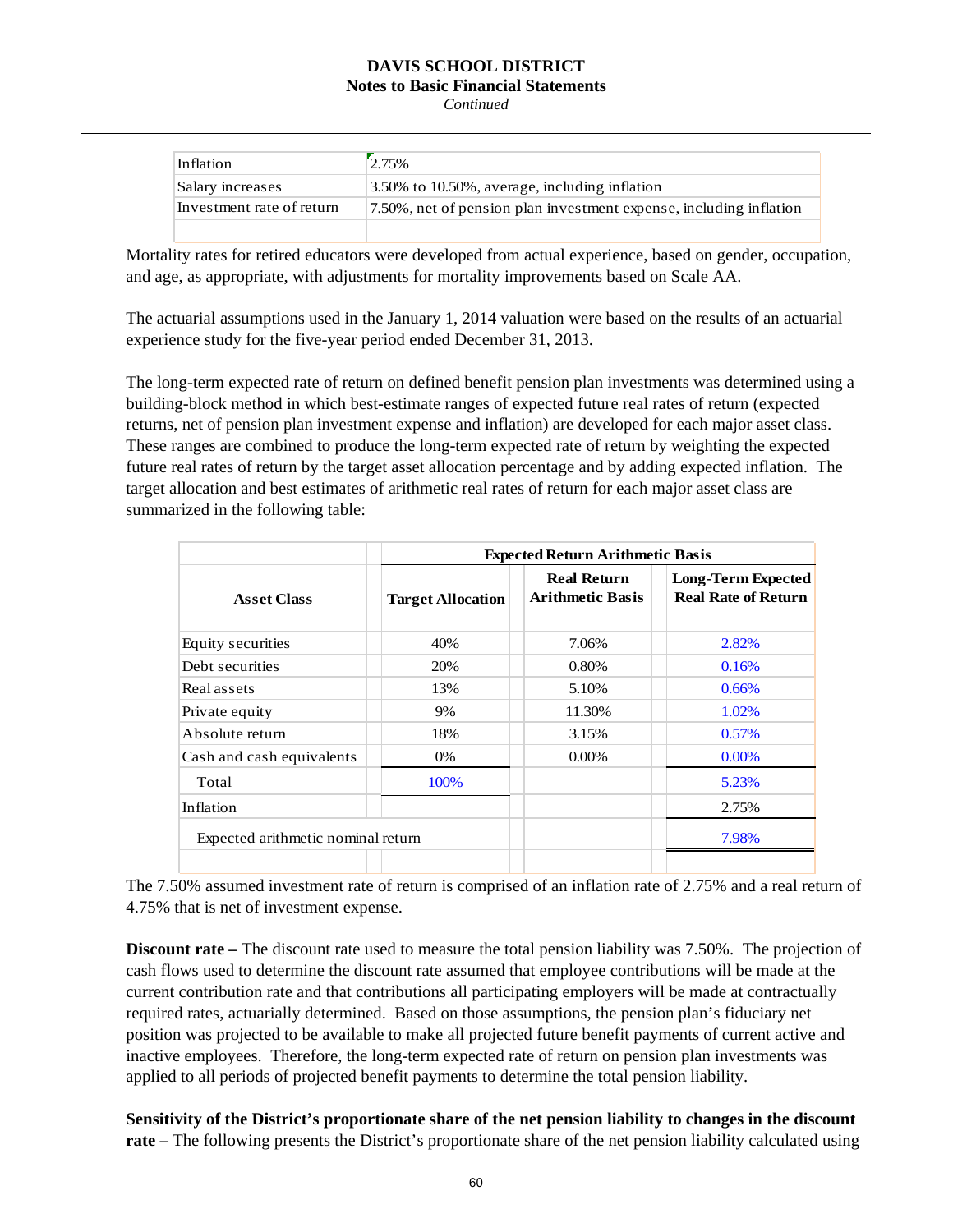*Continued* 

the discount rate of 7.50%, as well as what the District's proportionate share of the net pension liability would be if it were calculated using a discount rate that is 1-percentage-point lower (6.50%) or 1 percentage-point higher (8.50%) than the current rate:

|                                           | $1\%$<br><b>Decrease</b><br>$(6.50\%)$ | <b>Discount</b><br>Rate<br>$(7.50\%)$ | $1\%$<br><b>Increase</b><br>$(8.50\%)$ |
|-------------------------------------------|----------------------------------------|---------------------------------------|----------------------------------------|
|                                           |                                        |                                       |                                        |
| District's proportionate share of the net |                                        |                                       |                                        |
| pension (asset) liability                 | \$376,827,563                          | \$186,718,415                         | 27,551,375<br>\$.                      |
|                                           |                                        |                                       |                                        |

**Pension plan fiduciary net position** – Detailed information about the pension plan's fiduciary net position is available in the separately issued URS financial report.

**Payables to the pension plans –** At June 30, 2015, the District reported payables of \$11,035,807 for contributions to defined benefit pension plans and defined contribution plans.

#### **6. RISK MANAGEMENT**

Effective January 1, 2015, the District became self-insured for health insurance benefits of qualified employees. The District continues to be self-insured for dental insurance benefits of qualified District employees. During 2015, the *Self Insurance Fund*, an internal service fund, was established to pay selfinsurance claims for health and dental coverage provided to qualified District employees. The District carries commercial insurance, which covers claims in excess of \$200,000. The fund collects premiums, established by the District and plan administrator, from other District funds. The District has recorded an estimate of claims incurred but not reported (IBNR) of \$11,569,061 as of June 30, 2015. This liability is based on experience and information provided by the plan administrator. The following table shows a history of accrued claims payable for the years ended June 30, 2015 and 2014:

|                                              |    | 2015         |    | 2014        |
|----------------------------------------------|----|--------------|----|-------------|
|                                              |    |              |    |             |
| Beginning accrued claims payable             | S  | ۰            | \$ |             |
| Claims (including incurred but not reported) |    | 28,777,513   |    | 4,019,788   |
| Payments of claims and administrative costs  |    | (17,208,452) |    | (4,019,788) |
| Ending accrued claims payable                | ۰π | 11,569,061   | S  |             |
|                                              |    |              |    |             |

Unemployment compensation is handled on a cost of benefits reimbursement basis with the state of Utah. The District is self-insured for worker's compensation claims up to \$250,000 per incident which are processed by a third party administrator. During the year ended June 30, 2015, the District paid worker's compensation claims in the amount of \$775,999. A co-insurance policy provides for individual worker's compensation claims in excess of \$250,000. This District has not established a liability for either claims outstanding or for the claims incurred but not reported (IBNR) because management believes the amount would be immaterial to the financial statements.

The District maintains insurance coverage for general, automobile, personal injury, errors and omissions, employee dishonesty, and malpractice liability up to \$10 million per occurrence through policies administered by the Utah State Risk Management Fund (Fund). The District also insures its buildings,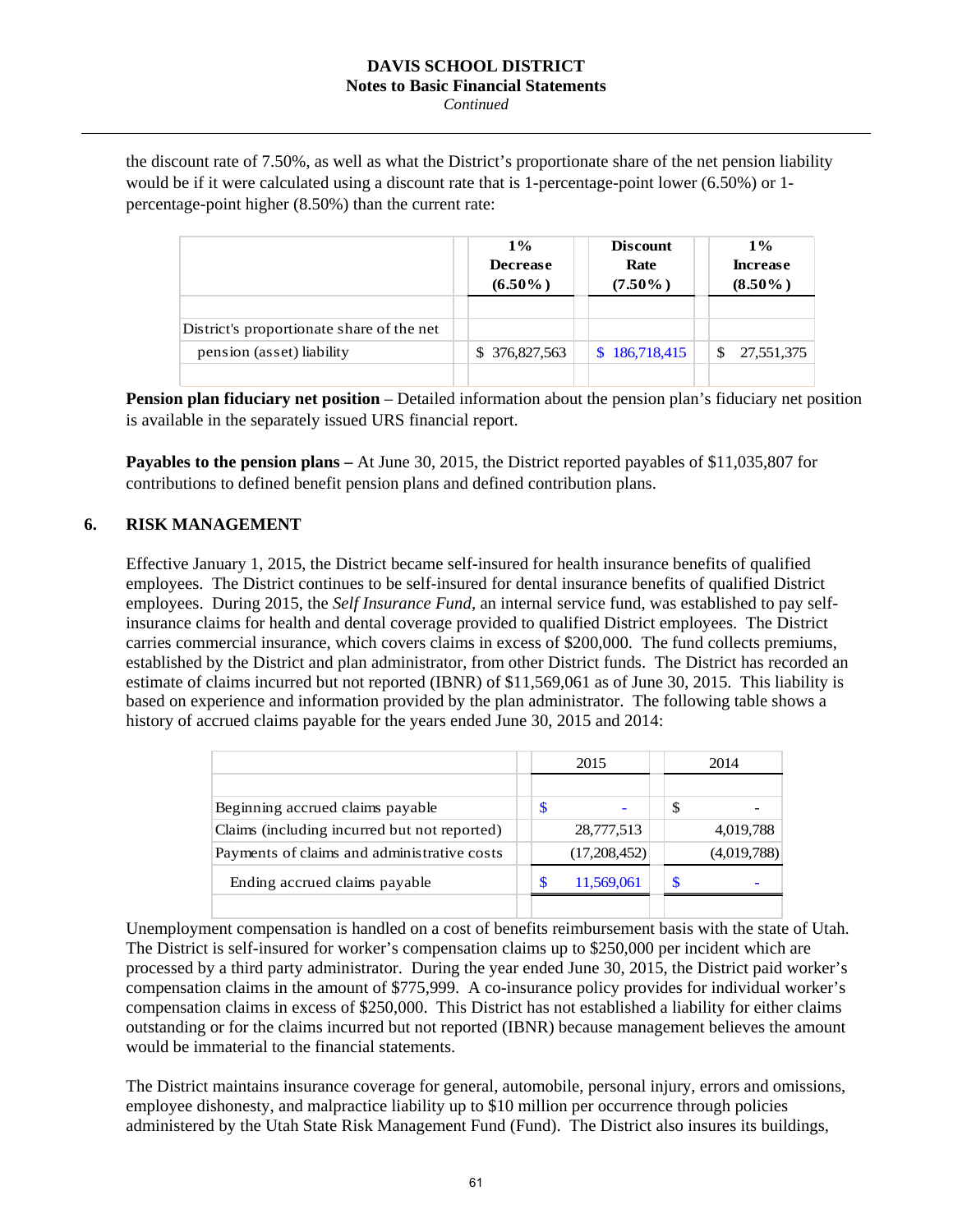*Continued* 

including those under construction, and contents against all insurable risks of direct physical loss or damage with the Fund. Property physical damage is insured to replacement value with a \$1,000 deductible; automobile physical damage is insured to actual value with a \$350 deductible; other liability is limited to the lesser of \$10 million or the statutory limit. The Fund is a public entity risk pool operated by the State for the benefit of the State and local governments within the State. The District pays annual premiums to the Fund; the Fund obtains independent coverage for insured events, up to \$25 million per location. This is a pooled arrangement where the participants' pay experience rated annual premiums, which are designed to pay claims and build sufficient reserves so that the pool will be able to protect the participating entities with its own capital. The pool reinsures excess losses to preserve the capital base. Insurance coverage by major category of risk has remained relatively constant as compared to the prior fiscal year. Insurance settlements have not exceeded insurance coverage for the past three years.

#### **7. LONG-TERM LIABILITIES**

| <b>Additions</b><br>Reductions<br>One Year<br>Balance                                     |
|-------------------------------------------------------------------------------------------|
|                                                                                           |
|                                                                                           |
|                                                                                           |
| \$<br>40,000,000<br>(26,975,000)<br>\$<br>420,660,000<br>31,440,000<br>\$                 |
|                                                                                           |
| 1,138,631<br>(1,849,056)<br>11,519,325                                                    |
| 31,440,000<br>41,138,631<br>(28, 824, 056)<br>432,179,325                                 |
| 93,118<br>93,118<br>(89, 142)                                                             |
| 2,978,552<br>(2,657,520)<br>4,451,803<br>2,864,055                                        |
| 318,255<br>313,658<br>(319,057)<br>2,143,073                                              |
| 856,491<br>909,632<br>(778, 987)<br>1,443,750                                             |
| 4,484,643<br>5,557,758<br>(3,956,065)<br>9,170,727                                        |
| 21,845,033<br>(49, 193, 018)<br>186,840,496                                               |
|                                                                                           |
| 40,056,562<br>72,743,264<br>$\mathbf{\$}$<br>(85,817,845)<br>\$<br>636, 322, 292<br>\$    |
|                                                                                           |
| $\mathbb{S}$<br>$\mathbf{\$}$<br>$\mathbf{\$}$<br>26,546<br>77,983<br>(83, 193)<br>64,872 |
| 4,133<br>(8,807)<br>9,287<br>3,800                                                        |
| 859<br>1,963<br>(1,439)<br>2,099                                                          |
|                                                                                           |
| $\mathbf{\$}$<br>\$<br>\$<br>31,205<br>84,079<br>(93, 439)<br>76,258                      |
|                                                                                           |

Long-term liability activity for the year ended June 30, 2015 is as follows: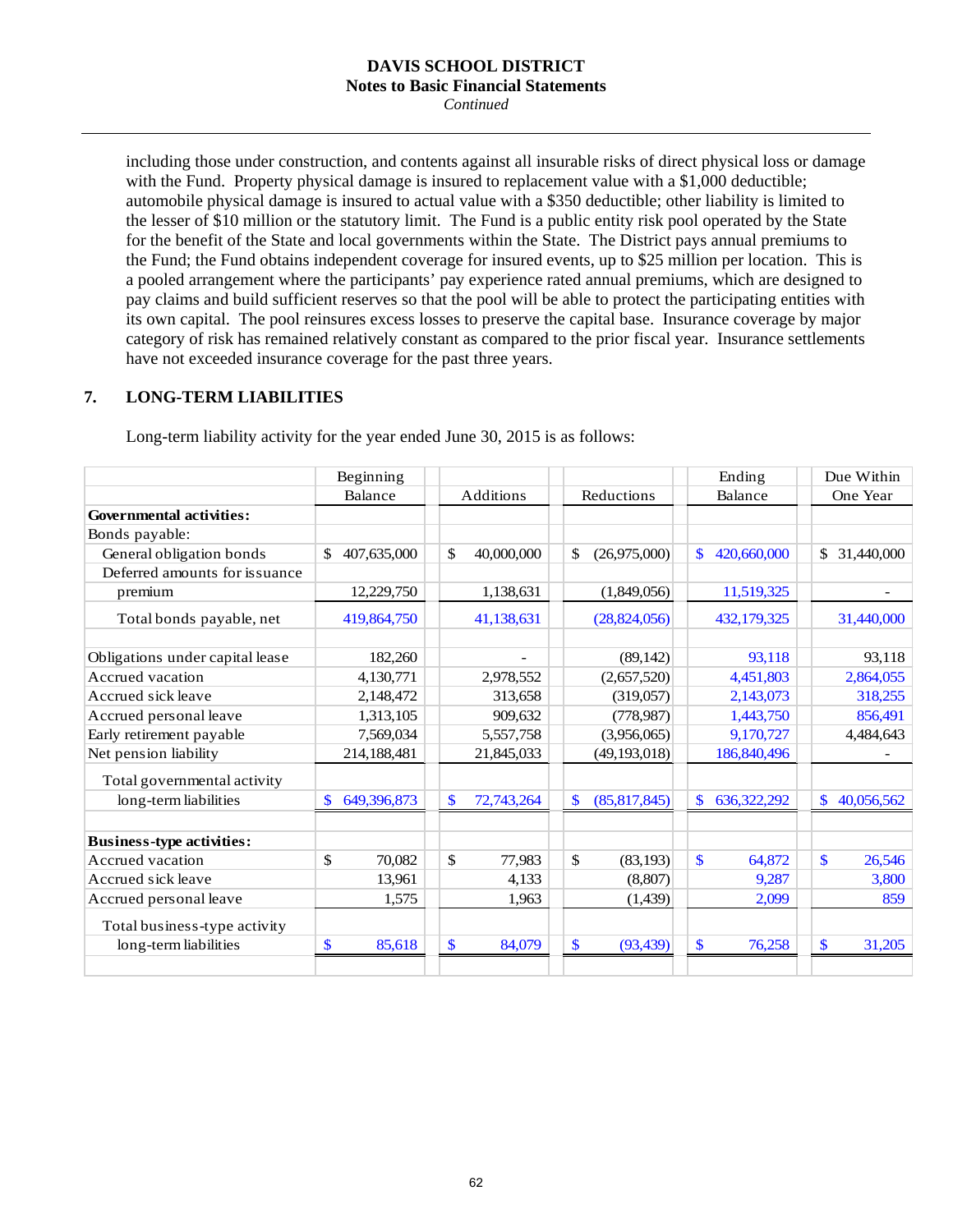*Continued* 

**General obligation bonds** – The District issues general obligation bonds to provide funds for the construction of new facilities, acquisition of property, renovation and improvement of facilities, and procurement of other equipment. General obligation bonds are direct obligations and pledge the full faith and credit of the District.

The annual requirements to amortize all general obligation bonds outstanding as of June 30, 2015, including interest payments, are listed as follows:

| Year Ending<br>June 30, | Principal         | Interest          | Total            |
|-------------------------|-------------------|-------------------|------------------|
|                         |                   |                   |                  |
| 2016                    | \$<br>31,440,000  | 17,593,329<br>\$  | \$<br>49,033,329 |
| 2017                    | 32,380,000        | 16.267.254        | 48,647,254       |
| 2018                    | 32,270,000        | 14,921,516        | 47,191,516       |
| 2019                    | 29,980,000        | 13,507,881        | 43,487,881       |
| 2020                    | 31,160,000        | 12,228,081        | 43,388,081       |
| 2021-2025               | 118,115,000       | 43,794,764        | 161,909,764      |
| 2026-2030               | 109,070,000       | 20,147,811        | 129,217,811      |
| 2031-2035               | 36,245,000        | 2,950,081         | 39,195,081       |
| Total                   | \$<br>420,660,000 | 141,410,719<br>\$ | 562,070,719      |
|                         |                   |                   |                  |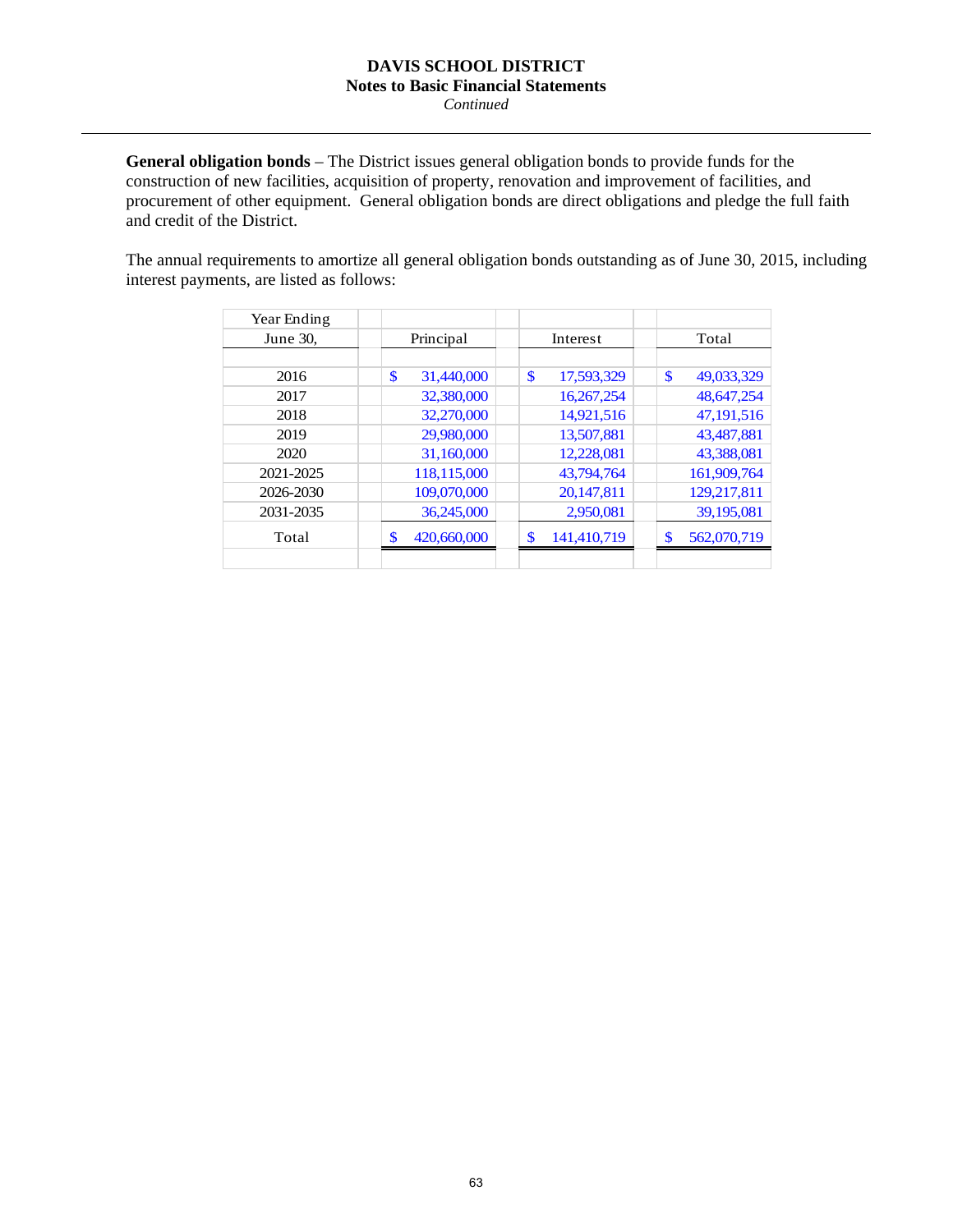*Continued* 

General obligation school building bonds payable at June 30, 2015 with their outstanding balances are comprised of the following individual issues:

| Bond Series 2005B - GO Refunding Bonds - original issue of    |                   |
|---------------------------------------------------------------|-------------------|
| \$24,905,000 with interest rates ranging from 3.25% to 5.0%   | \$<br>7,810,000   |
| Bond Series 2006 - GO Bonds - original issue of \$47,000,000  |                   |
| with interest rates ranging from 4.0% to 5.0%                 | 23,675,000        |
| Bond Series 2007 - GO Bonds - original issue of \$55,000,000  |                   |
| with interest rates ranging from 4.0% to 5.0%                 | 39,175,000        |
| Bond Series 2008 - GO Bonds - original issue of \$64,000,000  |                   |
| with interest rates ranging from 3.0% to 5.0%                 | 46,530,000        |
| Bond Series 2009 - GO Bonds - original issue of \$43,000,000  |                   |
| with interest rates ranging from 2.0% to 5.0%                 | 30,825,000        |
| Bond Series 2010A - GO Bonds (BABs) - original issue of       |                   |
| \$68,500,000 with interest rates ranging from 1.0% to 5.75%   |                   |
| (up to 35% interest rate subsidy)                             | 64,305,000        |
| Bond Series 2011A - GO Bonds - original issue of \$45,000,000 |                   |
| with interest rates ranging from 4.0% to 4.75%                | 45,000,000        |
| Bond Series 2011C - GO Refunding Bonds - original issue of    |                   |
| \$33,200,000 with interest rates ranging from 4.0% to 5.0%    | 22,790,000        |
| Bond Series 2012 - GO Bonds - original issue of \$35,000,000  |                   |
| with interest rates ranging from 2.0% to 4.0%                 | 35,000,000        |
| Bond Series 2013A - GO Bonds - original issue of \$20,000,000 |                   |
| with interest rates ranging from 2.0% to 4.0%                 | 20,000,000        |
| Bond Series 2013 - GO Refunding Bonds - original issue of     |                   |
| \$20,550,000 with interest rates ranging from 3.0% to 4.25%   | 20,550,000        |
| Bond Series 2014 - GO Bonds - original issue of               |                   |
| \$25,000,000 with interest rates ranging from 2.25% to 5.0%   | 25,000,000        |
| Bond Series 2015 - GO Bonds - original issue of               |                   |
| \$40,000,000 with interest rates ranging from 2.0% to 5.0%    | 40,000,000        |
|                                                               | \$<br>420,660,000 |
|                                                               |                   |

The general obligation bonded debt of the District is limited by state law to 4.0% of the fair market value of the total taxable property in Davis County. The legal debt limit at June 30, 2015 is \$1,169,345,820 with general obligation debt outstanding, net of issuance premiums, of \$449,481,796, resulting in a legal debt margin of \$719,864,024.

Payments on the general obligation bonds are made by the *Debt Service Fund* from property taxes and earnings on investments. The obligations under capital leases are paid by the *Capital Projects Fund*. Compensated absences, claims payable, and early retirement benefits will be paid by the fund in which the employee worked, including the *General Fund* and other governmental funds.

**Bond issuance** – On May 21, 2015, the District issued \$40,000,000 of general obligation school building bonds with a premium of \$1,138,631. The bonds were issued at an effective interest rate of 3.23% (annual rates range between 2.0% and 5.0%) and will mature on June 1, 2035.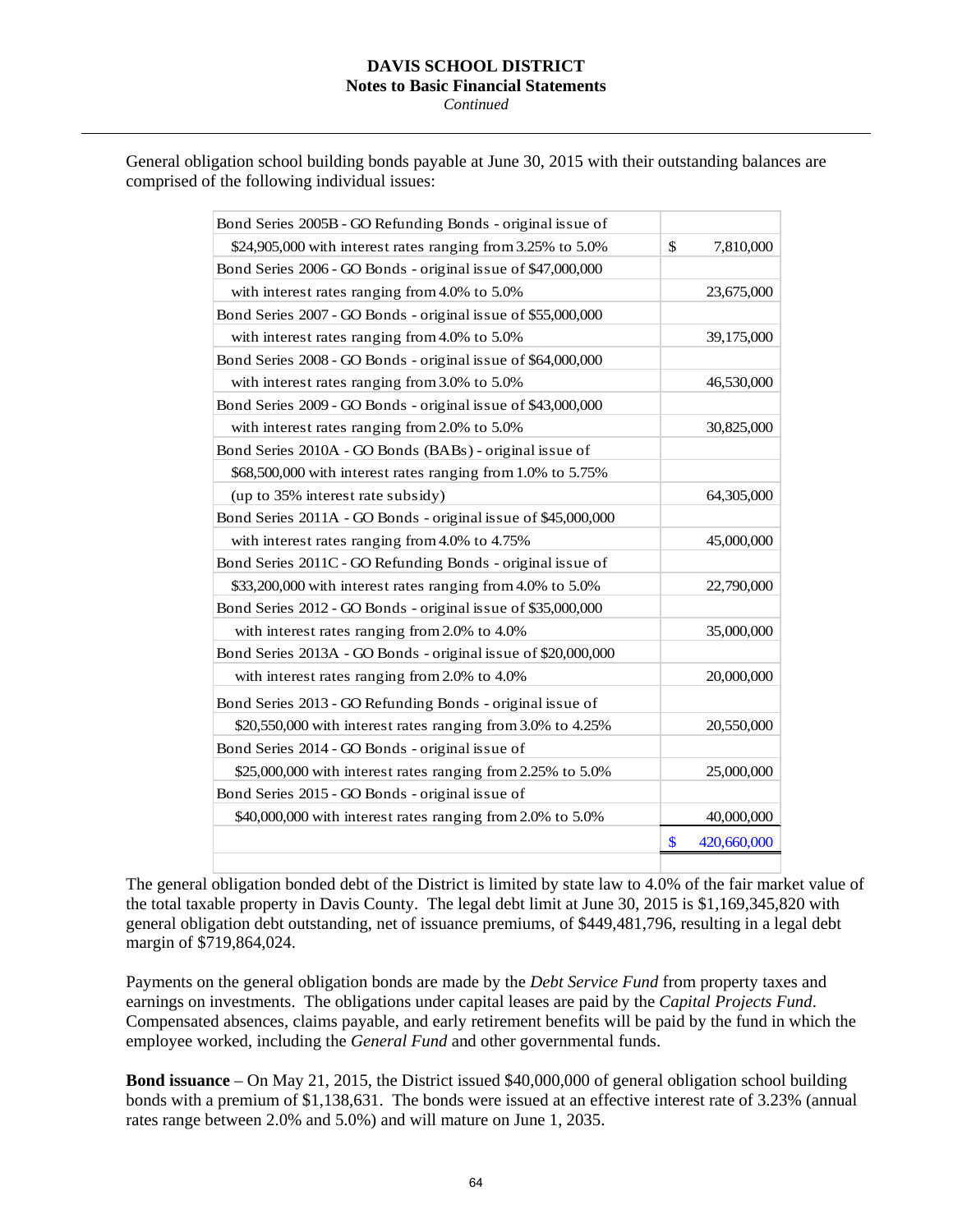*Continued* 

**Capital leases** – The District has acquired equipment totaling \$772,750 under capital lease agreements over the past several years. Lease payments for the year ended June 30, 2015 totaled \$89,142.

Future minimum payments under capital lease obligations together with their present values as of June 30, 2015 are summarized as follows:

| Year Ending                  |                                         |   |         |
|------------------------------|-----------------------------------------|---|---------|
| June 30,                     |                                         |   |         |
|                              |                                         |   |         |
| 2016                         |                                         | S | 97,271  |
| Total minimum lease payments |                                         |   | 97,271  |
| Amount representing interest |                                         |   | (4,153) |
|                              | Present value of minimum lease payments | S | 93,118  |
|                              |                                         |   |         |

**Early retirement payable** – The District provides an early retirement incentive program. Eligibility is restricted to those employees with a minimum of ten years of service in the District, and who meet the eligibility requirements for and will be receiving Utah State Retirement System benefits. Eligible retirees will receive a contribution of 16% of their annual salary per year, for up to three consecutive years, into a qualified 401(a) and/or 403(b) plan, or until they become eligible to receive unreduced social security benefits, whichever occurs first. Employees who retire under the incentive program will continue to be enrolled in group medical and dental programs until they become eligible for Medicare, or for 10 consecutive years following retirement, whichever comes first. Enrollment is contingent upon the retiree contributing the same premium as required of active employees for the first 3 years and the full premium for the following 7 years. For the years ended June 30, 2015 and 2014 the District's direct payments to retirees were \$2,390,338 and \$2,463,572 and payments of insurance premiums on behalf of retirees were \$1,565,727 and \$1,121,922, respectively. Future retirement payments of employees who have elected early retirement are recognized on an accrual basis as an expense in the government-wide financial statements in the year of retirement. This liability is paid from the fund from which the employee retires.

#### **8. INTERFUND TRANSFERS**

During the year ended June 30, 2015, the District closed the *District Warehouse Internal Service Fund* and as a result transferred \$95,035 from the *General Fund* to the *District Warehouse Internal Service Fund* to relieve a portion of the due from liability related to working capital advances.

#### **9. LITIGATION AND LEGAL COMPLIANCE**

 There are lawsuits pending in which the District is involved. The District's legal counsel and insurance carriers estimate that the potential claims against the District, not covered by insurance, resulting from such litigation would not significantly affect the financial statements of the District.

All fund balances are positive at June 30, 2015.

#### **10. GRANTS**

The District receives significant financial assistance from federal and state governmental agencies in the form of grants. The disbursement of funds received under these programs generally requires compliance with terms and conditions specified in the grant agreements and are subject to audit by the District's independent auditors and other governmental auditors. Any disallowed claims resulting from such audits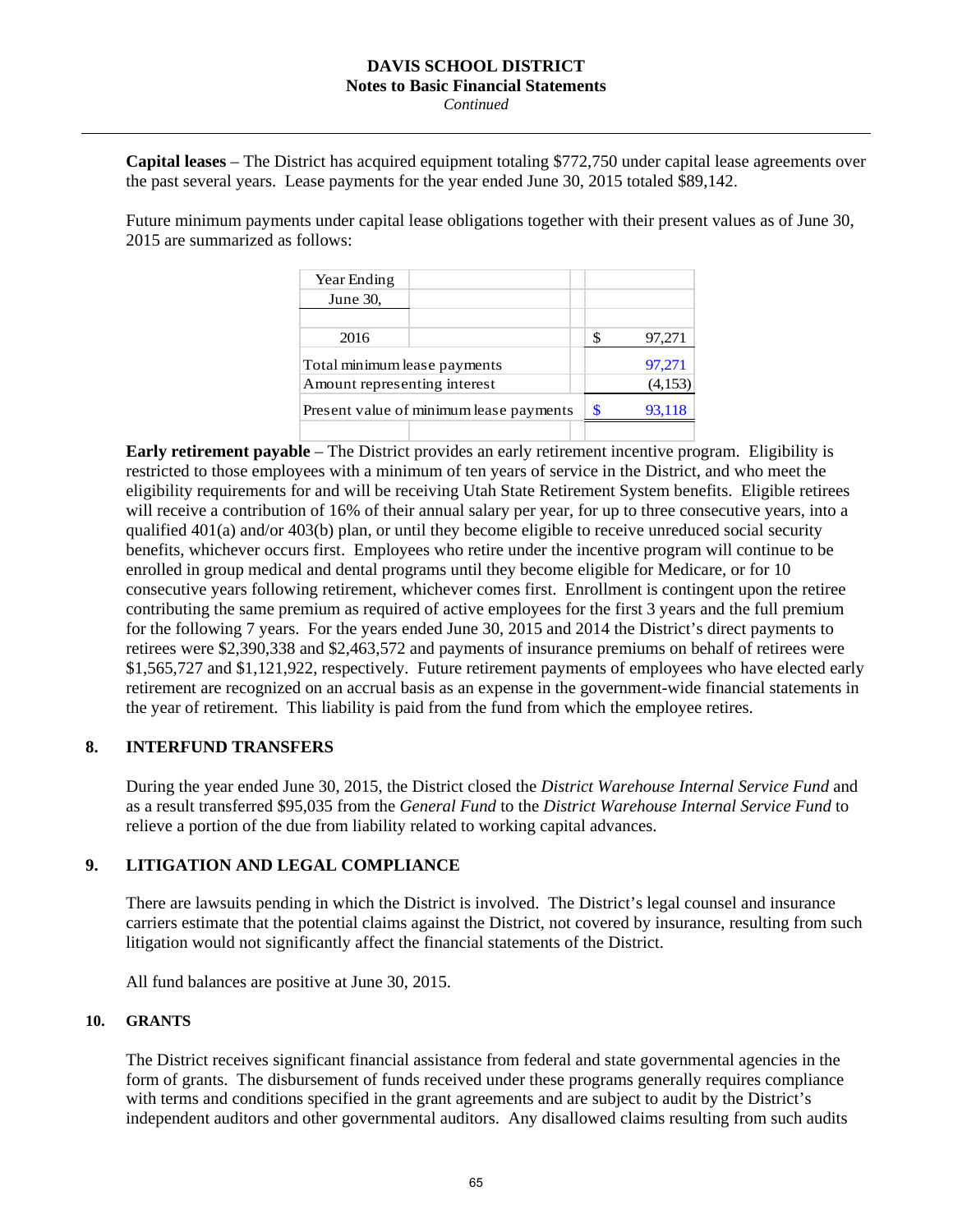*Continued* 

could become a liability of the *General Fund* or other applicable fund. Based on prior experience, District administration believes such disallowance, if any, would be insignificant.

#### **11. RESTATEMENT**

In 2015, the District adopted Government Accounting Standards Board Statement No. 68, *Accounting and Financial Reporting for Pensions—An Amendment of GASB Statement No. 27* and Statement No. 71, *Pension Transition for Contributions Made Subsequent to the Measurement Date—An Amendment of GASB Statement No. 68*.

The new standards require the District to recognize in its government-wide financial statements a liability for its proportionate share of the net pension liability (of all employers for benefits provided through the pension plans as administered by Utah Retirement Systems)—the collective net pension liability. The District is required to recognize pension expense and report deferred outflows of resources and deferred inflows of resources related to pensions for its proportionate shares of collective pension expense and collective deferred outflows of resources and deferred inflows of resources related to pensions. District contributions to the pension plans subsequent to the measurement date (December 31) of the collective net pension liability also are required to be reported as deferred outflows of resources related to pensions.

The governmental fund financial statements of the District are not affected by these new standards. Pension expenditures in the governmental funds continue to be recognized equal to the total of a) amounts paid by the District to the pension plans and b) the change between the beginning and ending balances of amounts of contributions currently payable to the pensions.

The beginning net position reported in the government-wide financial statements of the District has been restated to reflect the new statements as follows:

| Beginning net position, as previuosly stated       |   | 248,867,340     |
|----------------------------------------------------|---|-----------------|
| Net pension asset                                  |   | 19,911          |
| Net pension liability                              |   | (214, 188, 481) |
| Deferred outflows of resources related to pensions |   | 22,796,859      |
| Beginning net position, as restated                | S | 57,495,629      |
|                                                    |   |                 |

The notes to the basic financial statements now include additional information about the defined benefit pension plans. Also, the District will be presenting in required supplementary information 10-year schedules containing a) the net pension liability and certain related ratios and b) information about statutorily required contributions, contributions to the pension plans, and related ratios. Because this is the first year such information is available, only one year of required supplementary information is presented with these financial statements; information for additional years will be presented in future reports as it becomes available.

The District's unrestricted net position at June 30, 2015 is a deficit balance of \$132,625,323. This balance includes the District's proportionate share of the unfunded obligation of the defined benefit pension plans administered by the URS as described in Note 5 to the basic financial statements. The existence of an unrestricted net position deficit indicates the District's overall economic net position, but it does not necessarily reflect positively or negatively on the District's ability to meet its obligations as they come due.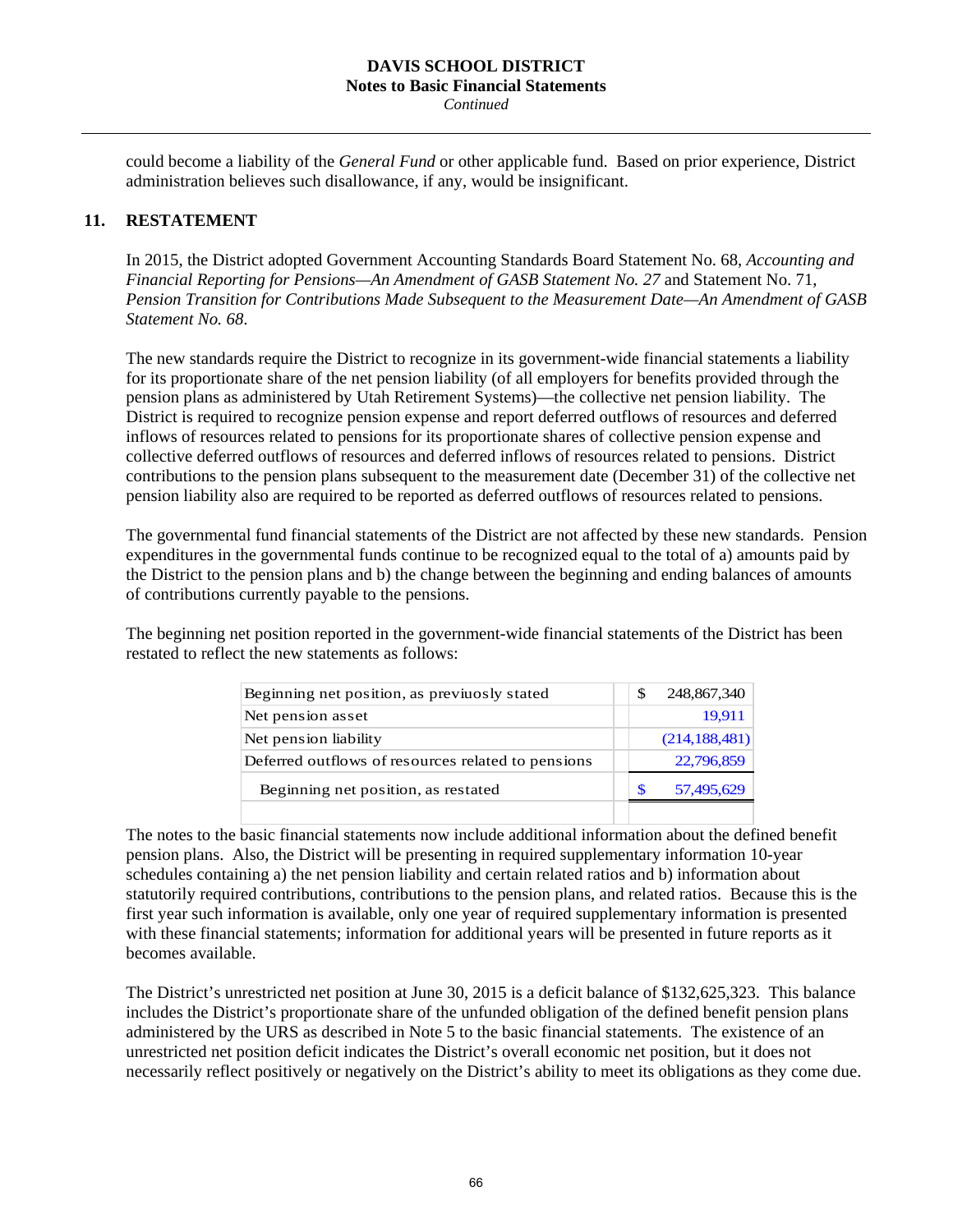*Continued* 

#### **12. SUBSEQUENT EVENT**

In October 2012, the District refunded \$115,955,000 of general obligation school building bonds (with interest rates from 3.8% to 5.0%) by issuing \$120,035,000 of general obligation refunding bonds (with interest rates from 1.8% to 5.0%. The cost of the refunding was \$512,741. The refunding will result in overall cash savings to the District.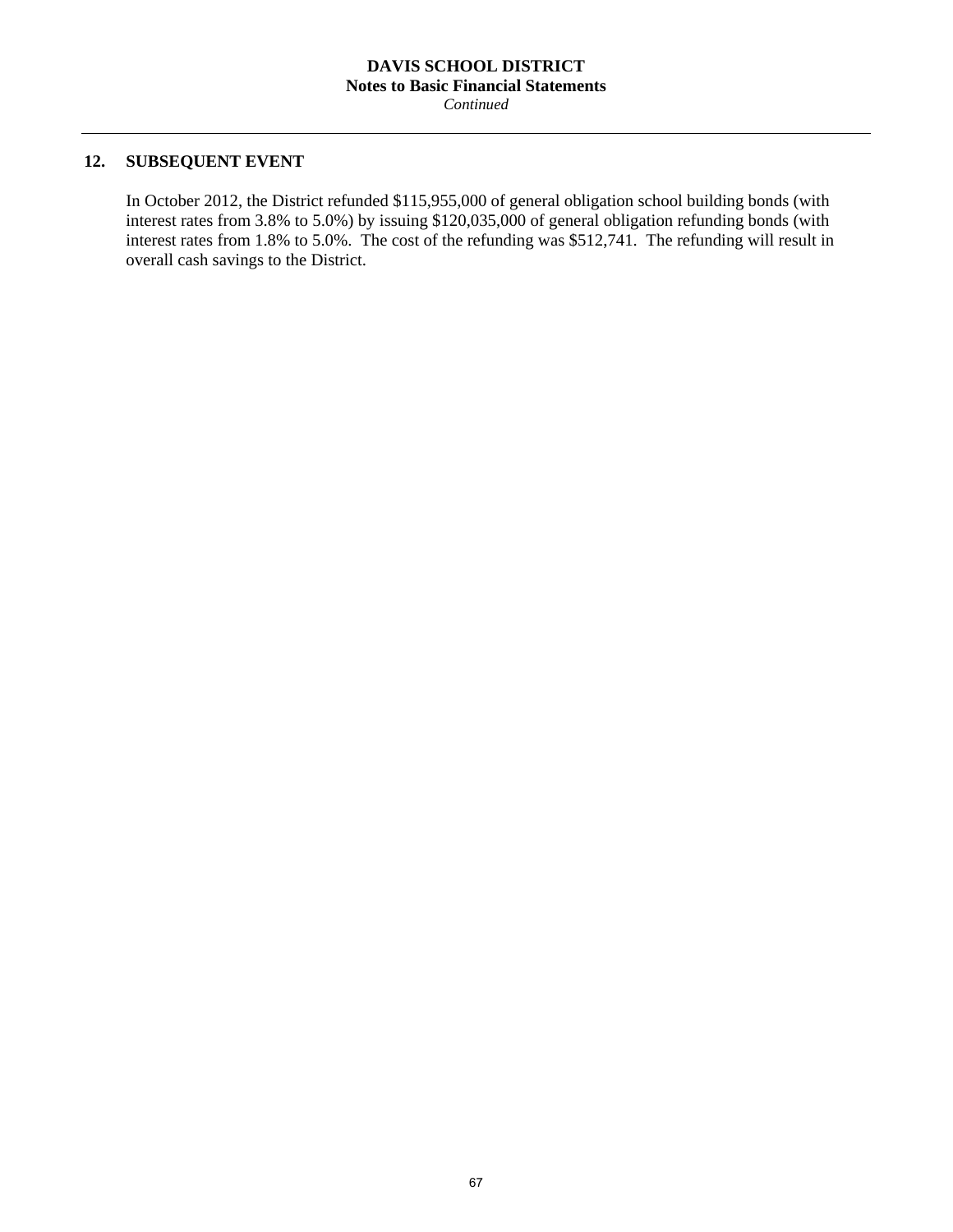# **Schedule of the Proportionate Share of the Net Pension Liability (Asset)**  *Utah Retirement Systems*

Year Ended June 30, 2015

|                                                                                                                                                                       | Tier 1<br><b>Noncontributory</b><br><b>System</b> | Tier 1<br>Contributory<br><b>System</b>        | Tier 2<br><b>Contributory</b><br><b>System</b>    |
|-----------------------------------------------------------------------------------------------------------------------------------------------------------------------|---------------------------------------------------|------------------------------------------------|---------------------------------------------------|
| District's proportion of the net pension liability (asset)<br>District's proportion share of the net pension liability (asset)<br>District's covered employee payroll | 7.4134528%<br>\$186,265,127<br>\$207,180,521      | 5.2473969%<br>\$<br>575.369<br>\$<br>1,924,123 | 4.0284960%<br>\$<br>(122,081)<br>19,714,988<br>\$ |
| District's proportionate share of the net pension liability<br>(asset) as a percentage of its covered-employee payroll                                                | 89.9%                                             | 29.9%                                          | $-0.6\%$                                          |
| Plan fiduciary net position as a percentage of the total<br>pension liability                                                                                         | 87.2%                                             | 98.7%                                          | 103.5%                                            |

Note: The schedule only presents information for 2014; prior-year information is not available.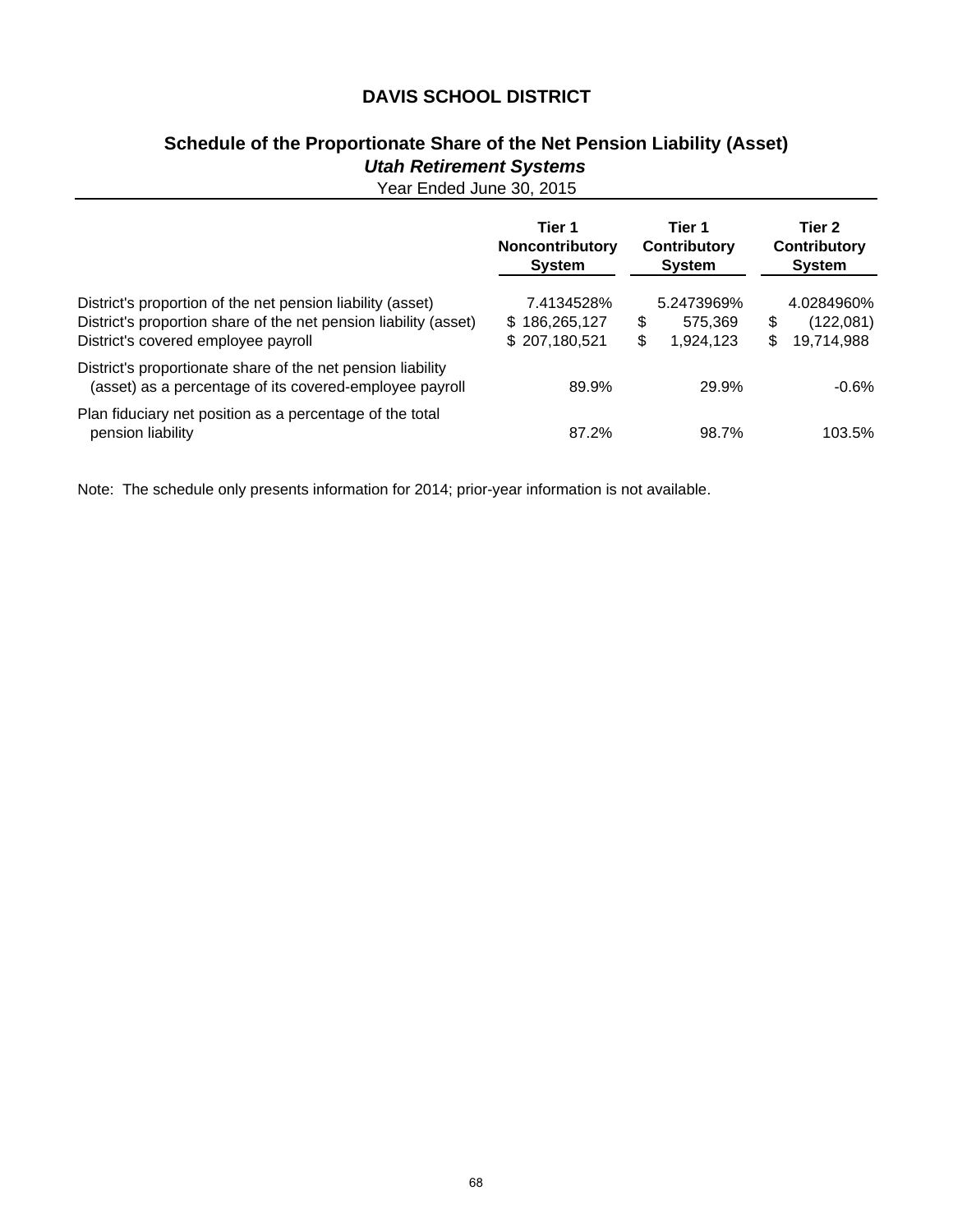# **Schedule of District Contributions**

# *Utah Retirement Systems*

Year Ended June 30, 2015

|                                                                                                  | Tier 1<br><b>Noncontributory</b><br><b>System</b> |    | Tier 1<br><b>Contributory</b><br><b>System</b> |    | Tier 2<br><b>Contributory</b><br><b>System</b> |
|--------------------------------------------------------------------------------------------------|---------------------------------------------------|----|------------------------------------------------|----|------------------------------------------------|
| Contractually required contribution<br>Contributions in relation to the contractually required   | 44,956,665                                        | \$ | 318.349                                        | S  | 1,662,049                                      |
| contribution                                                                                     | (44,956,665)                                      |    | (318,349)                                      |    | (1,662,049)                                    |
| Contribution deficiency (excess)                                                                 |                                                   |    |                                                |    |                                                |
| District's covered-employee payroll<br>Contributions as a percentage of covered-employee payroll | \$207,180,521<br>21.7%                            | S  | 1,924,123<br>16.5%                             | S. | 19,714,988<br>8.4%                             |

Notes: The schedule only presents information for 2014; prior-year information is not available.

Contributions as a percentage of covered-employee payroll may be different than the Board certified rate due to rounding or other administrative issues.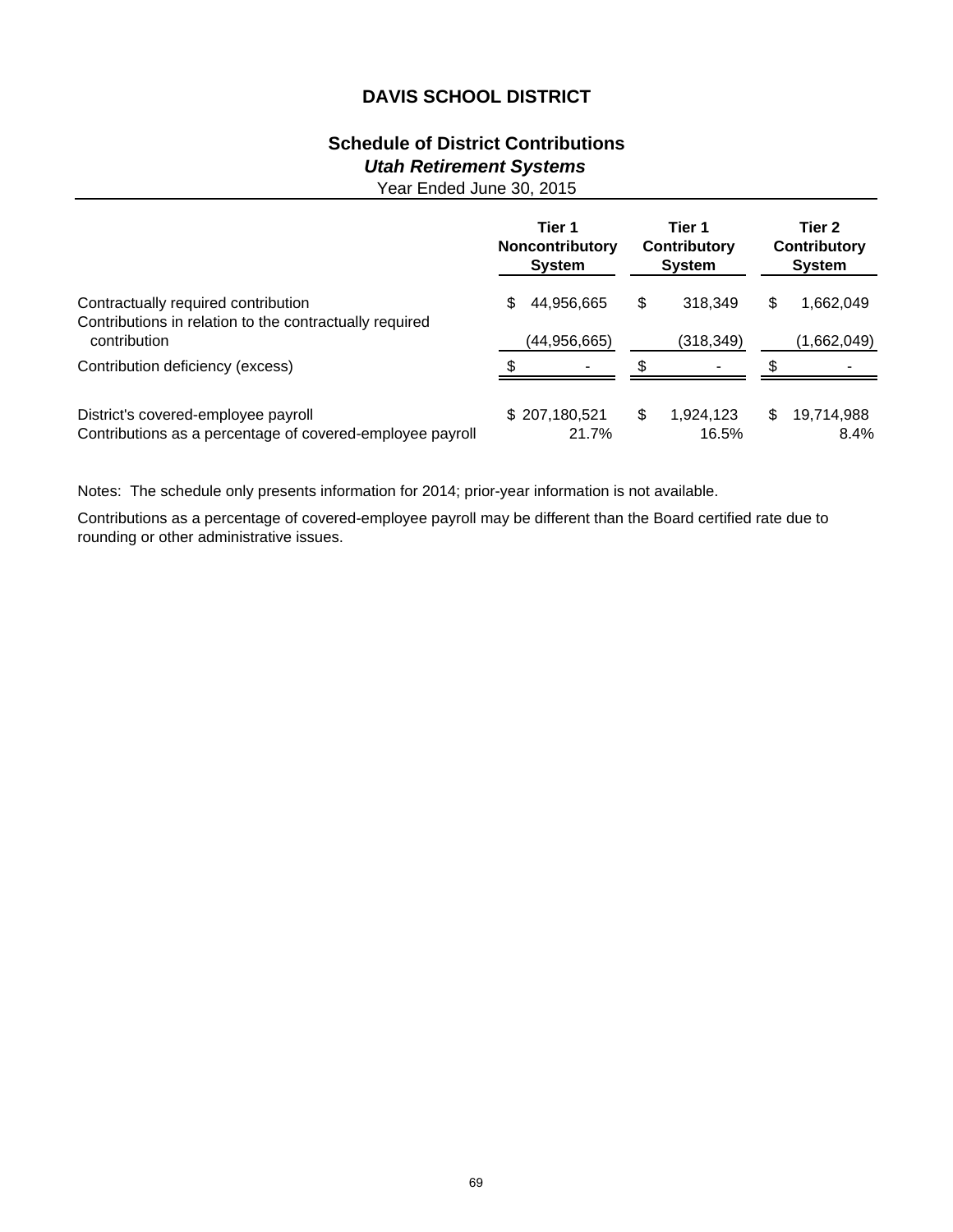# **Individual Fund Statements and Schedules**

**General Fund –** The General Fund is used to account for all financial resources applicable to the general operations of the District which are not required to be accounted for in another fund. Utah law defines the General Fund as the Maintenance and Operations Fund.

**Debt Service Fund –** The Debt Service Fund is used to account for the accumulation of resources and payment of general obligation bond principal and interest from governmental resources. Financing is provided by an annual property tax levy for general obligation debt as authorized by Utah Code 11-14.

**Capital Projects Fund –** The Capital Projects Fund is used to account for the resources used in acquiring and improving sites, constructing and remodeling facilities, and procuring equipment for the education programs for all students within the District. Financing is provided by an annual property tax levy not to exceed 0.0024 as authorized by Utah Code 53 A-16-107 . Also, state funds can be obtained by qualifying under guidelines established for districts determined to be in critical need for construction building aid.

**School Food Services Fund –** The School Food Services Fund is used to account for the food service activities of the District as required by state and federal law. Financing is provided by local sales along with substantial subsidies from the State of Utah and the U.S. Government to help ensure that students receive low cost, nutritionally balanced meals.

**Student Activities Fund –** The Student Activities Fund is used to account for revenues and expenditures from school-based operations. The revenues comprise of interest earnings, gate receipts, fundraisers, and student fees. Expenditures support curricular and extra-curricular activities.

**Tax Increment Program Fund –** This fund is used to account for property taxes levied by the District, but remitted directly to redevelopment agencies located within the boundaries of the District. Incremental taxes are levied as authorized by Utah Code 17C-1. Incremental taxes are recorded as revenue with an equivalent amount of expenditure representing the fact that these amounts are forwarded directly by the county to the redevelopment agencies and used at the agencies' discretion.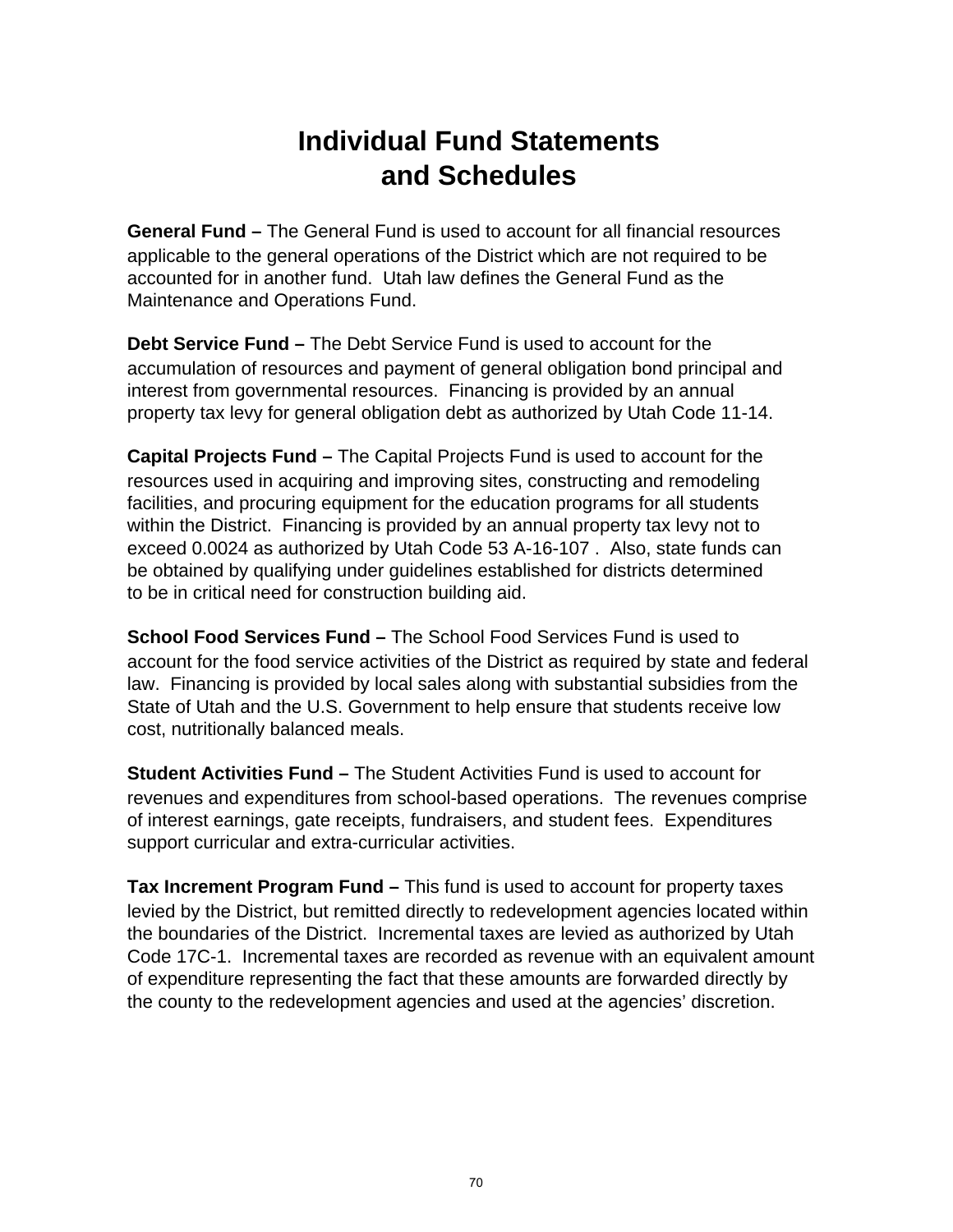# June 30, 2015 and 2014 **Comparative Balance Sheets** *General Fund*

|                                                                        | 2015             | 2014             |
|------------------------------------------------------------------------|------------------|------------------|
| Assets:<br>Cash and investments<br>Receivables:                        | 69,895,863<br>\$ | 66,605,935<br>\$ |
| Property taxes                                                         | 88,295,678       | 81,955,705       |
| Other local                                                            | 287,494          | 261,686          |
| State of Utah                                                          | 728,352          | 1,004,959        |
| Federal government                                                     | 3,940,138        | 3,860,895        |
| Due from other funds                                                   |                  | 6,017,204        |
| Inventories                                                            | 5,671,302        | 1,232,892        |
| <b>Total assets</b>                                                    | \$168,818,827    | \$160,939,276    |
| <b>Liabilities:</b>                                                    |                  |                  |
| Accounts payable                                                       | \$<br>1,060,567  | \$<br>1,157,377  |
| Notes payable<br>Accrued salaries and benefits<br>Unearned revenue:    | 38,936,582       | 45,209,605       |
| State of Utah                                                          | 4,460,313        | 3,933,421        |
| <b>Total liabilities</b>                                               | 44,457,462       | 50,300,403       |
| <b>Deferred Inflows of Resources:</b>                                  |                  |                  |
| Unavailable property tax revenue                                       | 1,509,042        | 1,585,634        |
| Property taxes levied for future year                                  | 83,645,267       | 76,031,444       |
| Total deferred inflows of resources                                    | 85,154,309       | 77,617,078       |
| <b>Fund Balances:</b><br>Nonspendable:                                 |                  |                  |
| Inventories and prepaids<br>Committed to:                              | 5,671,302        | 1,232,892        |
| Workers compensation                                                   | 500,000          | 500,000          |
| <b>Termination benefits</b>                                            | 4,500,000        | 4,500,000        |
| Economic stabilization                                                 | 4,500,000        | 2,000,000        |
| Assigned to:                                                           |                  |                  |
| Programs                                                               | 788,661          | 3,553,673        |
| Schools                                                                | 250,000          | 250,000          |
| Medical insurance                                                      | 4,500,000        | 4,500,000        |
| Unassigned                                                             | 18,497,093       | 16,485,230       |
| <b>Total fund balances</b>                                             | 39,207,056       | 33,021,795       |
| Total liabilities, deferred inflows of resources,<br>and fund balances | \$168,818,827    | \$160,939,276    |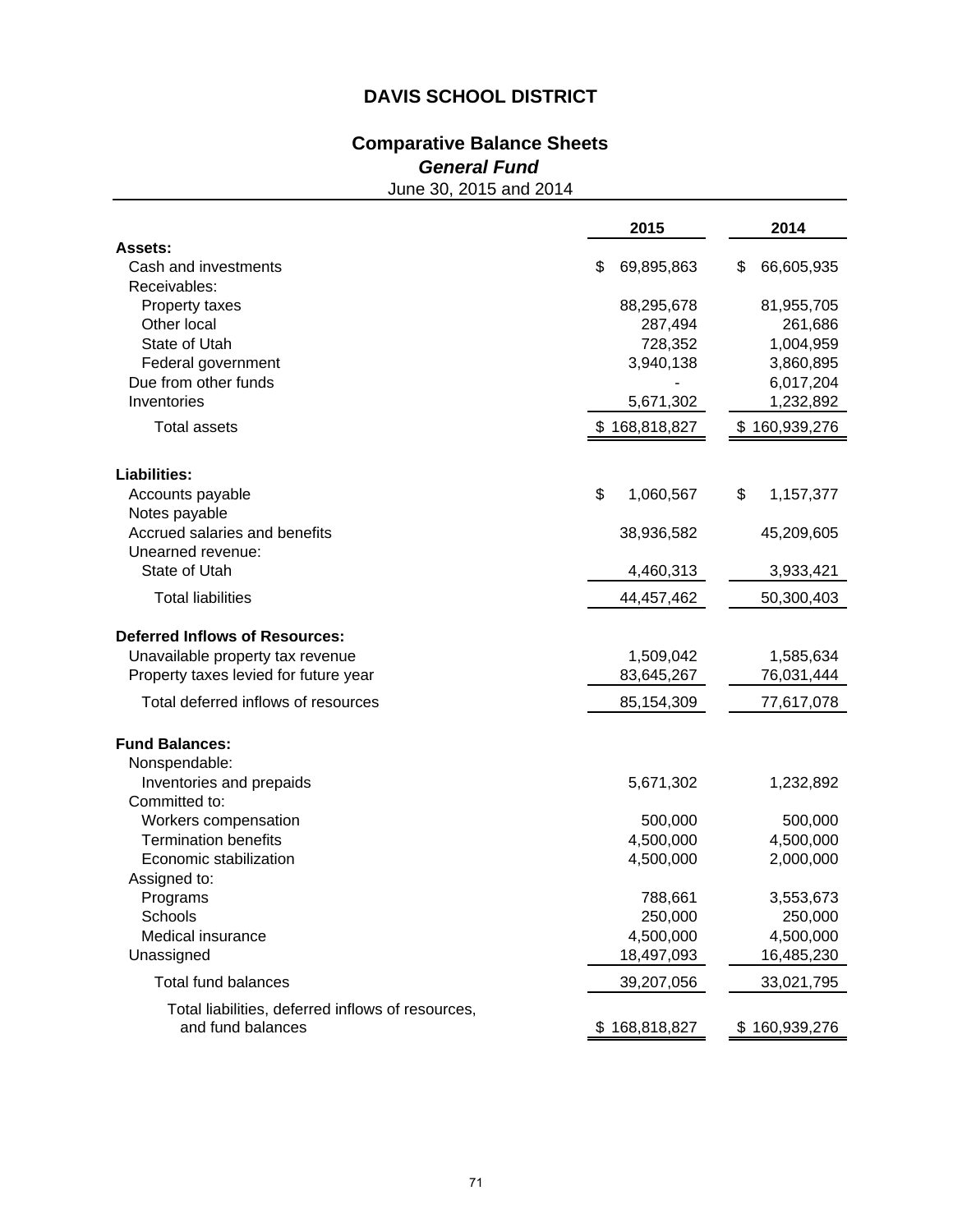# **Schedule of Revenues, Expenditures, and Changes in Fund Balances - Budget and Actual** *General Fund*

With Comparative Totals for 2014 Year Ended June 30, 2015

|                                         |                                                   |                                 | 2014                                 |                                 |
|-----------------------------------------|---------------------------------------------------|---------------------------------|--------------------------------------|---------------------------------|
|                                         | <b>Final</b><br><b>Budgeted</b><br><b>Amounts</b> | <b>Actual</b><br><b>Amounts</b> | Variance with<br><b>Final Budget</b> | <b>Actual</b><br><b>Amounts</b> |
| <b>Revenues:</b>                        |                                                   |                                 |                                      |                                 |
| Property taxes                          | 85,470,500<br>S                                   | 86,041,055<br>\$                | \$<br>570,555                        | 85,753,540<br>\$                |
| Earnings on investments                 | 240,600                                           | 372,656                         | 132,056                              | 206,778                         |
| Other local                             | 9,233,300                                         | 9,410,030                       | 176,730                              | 10,604,423                      |
| State of Utah                           | 292,430,500                                       | 292,128,732                     | (301, 768)                           | 283,594,334                     |
| Federal government                      | 28,917,200                                        | 29,530,441                      | 613,241                              | 29,482,652                      |
| <b>Total revenues</b>                   | 416,292,100                                       | 417,482,914                     | 1,190,814                            | 409,641,727                     |
| <b>Expenditures:</b><br>Current:        |                                                   |                                 |                                      |                                 |
| Instruction                             | 289,039,700                                       | 282,326,073                     | 6,713,627                            | 276,406,737                     |
| Supporting services:                    |                                                   |                                 |                                      |                                 |
| <b>Students</b>                         | 15,296,400                                        | 14,694,917                      | 601,483                              | 14,703,541                      |
| Instructional staff                     | 19,579,000                                        | 18,445,968                      | 1,133,032                            | 17,802,062                      |
| District administration                 | 2,316,200                                         | 2,325,792                       | (9,592)                              | 2,171,447                       |
| School administration                   | 26,810,300                                        | 26,766,307                      | 43,993                               | 26,037,360                      |
| Central                                 | 13,350,600                                        | 12,960,814                      | 389,786                              | 12,561,013                      |
| Operation and maintenance of facilities | 42,651,900                                        | 40,514,129                      | 2,137,771                            | 40,479,639                      |
| Student transportation                  | 11,248,000                                        | 13,168,618                      | (1,920,618)                          | 11,332,852                      |
| <b>Total expenditures</b>               | 420,292,100                                       | 411,202,618                     | 9,089,482                            | 401,494,651                     |
| Excess (deficiency) of revenues over    |                                                   |                                 |                                      |                                 |
| under expenditures                      | (4,000,000)                                       | 6,280,296                       | 10,280,296                           | 8,147,076                       |
| Other financing sources (uses):         |                                                   |                                 |                                      |                                 |
| Transfer out                            |                                                   | (95,035)                        | (95,035)                             | (1,500,000)                     |
| Net change in fund balances             | (4,000,000)                                       | 6,185,261                       | 10,185,261                           | 6,647,076                       |
| <b>Fund balances - beginning</b>        | 33,021,795                                        | 33,021,795                      |                                      | 26,374,719                      |
| <b>Fund balances - ending</b>           | 29,021,795<br>\$                                  | \$<br>39,207,056                | \$10,185,261                         | \$<br>33,021,795                |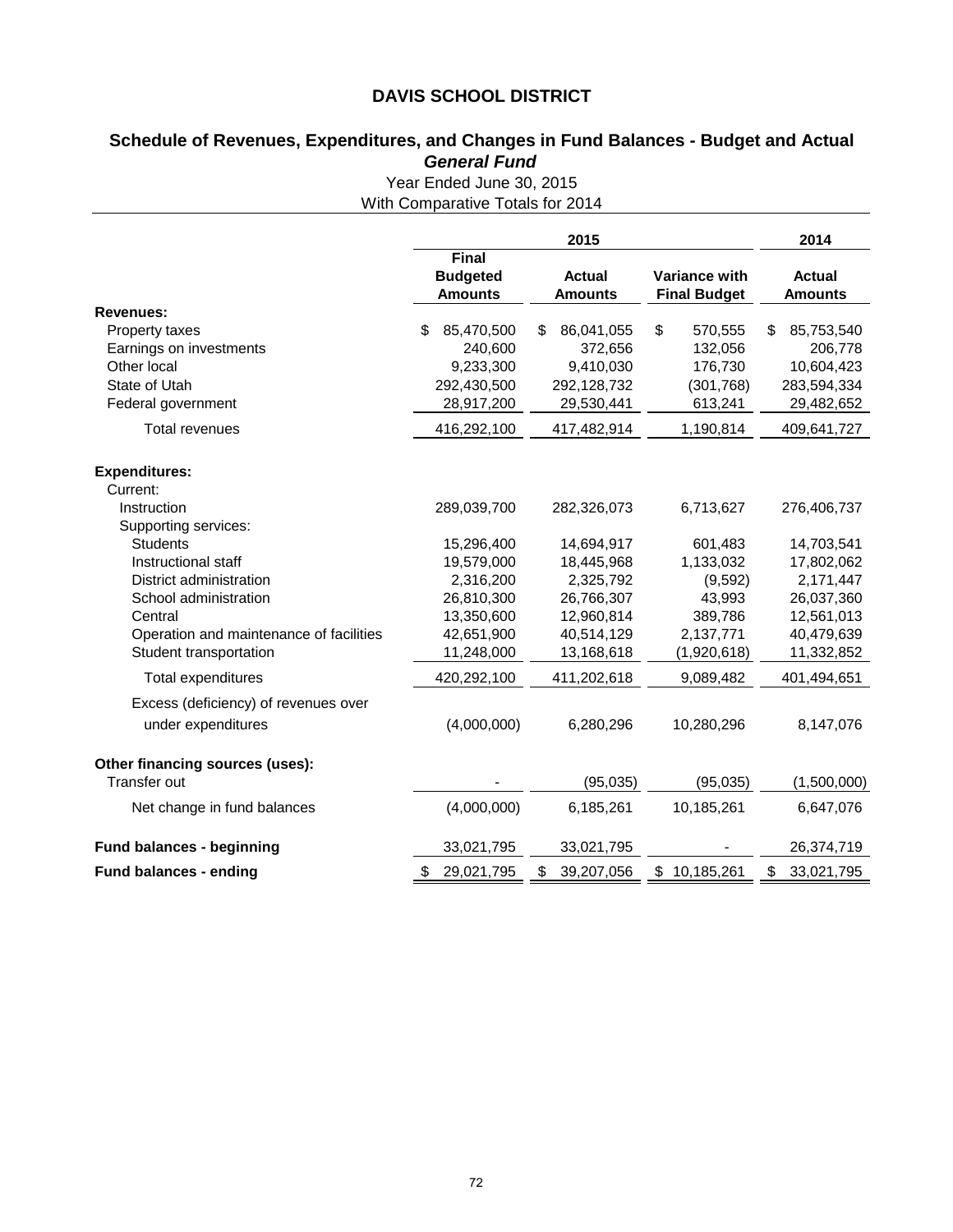# **Comparative Balance Sheets** *Debt Service Fund*

June 30, 2015 and 2014

|                                                                        | 2015            | 2014            |
|------------------------------------------------------------------------|-----------------|-----------------|
| <b>Assets:</b>                                                         |                 |                 |
| Cash and investments                                                   | \$<br>1,393,837 | \$              |
| Receivables - property taxes                                           | 45,062,338      | 44,134,641      |
| Total assets                                                           | 46,456,175      | 44,134,641      |
| Liabilities:                                                           |                 |                 |
| Due to other funds                                                     | \$              | 2,203,495<br>\$ |
| Deferred inflows of resources:                                         |                 |                 |
| Unavailable property tax revenue                                       | 816,446         | 795,447         |
| Property taxes levied for future year                                  | 42,517,196      | 41,135,699      |
| Total deferred inflows of resources                                    | 43,333,642      | 41,931,146      |
| <b>Fund balances:</b><br>Restricted for:                               |                 |                 |
| Debt service                                                           | 3,122,533       |                 |
| Total fund balances                                                    | 3,122,533       |                 |
| Total liabilities, deferred inflows of resources,<br>and fund balances | 46,456,175      | 44,134,641      |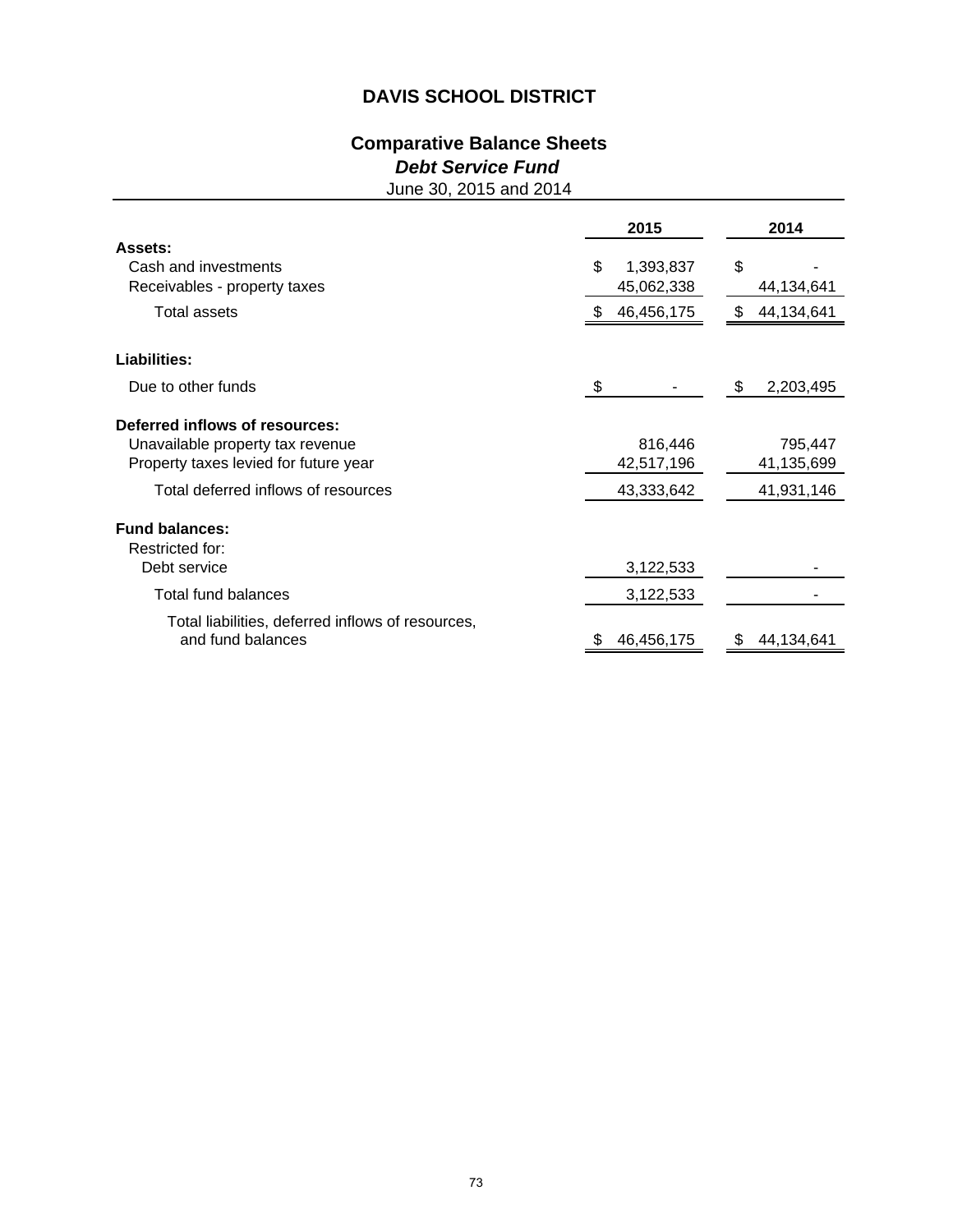# **Schedule of Revenues, Expenditures, and Changes in Fund Balances - Budget and Actual** *Debt Service Fund*

Year Ended June 30, 2015

With Comparative Totals for 2014

|                                                                          |                                                   | 2015                            |                                      | 2014                           |
|--------------------------------------------------------------------------|---------------------------------------------------|---------------------------------|--------------------------------------|--------------------------------|
|                                                                          | <b>Final</b><br><b>Budgeted</b><br><b>Amounts</b> | <b>Actual</b><br><b>Amounts</b> | Variance with<br><b>Final Budget</b> | Actual<br><b>Amounts</b>       |
| Revenues:                                                                |                                                   |                                 |                                      |                                |
| Property taxes<br>Federal interest subsidy                               | \$<br>43,721,200<br>1,021,900                     | \$<br>46,551,253<br>1,021,879   | \$<br>2,830,053<br>(21)              | 43,018,996<br>\$.<br>1,028,279 |
| <b>Total revenues</b>                                                    | 44,743,100                                        | 47,573,132                      | 2,830,032                            | 44,047,275                     |
| <b>Expenditures:</b><br>Debt service:                                    |                                                   |                                 |                                      |                                |
| Bond principal                                                           | 26,975,000                                        | 26,975,000                      |                                      | 26,495,000                     |
| <b>Bond interest</b>                                                     | 17,468,200                                        | 17,468,199                      |                                      | 17,544,525                     |
| Bond issuance costs                                                      |                                                   |                                 |                                      |                                |
| Fees and miscellaneous charges                                           | 299,900                                           | 7,400                           | 292,500                              | 7,750                          |
| Total expenditures                                                       | 44,743,100                                        | 44,450,599                      | 292,501                              | 44,047,275                     |
| Excess of revenues over<br>expenditures / net change in<br>fund balances |                                                   | 3,122,533                       | 3,122,533                            |                                |
|                                                                          |                                                   |                                 |                                      |                                |
| <b>Fund balances - beginning</b>                                         |                                                   |                                 |                                      |                                |
| <b>Fund balances - ending</b>                                            | \$                                                | 3,122,533<br>S                  | \$<br>3,122,533                      | S                              |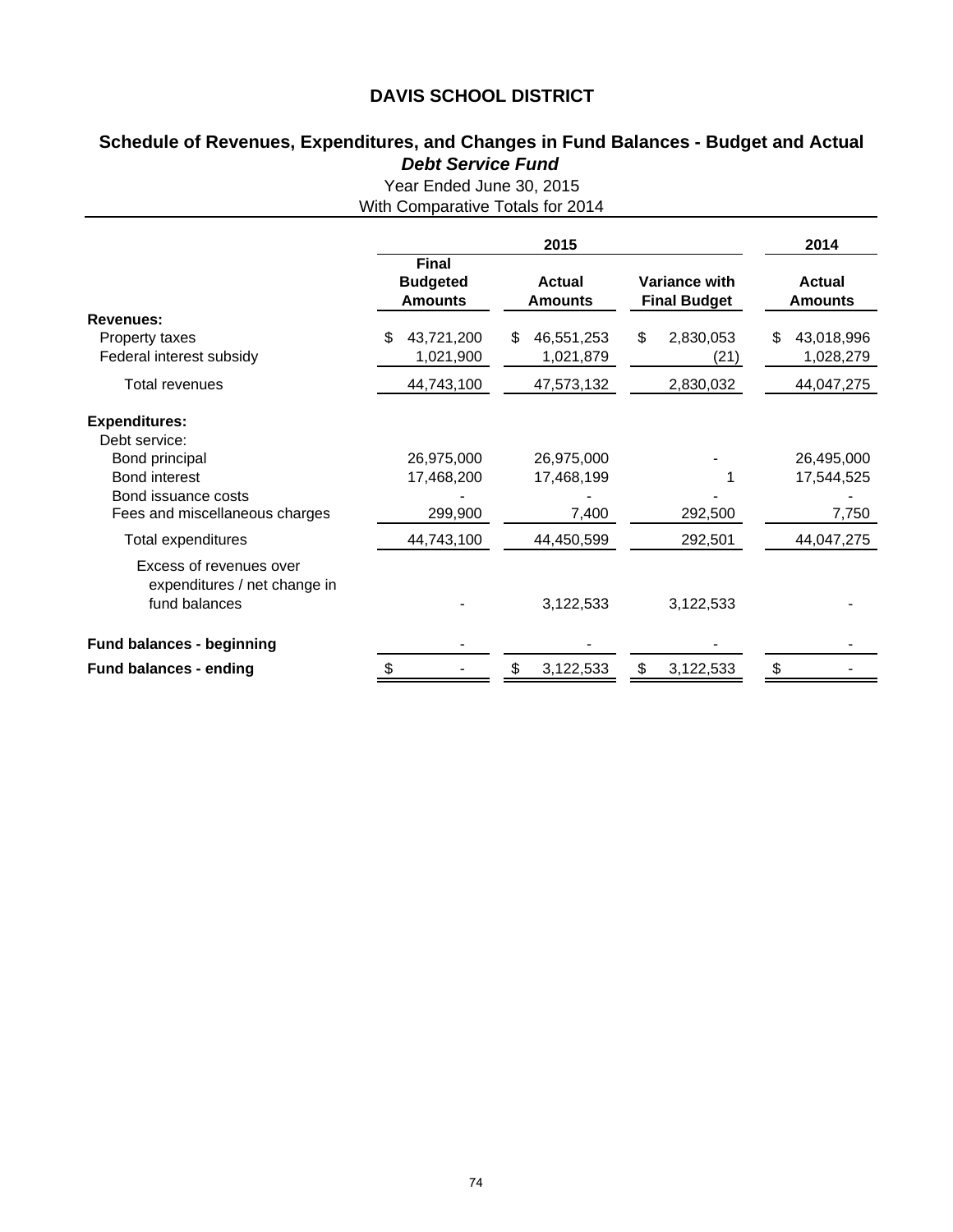### June 30, 2015 and 2014 **Comparative Balance Sheets** *Capital Projects Fund*

|                                                                        | 2015             | 2014             |
|------------------------------------------------------------------------|------------------|------------------|
| Assets:                                                                |                  |                  |
| Cash and investments                                                   | \$<br>69,908,380 | 51,911,331<br>\$ |
| Receivables:                                                           |                  |                  |
| Property taxes                                                         | 16,293,844       | 16,212,462       |
| Other local                                                            | 56,174           |                  |
| Total assets                                                           | 86,258,398       | 68,123,793<br>\$ |
|                                                                        |                  |                  |
| <b>Liabilities:</b>                                                    |                  |                  |
| Accounts payable                                                       | 6,256,306<br>\$  | \$<br>6,723,770  |
| Deferred inflows of resources:                                         |                  |                  |
| Unavailable property tax revenue                                       | 297,235          | 313,723          |
| Property taxes levied for future year                                  | 15,313,467       | 14,975,892       |
| Total deferred inflows of resources                                    | 15,610,702       | 15,289,615       |
| <b>Fund balances:</b><br>Restricted for:                               |                  |                  |
| Capital projects                                                       | 64,391,390       | 46,110,408       |
| <b>Total fund balances</b>                                             | 64,391,390       | 46,110,408       |
| Total liabilities, deferred inflows of resources,<br>and fund balances | 86,258,398<br>\$ | 68,123,793<br>Ж  |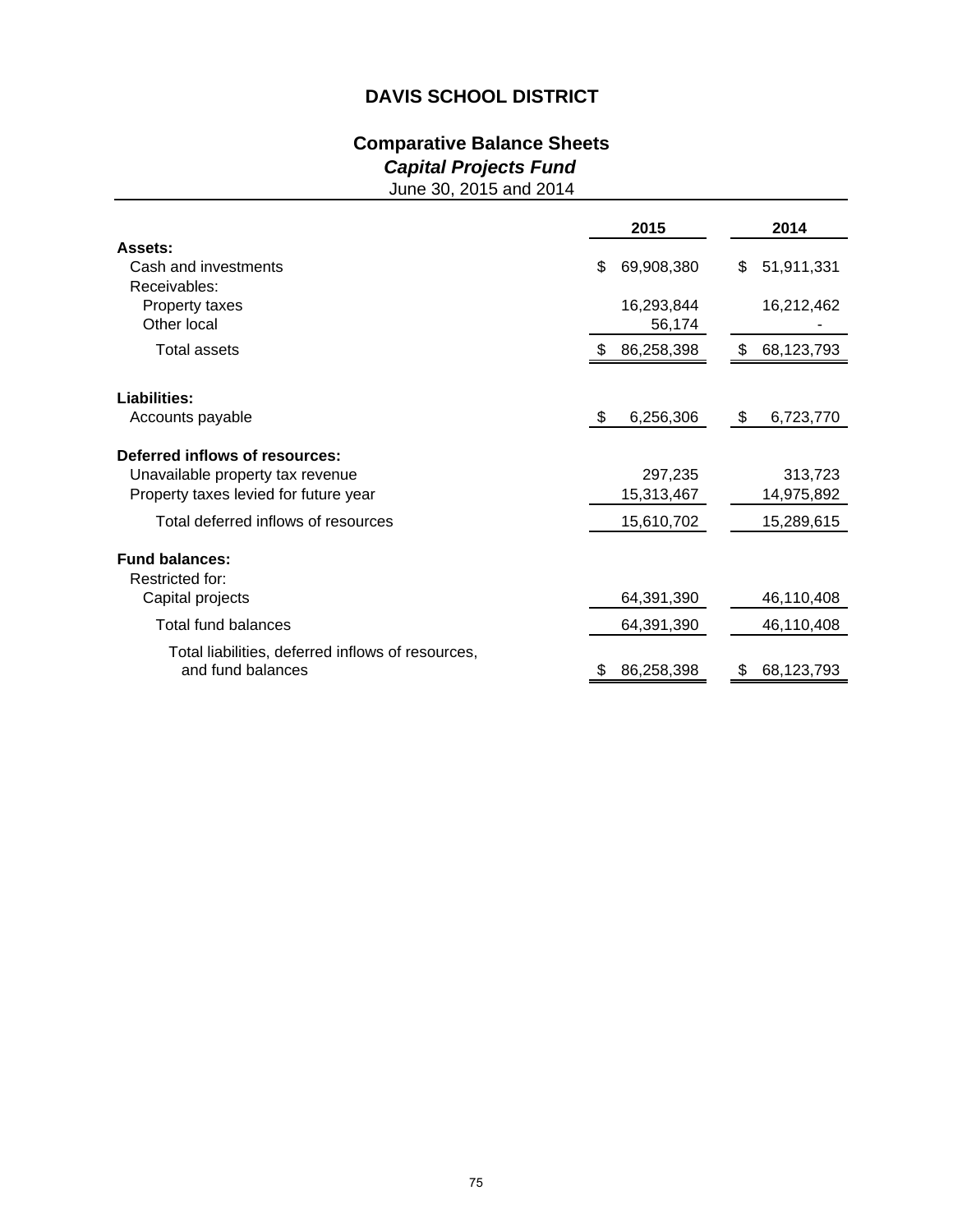# **Schedule of Revenues, Expenditures, and Changes in Fund Balances - Budget and Actual** *Capital Projects Fund*

Year Ended June 30, 2015

With Comparative Totals for 2014

|                                                                                                                                                |                                                   | 2015                                              |                                                      | 2014                                              |  |
|------------------------------------------------------------------------------------------------------------------------------------------------|---------------------------------------------------|---------------------------------------------------|------------------------------------------------------|---------------------------------------------------|--|
| <b>Revenues:</b>                                                                                                                               | <b>Final</b><br><b>Budgeted</b><br><b>Amounts</b> | <b>Actual</b><br><b>Amounts</b>                   | <b>Variance with</b><br><b>Final Budget</b>          | <b>Actual</b><br><b>Amounts</b>                   |  |
| Local sources:<br>Property taxes<br>Earnings on investments<br>Other local<br>State of Utah                                                    | 17,200,200<br>S<br>241,600<br>141,200<br>384,700  | \$<br>16,947,481<br>177,810<br>185,688<br>297,469 | \$<br>(252, 719)<br>(63, 790)<br>44,488<br>(87, 231) | 15,525,813<br>\$<br>238,620<br>241,141<br>633,298 |  |
| <b>Total revenues</b>                                                                                                                          | 17,967,700                                        | 17,608,448                                        | (359, 252)                                           | 16,638,872                                        |  |
| <b>Expenditures:</b><br>Capital outlay:                                                                                                        |                                                   |                                                   |                                                      |                                                   |  |
| Buildings and improvements<br>Equipment<br>Other<br>Debt service:                                                                              | 73,470,429<br>7,000,000<br>3,000,000              | 35,933,853<br>3,370,008<br>415,002                | 37,536,576<br>3,629,992<br>2,584,998                 | 22,750,596<br>4,059,810<br>9,976,580              |  |
| Bond issuance costs<br>Capital lease payments                                                                                                  | 97,271                                            | 660,188<br>97,271                                 | (660, 188)                                           | 243,332<br>214,340                                |  |
| <b>Total expenditures</b>                                                                                                                      | 83,567,700                                        | 40,476,322                                        | 43,091,378                                           | 37,244,658                                        |  |
| Excess (deficiency) of revenues<br>over (under) expenditures                                                                                   | (65,600,000)                                      | (22, 867, 874)                                    | 42,732,126                                           | (20,605,786)                                      |  |
| <b>Other financing sources:</b><br>General obligation bonds issued<br>General obligation bonds premium<br>Proceeds from sale of capital assets | 40,000,000<br>600,000                             | 40,000,000<br>1,138,631<br>10,225                 | 538,631<br>10,225                                    | 25,000,000<br>468,930<br>388,800                  |  |
| Total other financing sources                                                                                                                  | 40,600,000                                        | 41,148,856                                        | 548,856                                              | 25,857,730                                        |  |
| Net change in fund balances                                                                                                                    | (25,000,000)                                      | 18,280,982                                        | 43,280,982                                           | 5,251,944                                         |  |
| <b>Fund balances - beginning</b>                                                                                                               | 46,110,408                                        | 46,110,408                                        |                                                      | 40,858,464                                        |  |
| <b>Fund balances - ending</b>                                                                                                                  | 21,110,408<br>\$                                  | 64,391,390<br>\$                                  | \$<br>43,280,982                                     | \$<br>46,110,408                                  |  |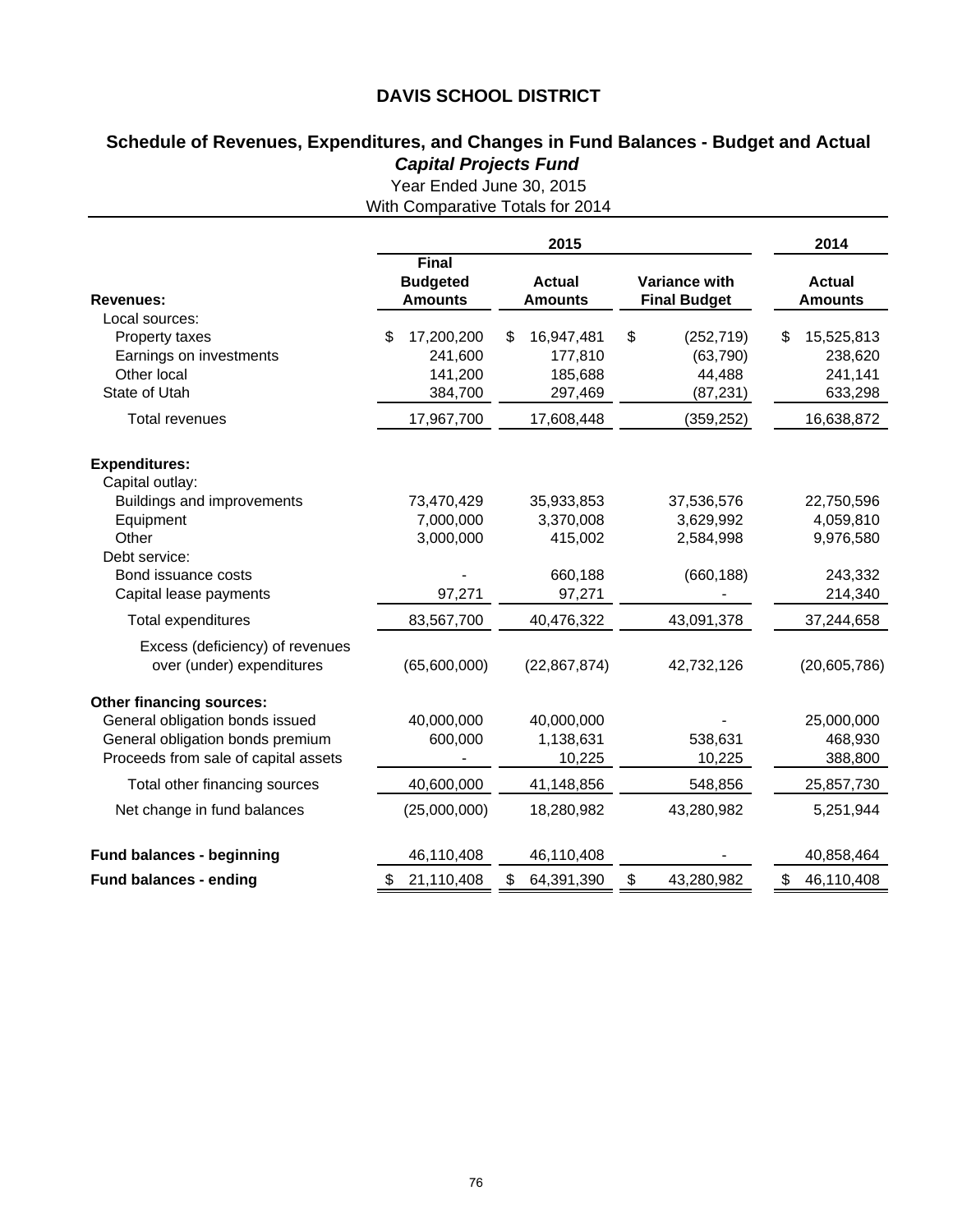# **Combining Balance Sheet** *Nonmajor Governmental Funds*

June 30, 2015

|                                       | <b>Special Revenue</b> |                                          |                                                    |            |                                                   |           |                                                                 |                     |
|---------------------------------------|------------------------|------------------------------------------|----------------------------------------------------|------------|---------------------------------------------------|-----------|-----------------------------------------------------------------|---------------------|
|                                       |                        | <b>School</b><br>Food<br><b>Services</b> | <b>Student</b><br><b>Activities</b><br><b>Fund</b> |            | Tax<br><b>Increment</b><br>Program<br><b>Fund</b> |           | <b>Total</b><br>Nonmajor<br><b>Governmental</b><br><b>Funds</b> |                     |
| Assets:                               |                        |                                          |                                                    |            |                                                   |           |                                                                 |                     |
| Cash and investments                  | \$                     | 3,682,604                                | \$                                                 | 10,697,528 | \$                                                |           | \$                                                              | 14,380,132          |
| Receivables:                          |                        |                                          |                                                    |            |                                                   |           |                                                                 |                     |
| Property taxes<br>Other local         |                        | 26,001                                   |                                                    |            |                                                   | 7,878,854 |                                                                 | 7,878,854<br>26,001 |
| State of Utah                         |                        | 1,110,763                                |                                                    |            |                                                   |           |                                                                 | 1,110,763           |
| Federal government                    |                        | 223,608                                  |                                                    |            |                                                   |           |                                                                 | 223,608             |
| Inventories                           |                        | 1,190,751                                |                                                    |            |                                                   |           |                                                                 | 1,190,751           |
| <b>Total assets</b>                   |                        | 6,233,727                                | \$                                                 | 10,697,528 | \$                                                | 7,878,854 | \$                                                              | 24,810,109          |
| <b>Liabilities:</b>                   |                        |                                          |                                                    |            |                                                   |           |                                                                 |                     |
| Accounts payable                      | \$                     | 104,849                                  | \$                                                 | 71,803     | \$                                                |           | \$                                                              | 176,652             |
| Unearned revenue - other local        |                        |                                          |                                                    | 26,974     |                                                   |           |                                                                 | 26,974              |
| <b>Total liabilities</b>              |                        | 104,849                                  |                                                    | 98,777     |                                                   |           |                                                                 | 203,626             |
| Deferred inflows of resources:        |                        |                                          |                                                    |            |                                                   |           |                                                                 |                     |
| Property taxes levied for future year |                        |                                          |                                                    |            |                                                   | 7,878,854 |                                                                 | 7,878,854           |
| <b>Fund balances:</b>                 |                        |                                          |                                                    |            |                                                   |           |                                                                 |                     |
| Nonspendable:                         |                        |                                          |                                                    |            |                                                   |           |                                                                 |                     |
| Inventories                           |                        | 1,190,751                                |                                                    |            |                                                   |           |                                                                 | 1,190,751           |
| Restricted for:                       |                        |                                          |                                                    |            |                                                   |           |                                                                 |                     |
| School food services<br>Committed to: |                        | 4,938,127                                |                                                    |            |                                                   |           |                                                                 | 4,938,127           |
| Schools                               |                        |                                          |                                                    | 10,598,751 |                                                   |           |                                                                 | 10,598,751          |
| <b>Total fund balances</b>            |                        | 6,128,878                                |                                                    | 10,598,751 |                                                   |           |                                                                 | 16,727,629          |
| Total liabilities and fund balances   | \$                     | 6,233,727                                | \$                                                 | 10,697,528 | \$                                                | 7,878,854 | \$                                                              | 24,810,109          |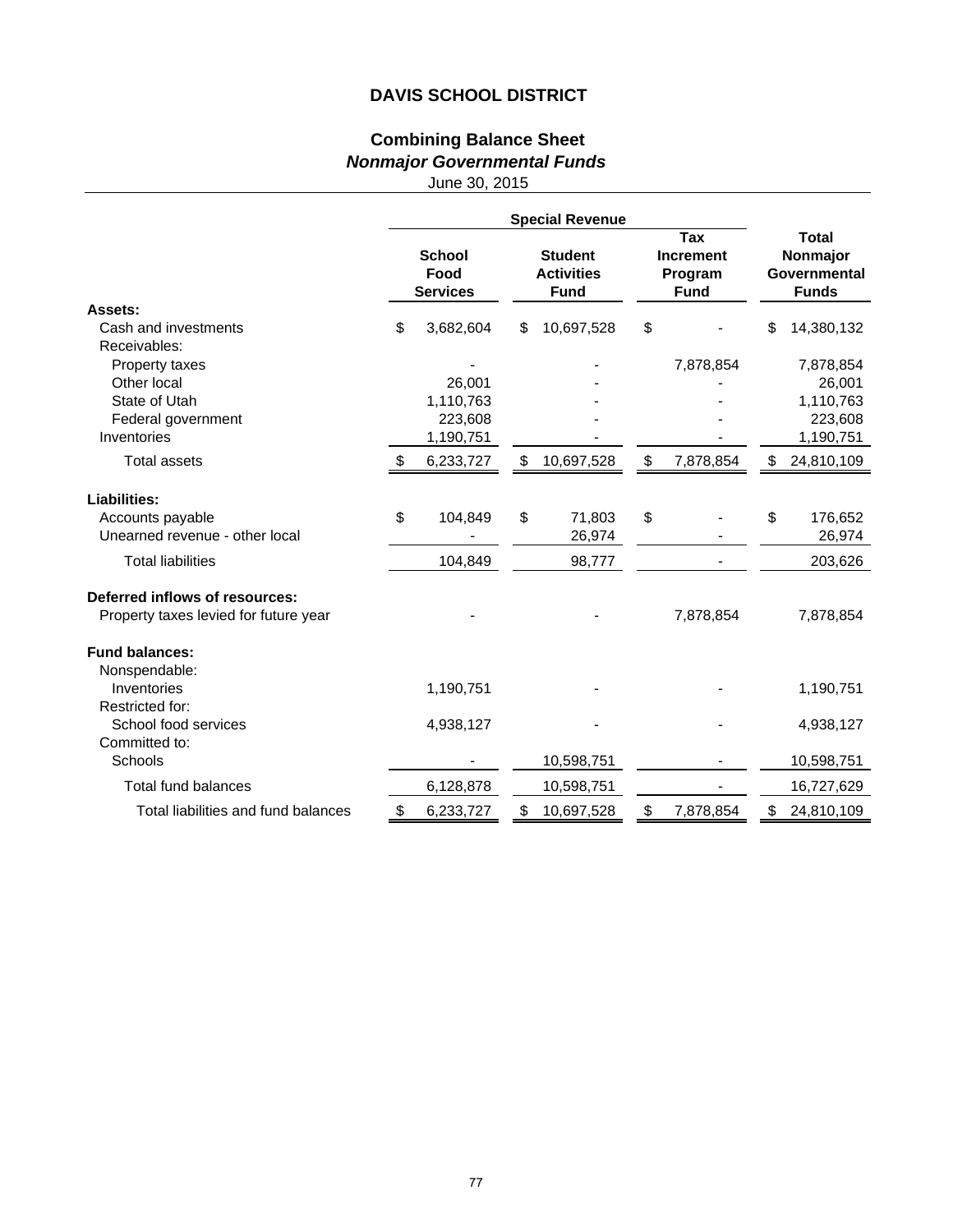### **Combining Schedule of Revenues, Expenditures, and Changes in Fund Balances** *Nonmajor Governmental Funds*

| Year Ended June 30, 2015 |  |
|--------------------------|--|
|                          |  |

|                                                                       | <b>Special Revenue</b>                   |            |                                                                                                         |            |    |                                                                 |    |            |
|-----------------------------------------------------------------------|------------------------------------------|------------|---------------------------------------------------------------------------------------------------------|------------|----|-----------------------------------------------------------------|----|------------|
|                                                                       | <b>School</b><br>Food<br><b>Services</b> |            | Tax<br><b>Student</b><br><b>Increment</b><br><b>Activities</b><br>Program<br><b>Fund</b><br><b>Fund</b> |            |    | <b>Total</b><br>Nonmajor<br><b>Governmental</b><br><b>Funds</b> |    |            |
| <b>Revenues:</b>                                                      |                                          |            |                                                                                                         |            |    |                                                                 |    |            |
| Local sources:                                                        |                                          |            |                                                                                                         |            |    |                                                                 |    |            |
| Property taxes                                                        | \$                                       |            | \$                                                                                                      |            | \$ | 6,599,320                                                       | \$ | 6,599,320  |
| Earnings on investments                                               |                                          |            |                                                                                                         | 118,900    |    |                                                                 |    | 118,900    |
| School lunch sales                                                    |                                          | 7,558,576  |                                                                                                         |            |    |                                                                 |    | 7,558,576  |
| Student fees                                                          |                                          |            |                                                                                                         | 12,646,658 |    |                                                                 |    | 12,646,658 |
| Other local                                                           |                                          | 755,617    |                                                                                                         | 2,610,147  |    |                                                                 |    | 3,365,764  |
| State of Utah                                                         |                                          | 4,161,045  |                                                                                                         |            |    |                                                                 |    | 4,161,045  |
| Federal government                                                    |                                          | 11,126,718 |                                                                                                         |            |    |                                                                 |    | 11,126,718 |
| <b>Total revenues</b>                                                 |                                          | 23,601,956 |                                                                                                         | 15,375,705 |    | 6,599,320                                                       |    | 45,576,981 |
| <b>Expenditures:</b>                                                  |                                          |            |                                                                                                         |            |    |                                                                 |    |            |
| Current:                                                              |                                          |            |                                                                                                         |            |    |                                                                 |    |            |
| Food                                                                  |                                          | 10,380,820 |                                                                                                         |            |    |                                                                 |    | 10,380,820 |
| Salaries and benefits                                                 |                                          | 9,106,537  |                                                                                                         | 1,092,258  |    |                                                                 |    | 10,198,795 |
| Indirect charges                                                      |                                          | 1,494,765  |                                                                                                         |            |    |                                                                 |    | 1,494,765  |
| <b>Purchased services</b>                                             |                                          |            |                                                                                                         | 1,981,423  |    |                                                                 |    | 1,981,423  |
| Supplies and equipment                                                |                                          |            |                                                                                                         | 11,793,192 |    |                                                                 |    | 11,793,192 |
| Other                                                                 |                                          | 910,926    |                                                                                                         |            |    | 6,599,320                                                       |    | 7,510,246  |
| Total expenditures                                                    |                                          | 21,893,048 |                                                                                                         | 14,866,873 |    | 6,599,320                                                       |    | 43,359,241 |
| Excess of revenues over expenditures /<br>net change in fund balances |                                          | 1,708,908  |                                                                                                         | 508,832    |    |                                                                 |    | 2,217,740  |
| <b>Fund balances - beginning</b>                                      |                                          | 4,419,970  |                                                                                                         | 10,089,919 |    |                                                                 |    | 14,509,889 |
| <b>Fund balances - ending</b>                                         | \$                                       | 6,128,878  | \$                                                                                                      | 10,598,751 | \$ |                                                                 | \$ | 16,727,629 |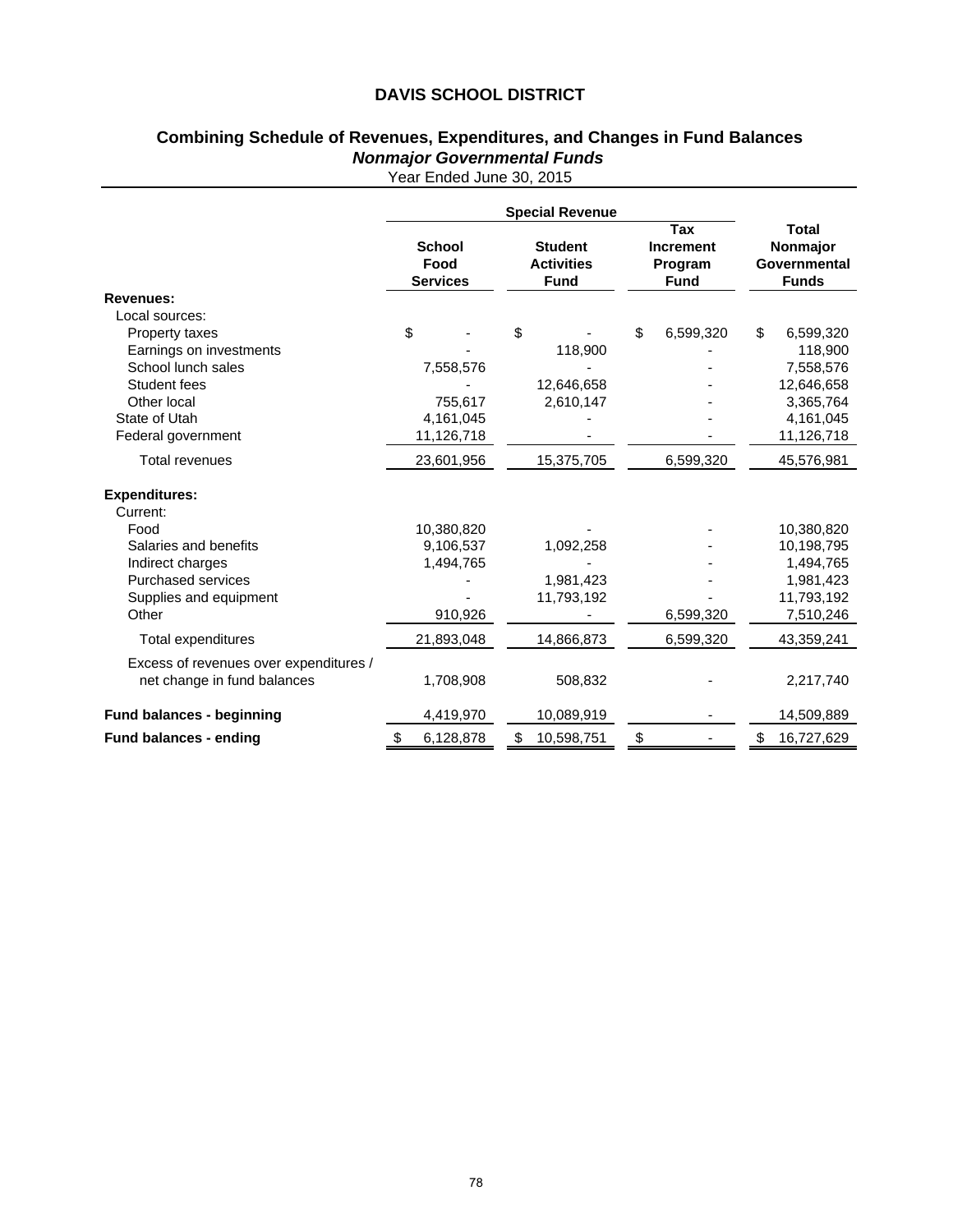# *Nonmajor Special Revenue Fund* **Comparative Balance Sheets** *School Food Services Fund* June 30, 2015 and 2014

|                                     |    | 2014      |    |           |
|-------------------------------------|----|-----------|----|-----------|
| <b>Assets:</b>                      |    |           |    |           |
| Cash and investments                | \$ | 3,682,604 | \$ | 1,644,153 |
| Receivables:                        |    |           |    |           |
| Other local                         |    | 26,001    |    | 26,856    |
| State of Utah                       |    | 1,110,763 |    | 1,704,165 |
| Federal government                  |    | 223,608   |    | 106,596   |
| Inventories                         |    | 1,190,751 |    | 1,062,785 |
| Total assets                        |    | 6,233,727 |    | 4,544,555 |
| Liabilities:                        |    |           |    |           |
| Accounts payable                    | \$ | 104,849   | \$ | 140,185   |
| <b>Fund balances:</b>               |    |           |    |           |
| Nonspendable:                       |    |           |    |           |
| Inventories                         |    | 1,190,751 |    | 1,062,785 |
| Restricted for:                     |    |           |    |           |
| School food services                |    | 4,938,127 |    | 3,357,185 |
| <b>Total fund balances</b>          |    | 6,128,878 |    | 4,419,970 |
| Total liabilities and fund balances | \$ | 6,233,727 | \$ | 4,560,155 |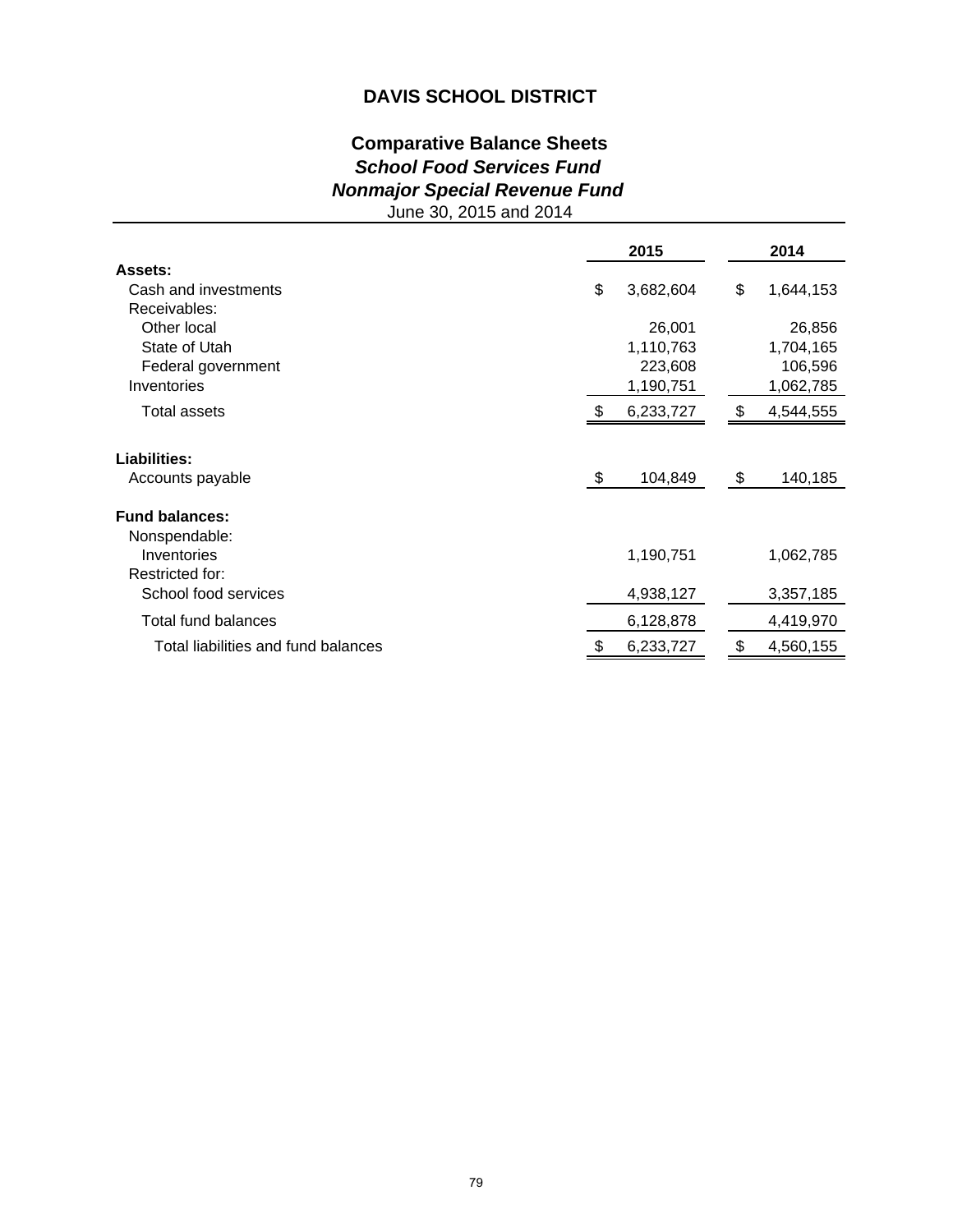# **Schedule of Revenues, Expenditures, and Changes in Fund Balances - Budget and Actual** *School Food Services Fund Nonmajor Special Revenue Fund*

Year Ended June 30, 2015

With Comparative Totals for 2014

|                                                                       | 2015 |                                                   |    |                                 | 2014 |                                             |    |                                 |  |
|-----------------------------------------------------------------------|------|---------------------------------------------------|----|---------------------------------|------|---------------------------------------------|----|---------------------------------|--|
|                                                                       |      | <b>Final</b><br><b>Budgeted</b><br><b>Amounts</b> |    | <b>Actual</b><br><b>Amounts</b> |      | <b>Variance with</b><br><b>Final Budget</b> |    | <b>Actual</b><br><b>Amounts</b> |  |
| <b>Revenues:</b>                                                      |      |                                                   |    |                                 |      |                                             |    |                                 |  |
| Local sources:                                                        |      |                                                   |    |                                 |      |                                             |    |                                 |  |
| School lunch sales                                                    | \$   | 7,829,300                                         | \$ | 7,558,576                       | \$   | (270, 724)                                  | \$ | 7,588,551                       |  |
| Other local                                                           |      | 794.900                                           |    | 755,617                         |      | (39, 283)                                   |    | 732,315                         |  |
| State of Utah                                                         |      | 3,987,600                                         |    | 4,161,045                       |      | 173,445                                     |    | 3,724,074                       |  |
| Federal sources:                                                      |      |                                                   |    |                                 |      |                                             |    |                                 |  |
| Federal government                                                    |      | 10,742,100                                        |    | 9,607,094                       |      | (1, 135, 006)                               |    | 10,575,799                      |  |
| Contributed food commodities                                          |      | 1,600,000                                         |    | 1,519,624                       |      | (80, 376)                                   |    | 1,546,348                       |  |
| <b>Total revenues</b>                                                 |      | 24,953,900                                        |    | 23,601,956                      |      | (1, 351, 944)                               |    | 24,167,087                      |  |
| <b>Expenditures:</b>                                                  |      |                                                   |    |                                 |      |                                             |    |                                 |  |
| Current:                                                              |      |                                                   |    |                                 |      |                                             |    |                                 |  |
| Food                                                                  |      | 12,321,700                                        |    | 10,380,820                      |      | 1,940,880                                   |    | 11,695,754                      |  |
| Salaries and benefits                                                 |      | 8,965,200                                         |    | 9,106,537                       |      | (141, 337)                                  |    | 8,838,536                       |  |
| Indirect charges                                                      |      | 1,500,000                                         |    | 1,494,765                       |      | 5,235                                       |    | 2,238,723                       |  |
| Other                                                                 |      | 2,167,000                                         |    | 910,926                         |      | 1,256,074                                   |    | 1,188,980                       |  |
| Total expenditures                                                    |      | 24,953,900                                        |    | 21,893,048                      |      | 3,060,852                                   |    | 23,961,993                      |  |
| Excess of revenues over expenditures /<br>net change in fund balances |      |                                                   |    | 1,708,908                       |      | 1,708,908                                   |    | 205,094                         |  |
| <b>Fund balances - beginning</b>                                      |      | 4,419,970                                         |    | 4,419,970                       |      |                                             |    | 4,214,876                       |  |
| <b>Fund balances - ending</b>                                         | \$   | 4,419,970                                         | \$ | 6,128,878                       | \$   | 1,708,908                                   | \$ | 4,419,970                       |  |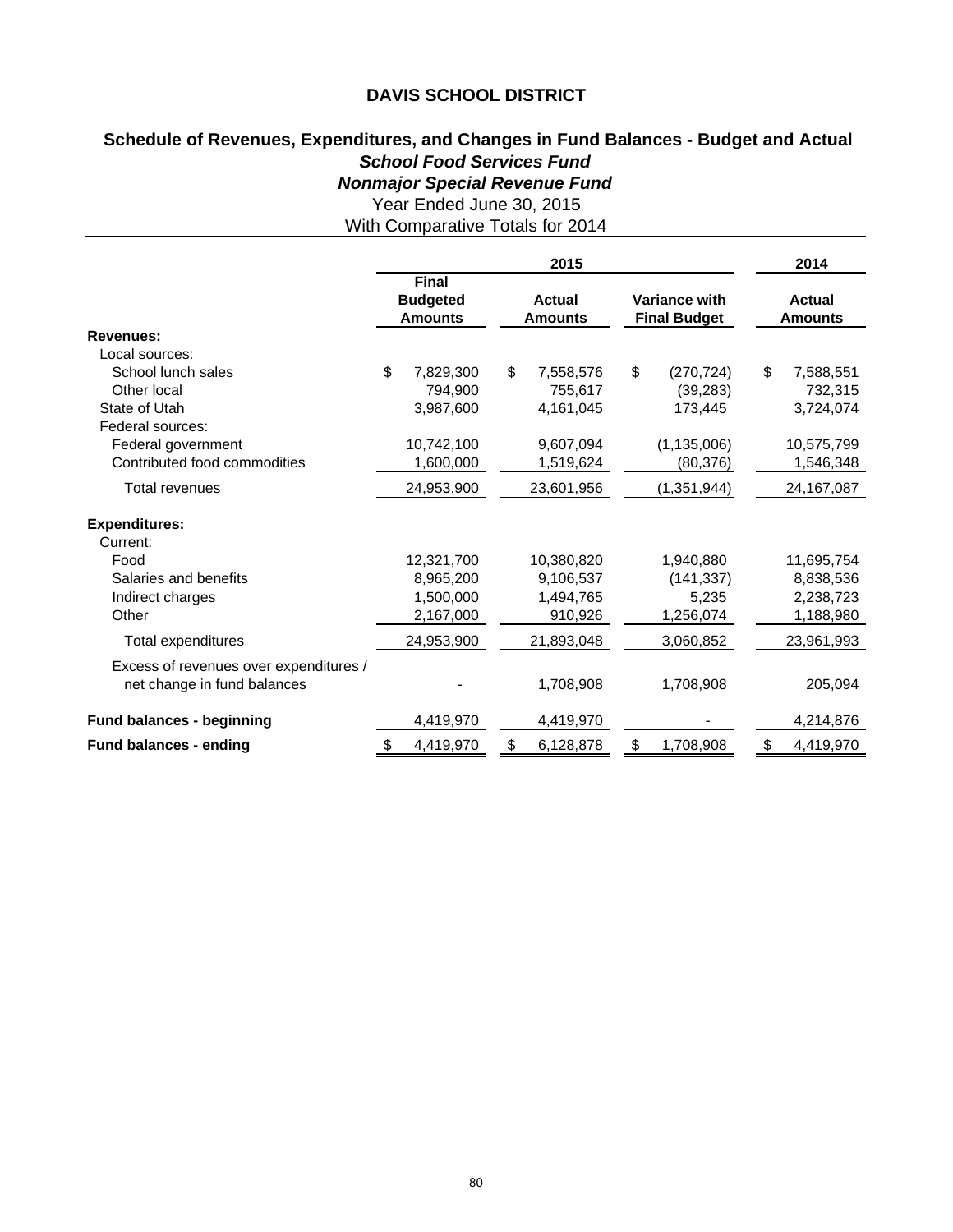# *Nonmajor Special Revenue Fund* June 30, 2015 and 2014 **Comparative Balance Sheets** *Student Activities Fund*

|                                                    | 2015                   | 2014                   |
|----------------------------------------------------|------------------------|------------------------|
| Assets:<br>Cash and investments                    | 10,697,528<br>S        | 10,181,028<br>\$       |
| <b>Liabilities:</b>                                |                        |                        |
| Accounts payable<br>Unearned revenue - other local | \$<br>71,803<br>26,974 | \$<br>69,680<br>21,429 |
| <b>Total liabilities</b>                           | 98,777                 | 91,109                 |
| <b>Fund balances:</b><br>Committed to:             |                        |                        |
| Schools                                            | 10,598,751             | 10,089,919             |
| Total fund balances                                | 10,598,751             | 10,089,919             |
| Total liabilities and fund balances                | 10,697,528             | 10,181,028             |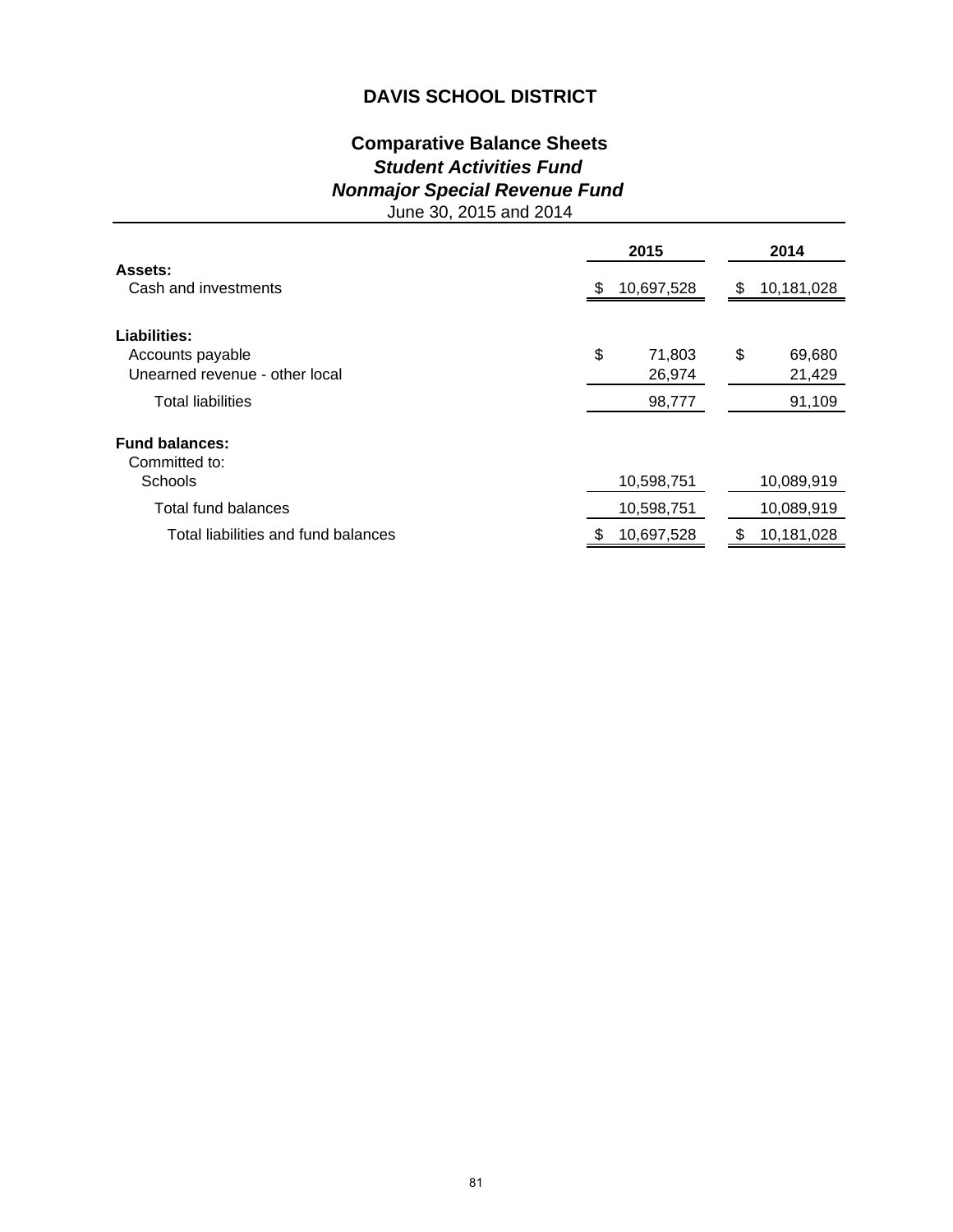# **Schedule of Revenues, Expenditures, and Changes in Fund Balances - Budget and Actual** *Student Activities Fund Nonmajor Special Revenue Fund*

Year Ended June 30, 2015

With Comparative Totals for 2014

|                                                                                        |                                                   | 2014                                     |                                             |                                          |  |
|----------------------------------------------------------------------------------------|---------------------------------------------------|------------------------------------------|---------------------------------------------|------------------------------------------|--|
|                                                                                        | <b>Final</b><br><b>Budgeted</b><br><b>Amounts</b> | <b>Actual</b><br><b>Amounts</b>          | <b>Variance with</b><br><b>Final Budget</b> | Actual<br><b>Amounts</b>                 |  |
| <b>Revenues:</b><br>Local sources:                                                     |                                                   |                                          |                                             |                                          |  |
| Earnings on investments<br>Student fees<br>Other local                                 | \$<br>118,900<br>12,622,600<br>2,660,900          | \$<br>118,900<br>12,646,658<br>2,610,147 | \$<br>24,058<br>(50,753)                    | \$<br>114,418<br>12,339,970<br>2,584,134 |  |
| Total revenues                                                                         | 15,402,400                                        | 15,375,705                               | (26, 695)                                   | 15,038,522                               |  |
| <b>Expenditures:</b><br>Current:<br>Salaries and benefits<br><b>Purchased services</b> | 1,244,600<br>2,131,700                            | 1,092,258<br>1,981,423                   | 152,342<br>150,277                          | 1,048,705<br>1,706,418                   |  |
| Supplies and equipment                                                                 | 12,026,100                                        | 11,793,192                               | 232,908                                     | 11,714,669                               |  |
| Total expenditures                                                                     | 15,402,400                                        | 14,866,873                               | 535,527                                     | 14,469,792                               |  |
| Excess of revenues over<br>expenditures / net change in<br>fund balances               |                                                   | 508,832                                  | 508,832                                     | 568,730                                  |  |
| <b>Fund balances - beginning</b>                                                       | 10,089,919                                        | 10,089,919                               |                                             | 9,521,189                                |  |
| <b>Fund balances - ending</b>                                                          | 10,089,919<br>P.                                  | 10,598,751<br>\$                         | \$<br>508,832                               | 10,089,919<br>\$                         |  |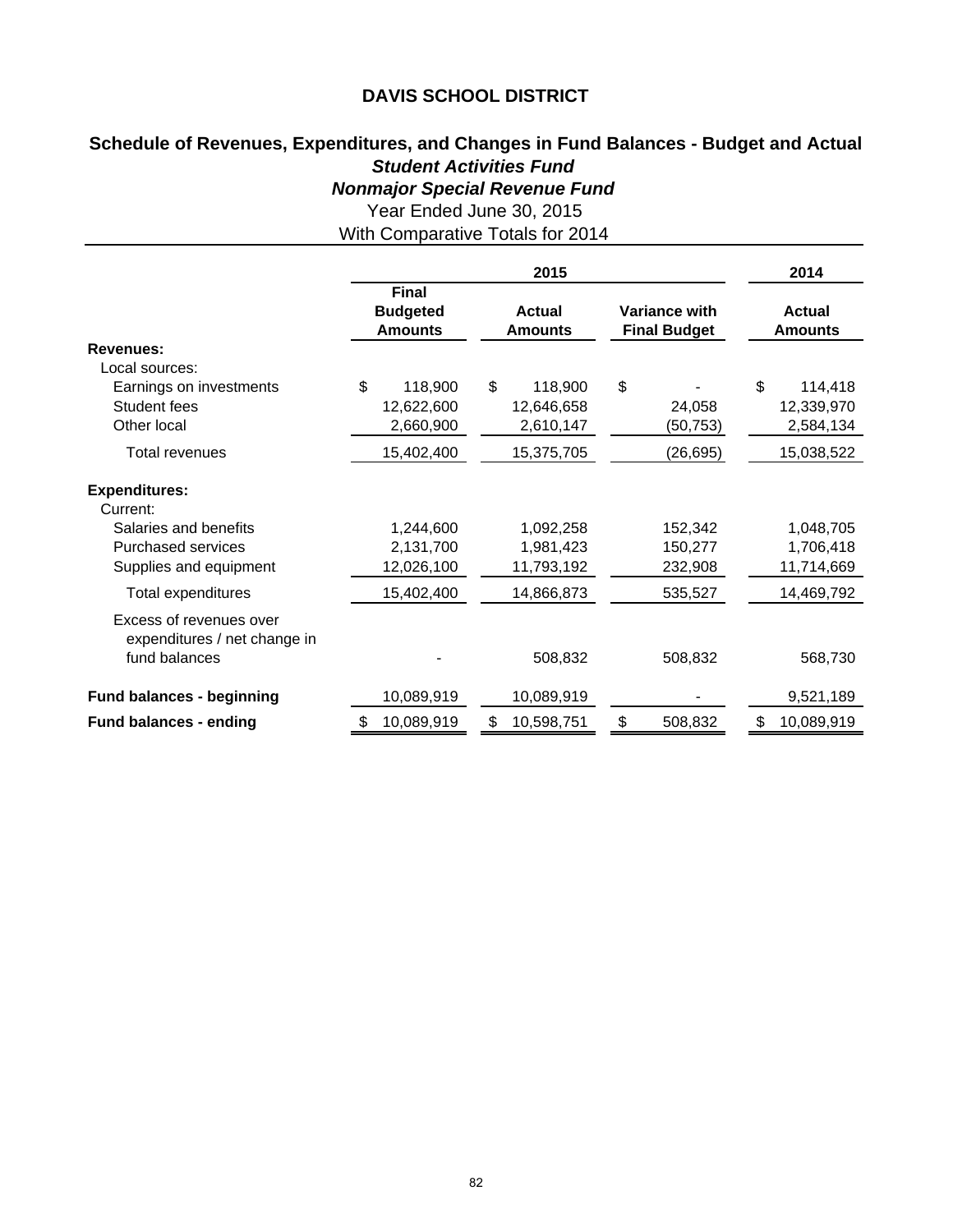# **Balance Sheet** *Tax Increment Program Fund Nonmajor Special Revenue Fund* June 30, 2015

|                                                                         | 2015            |
|-------------------------------------------------------------------------|-----------------|
| <b>Assets:</b>                                                          |                 |
| Receivables - property taxes                                            | \$<br>7,878,854 |
| Deferred inflows of resourses:<br>Property taxes levied for future year | \$<br>7,878,854 |
| <b>Fund balances</b>                                                    |                 |
| Total liabilities and fund balances                                     | 7,878,854       |